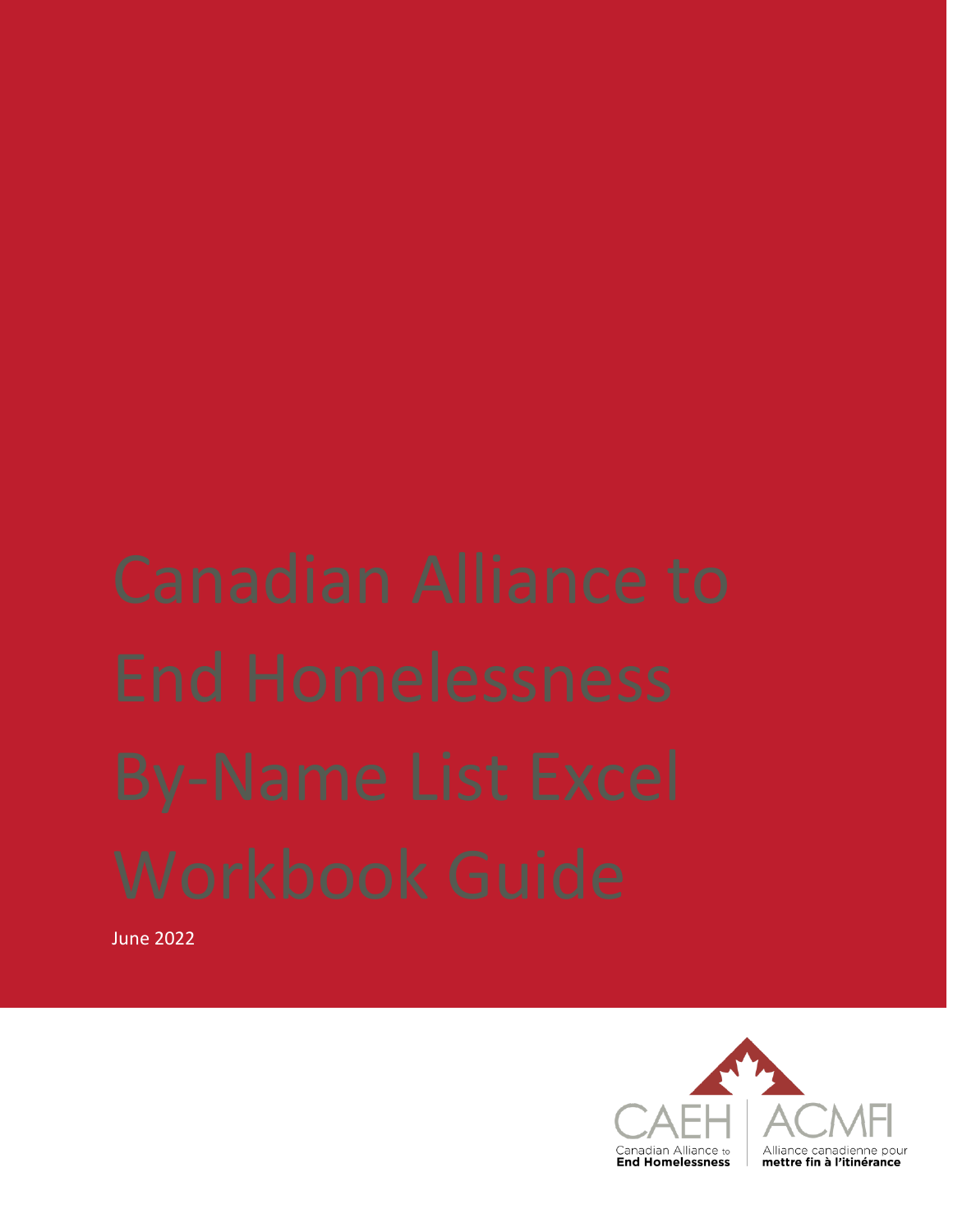## **Table of Contents**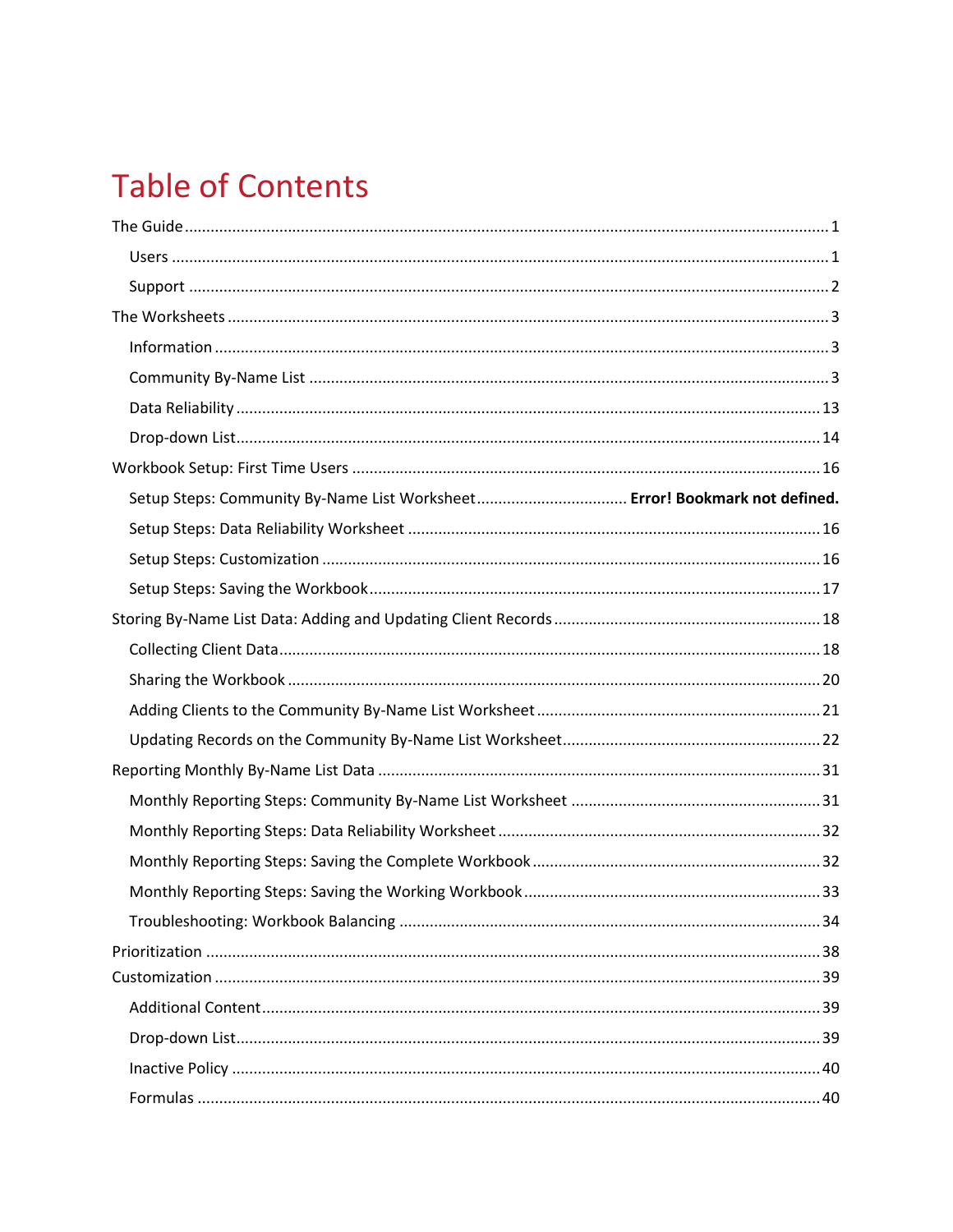

## <span id="page-2-0"></span>The Guide

The Canadian Alliance to End Homelessness (CAEH) By-Name List Excel Workbook, herein referred to as 'the workbook,' is a customizable interim approach for storing and using By-Name List (BNL) data to end homelessness. It can be used until communities are able to fully implement a more sophisticated realtime Homelessness Management Information System (HMIS) like HIFIS 4 (the Homelessness Individual and Family Information System).

The workbook is intended to be customized by communities for their unique needs. As is, the workbook meets the basic quality requirements for both the CAEH chronic and veteran BNL Scorecards. It is also designed to collect monthly Inflow and Outflow data: Actively Homeless, Newly Identified, Aged-In, Return from Inactive, Return from Housing, Move-Ins, and Moved to Inactive. More information on the BNL data points can be found in the [CAEH By-Name List Data Reliability Tool & Definitions.](https://docs.google.com/spreadsheets/d/10jOlWL1X3XnE4znZSg7Y__0QiRzACNAmbQDLdOCUp3s/edit#gid=448876506)

This workbook is compatible with Excel 2007 and onward. Older versions of Excel (2003 or older) will not be able to run this workbook properly.

This guide outlines:

- the contents of the workbook's four worksheets (Information, Community By-Name List, Data Reliability, and Drop-down List);
- how to use it to store BNL data;
- how to use it to report BNL data;
- how to use it for prioritization; and
- how to customize the workbook.

### <span id="page-2-1"></span>Users

This guide refers to team members and their relationship to the workbook in two ways: Administrators and Viewers.

Administrators are responsible for managing the workbook. This includes adding and updating client information directly in the workbook; pulling data for reporting; and workbook maintenance. It is crucial that only Administrators update the actual workbook. It is strongly encouraged that there are as few Administrators as possible, with the ideal scenario that there is only one Administrator (with a back-up). This is because the fewer people responsible for directly managing the data in the workbook, the easier it is to manage the validity and accuracy of the data in the workbook. It is important to note that any and all Administrators must be trained on managing this workbook as well as the BNL data points to fully understand how to use the workbook.

Viewers are staff who may see part, or all the workbook, but are not responsible for directly updating the workbook itself. Instead, they provide updates at a community table or use a standard form, which would then go to the Administrator who would then update the workbook directly.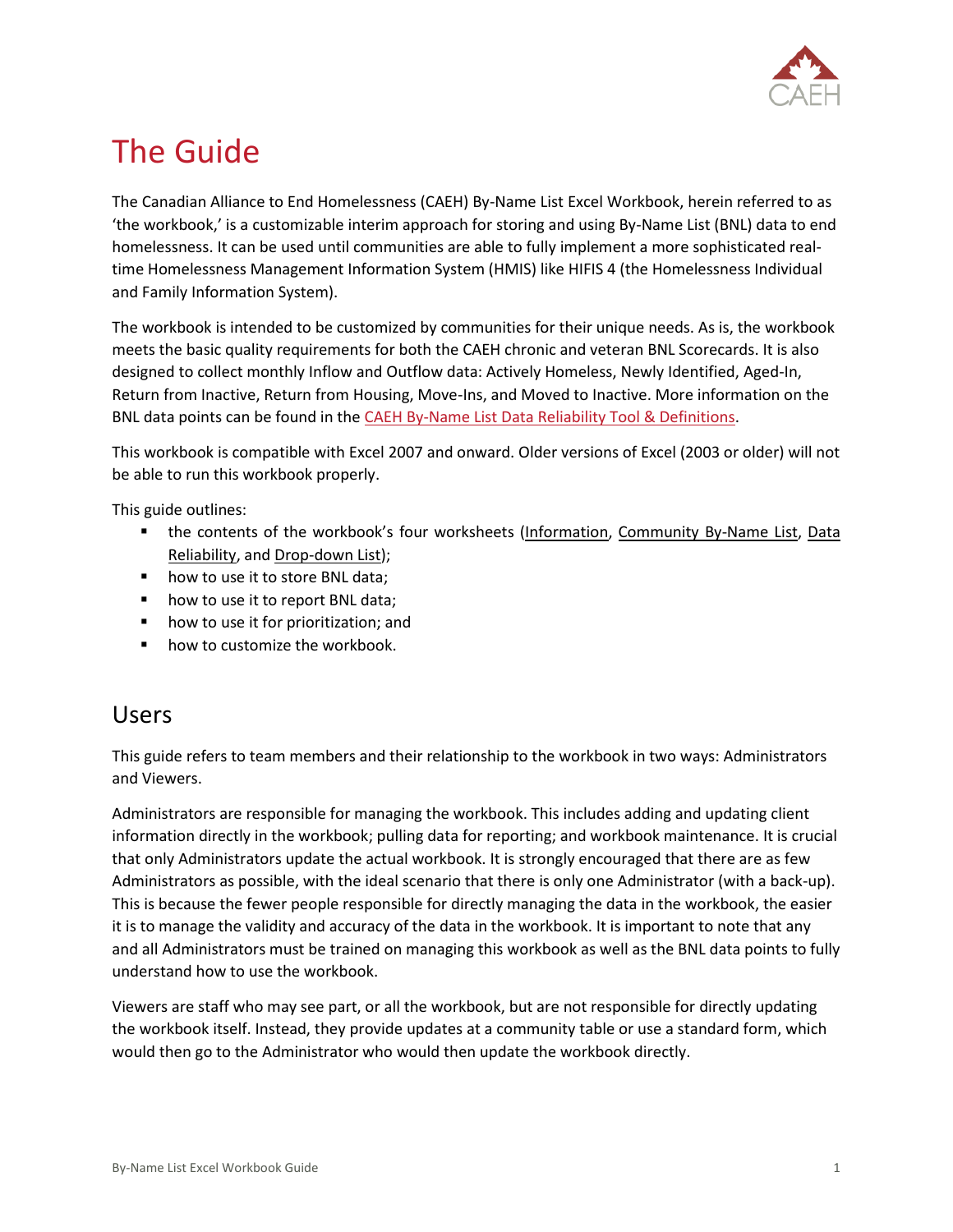

## <span id="page-3-0"></span>Support

While this guide outlines the process of using the workbook step-by-step, it does not teach basic Excel skills. It is strongly encouraged that Administrators are familiar with the basics of Excel. Administrators are encouraged to use this workbook often to become familiar and confident in how it works. The more the workbook is used and updated, the closer the BNL is to real-time data.

For support with this workbook, please contact your community support lead at CAEH (where applicable), or [info@caeh.ca.](mailto:info@caeh.ca)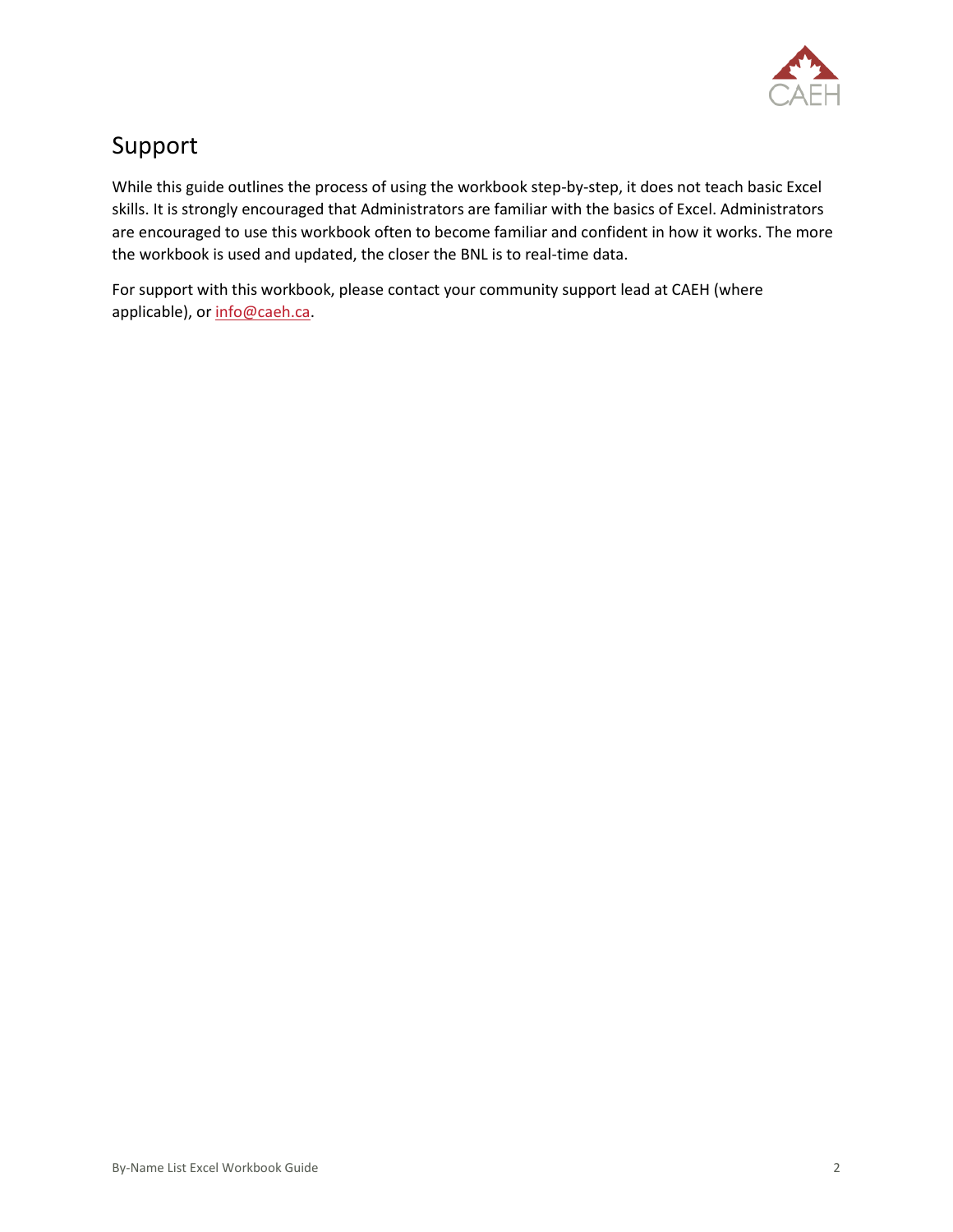

## <span id="page-4-0"></span>The Worksheets

There are four worksheets in the workbook: Information, Community By-Name List, Data Reliability, and Drop-down List. This section of the guide covers the contents of each worksheet. To know how to use the workbook, refer to sections: [Storing By-Name List Data: Adding and Updating Client Records](#page-17-0) and [Reporting Monthly By-Name List Data.](#page-32-0)

| <b>Information</b>            | Indicates which version of the workbook the community is using.                                |
|-------------------------------|------------------------------------------------------------------------------------------------|
| <b>Community By-Name List</b> | Stores client information; used for prioritization and resource matching.                      |
| <b>Data Reliability</b>       | Uses information from the Community By-Name List worksheet to<br>populate the BNL data points. |
| <b>Drop-down List</b>         | Stores all drop-down list options for the Community By-Name List<br>worksheet.                 |

### <span id="page-4-1"></span>Information

The Information worksheet provides a brief introduction to the workbook and indicates which version of the workbook is being used (see image below). This worksheet is password protected by the CAEH so that we know which version of the workbook Administrators are using so that we can support the Administrators accordingly.

<span id="page-4-2"></span>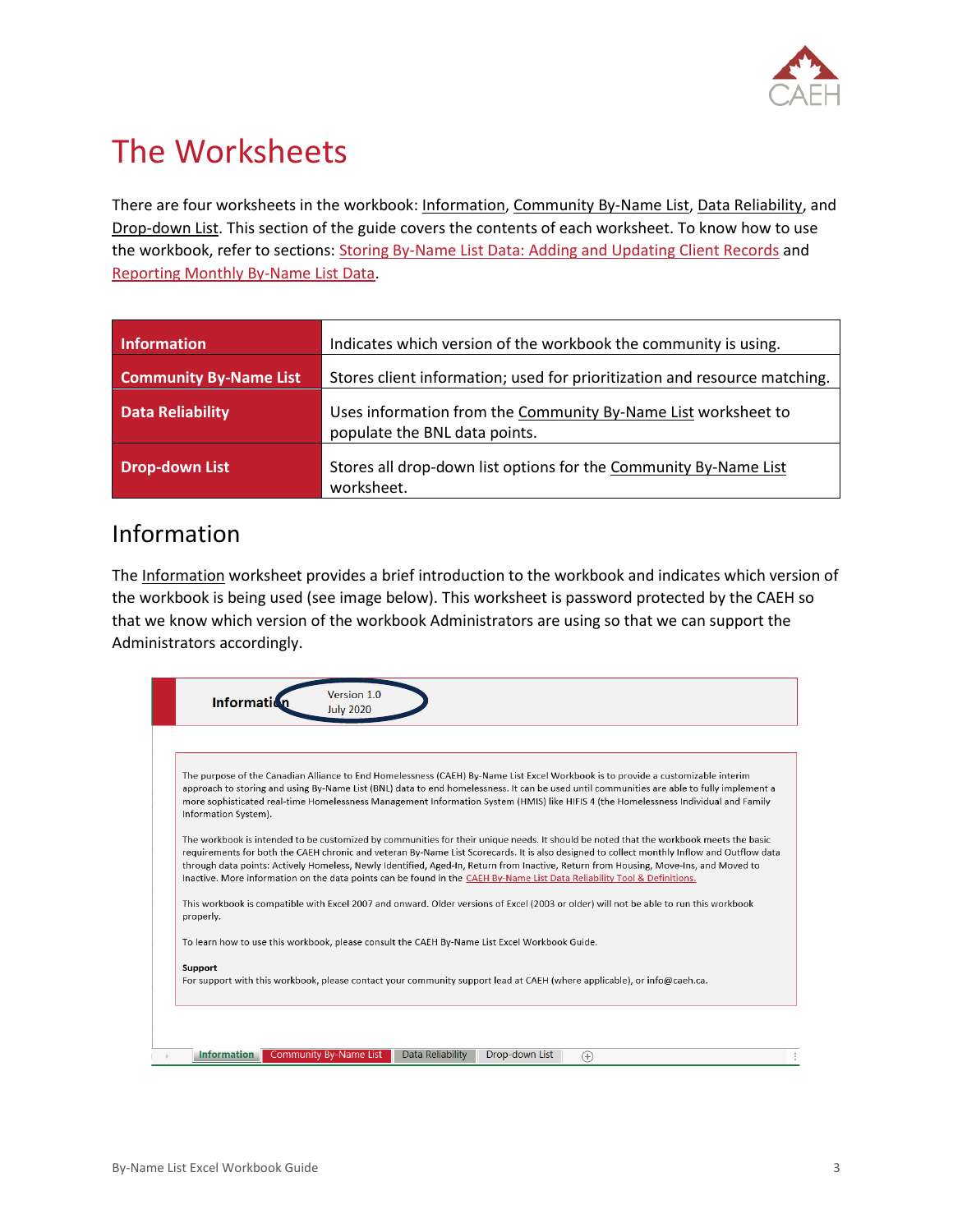

## Community By-Name List

The Community By-Name List worksheet is the heart of the workbook. This worksheet stores client information and can be used to prioritize clients for supports, services, and housing resources.

### **The Main Headings**

| Audience $\rightarrow$ |   | <b>Community By-Name List</b> |                 |                                                 |                                    |                                    |                               |        |
|------------------------|---|-------------------------------|-----------------|-------------------------------------------------|------------------------------------|------------------------------------|-------------------------------|--------|
| <b>Category</b>        | → | <b>Client information</b>     |                 |                                                 |                                    |                                    |                               |        |
| Field $\rightarrow$    |   | <b>By-Name List status</b>    | List management | Unique<br>identifier/<br><b>HIFIS client ID</b> | Last name                          | First name                         | Last contact<br>date          |        |
| Format $\rightarrow$   |   | <b>DNE</b>                    | $\sim$ DNE      | $\overline{\phantom{a}}$ Free text              | $\overline{\phantom{a}}$ Free text | $\overline{\phantom{a}}$ Free text | $\overline{\phantom{a}}$ Date | $\vee$ |
|                        |   |                               |                 |                                                 |                                    |                                    |                               |        |

The top four rows of this worksheet act as **the Main Headings**, which lets both Administrators and Viewers know the contents of each section and column.

The **first row** (audience) divides the worksheet into two sections: *Community By-Name List* and *Administrator*. The *Community By-Name List* section includes information provided by the Viewers from a formalized process: community table, intake form, etc. This is the section used to store client information, filter for prioritization, and match clients to resources. The *Administrator* section is for Administrators. It is where the Administrator makes notes, adjusts information for reports, and where most formulas are stored.

The **second row** (category) breaks the two main sections down further into categories to help both the Viewer and Administrator identify the information they are looking at.

The **third row** (field) breaks down each category into fields wherein a record of data is collected for each column.

The **fourth row** (format) indicates how to properly record data in each cell (see chart below for details).

| <b>Format</b> | <b>Description</b>    |
|---------------|-----------------------|
| Dates         | Written as DD-MMM-YY. |
| -DD           | Drop-down List        |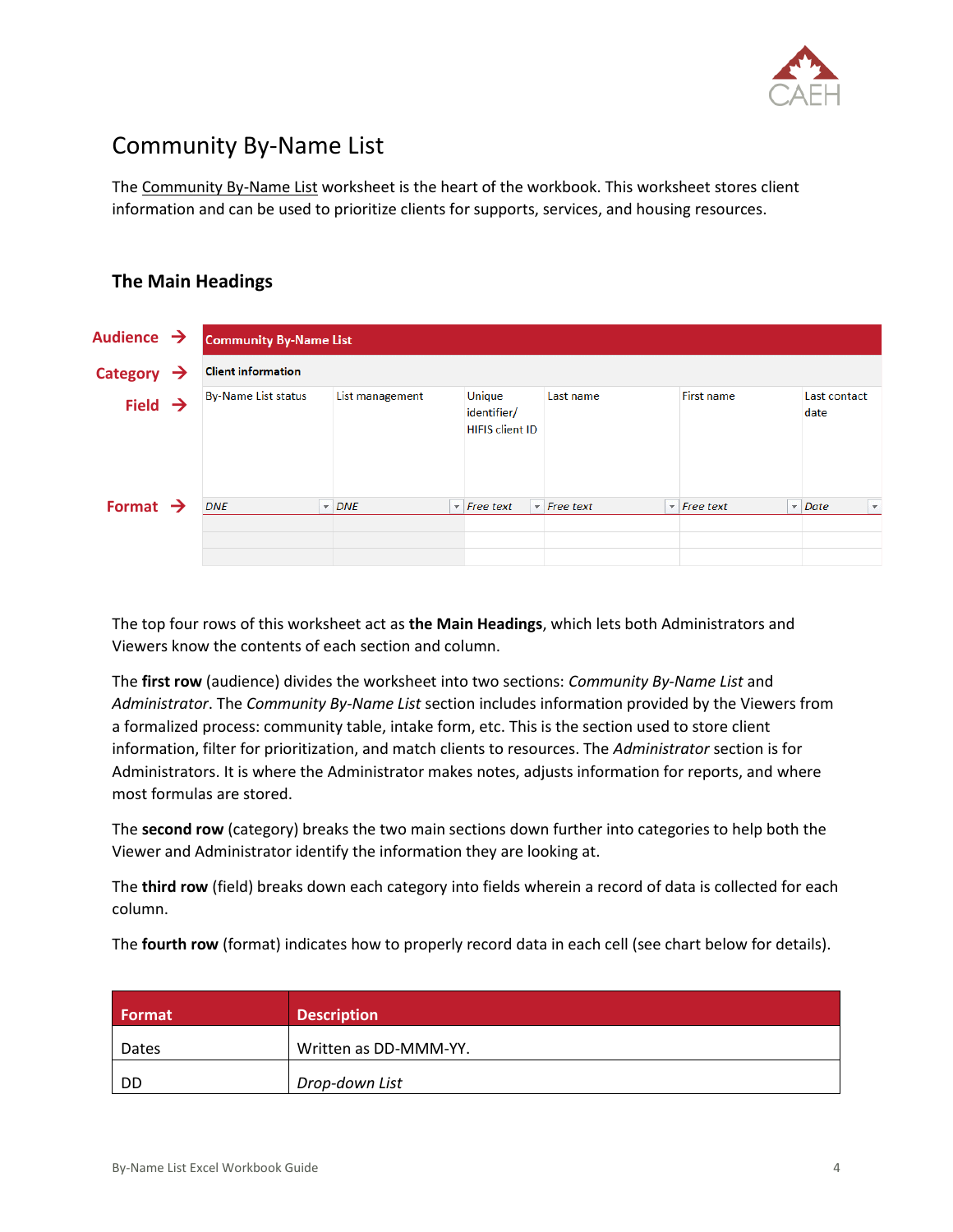

| <b>Format</b> | <b>Description</b>                                                                                                                                                                                                                                                                                       |
|---------------|----------------------------------------------------------------------------------------------------------------------------------------------------------------------------------------------------------------------------------------------------------------------------------------------------------|
|               | Fill using only the text in the list provided. All drop-down lists are populated<br>by cells in the Drop-down List worksheet and are customizable.                                                                                                                                                       |
| <b>DNE</b>    | Do Not Edit                                                                                                                                                                                                                                                                                              |
|               | This is a self-populating cell and should not be edited. DNE cells are also a<br>shade darker than fillable cells.                                                                                                                                                                                       |
| Free text     | Administrator can write any necessary information into this cell.                                                                                                                                                                                                                                        |
|               | It is important when filling out free text cells that there are not any spaces<br>left after the text. For example, when writing "John" in the First Name<br>column, do not write "John" and leave a space after their name. This<br>prohibits the workbook from identifying duplicates in select cells. |

#### **Client Information**

This is the first category of the Community By-Name List section that Viewers provide information for through a formalized process: community table, intake form, etc. This category contains a client's BNL status, attachment to resources, and basic identifying information.

| <b>Field</b>        | <b>Format</b> | <b>Description</b>                                                                                                                                                                                                                                                                                                                                                                                        |
|---------------------|---------------|-----------------------------------------------------------------------------------------------------------------------------------------------------------------------------------------------------------------------------------------------------------------------------------------------------------------------------------------------------------------------------------------------------------|
| By-Name List status | <b>DNE</b>    | There are six status options: Actively homeless, Housed,<br>Inactive, N/C Actively homeless, N/C Housed, and N/C<br><i>Inactive</i> . The letters N/C are a short form for no<br>consent. The definitions are the same for clients<br>regardless of consent:                                                                                                                                              |
|                     |               | Actively homeless: added to the BNL, not<br>housed, contact within the time allotted to the<br>inactive policy (default is 90 days on the<br>workbook).<br>Housed: someone is housed.<br>Inactive: not housed and is not active in the<br>system for one of the following reasons: left<br>community, deceased, lost contact, staying at<br>public institution (longer than 90 days),<br>duplicate entry. |
|                     |               | This cell will populate based on data in the client's<br>specific row.                                                                                                                                                                                                                                                                                                                                    |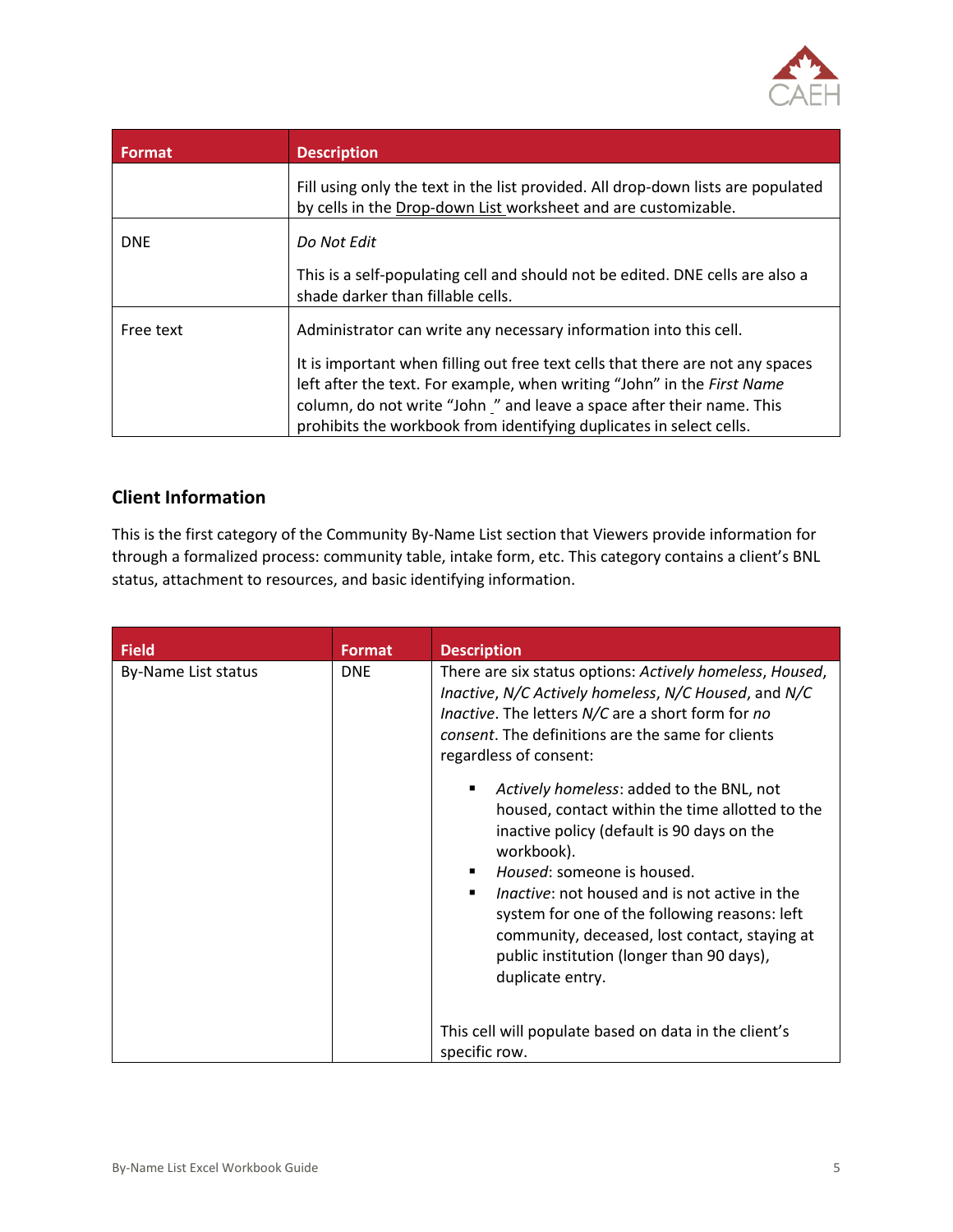

| <b>Field</b>                         | <b>Format</b> | <b>Description</b>                                                                                                                                                                                                                                                                                                                                                                                         |
|--------------------------------------|---------------|------------------------------------------------------------------------------------------------------------------------------------------------------------------------------------------------------------------------------------------------------------------------------------------------------------------------------------------------------------------------------------------------------------|
| List management                      | <b>DNE</b>    | There are five status options: Documents needed,<br>Awaiting match, Matched, Accepted referral, and<br>Housed.                                                                                                                                                                                                                                                                                             |
|                                      |               | Documents needed: added to the BNL, but still needs<br>the proper documents to be able to be matched to<br>resources.                                                                                                                                                                                                                                                                                      |
|                                      |               | The following definitions are taken directly from the<br><b>Reaching Home Coordinated Access Guide:</b>                                                                                                                                                                                                                                                                                                    |
|                                      |               | Awaiting match: waiting for a vacancy.<br>٠<br>Matched: matched and referred for an offer,<br>but not yet accepted;<br>Accepted referral: accepted the offer and in the<br>٠<br>progress of finding housing or moving into new<br>housing;<br>Housed: the Coordinated Access (CA) process is<br>complete - client is receiving housing resources<br>and has exited homelessness into permanent<br>housing. |
|                                      |               | This cell will populate based on data in the client's<br>specific row.                                                                                                                                                                                                                                                                                                                                     |
| Unique identifier/HIFIS client<br>ID | Free text     | Unique identifiers are used to prevent duplication of<br>records. Communities determine how a unique<br>identifier is generated. Some communities have used<br>the HIFIS client ID number, while others have created<br>their own unique system.                                                                                                                                                           |
|                                      |               | Example #1: HIFIS client ID number.                                                                                                                                                                                                                                                                                                                                                                        |
|                                      |               | Example #2: Sequential 5-digit number (00001, 00002,<br>00003, etc.).                                                                                                                                                                                                                                                                                                                                      |
| Last name                            | Free text     | Client's last name.                                                                                                                                                                                                                                                                                                                                                                                        |
|                                      |               | This cell will fill with a light red if the last name is<br>already on the worksheet. This does not necessarily<br>mean that it is a duplicate entry. The cell colour change<br>is there to help the Administrator and signal whether or<br>not they need to look at a client's date of birth to<br>confirm whether or not the client is already on the<br>worksheet.                                      |
| First name                           | Free text     | Client's first name.                                                                                                                                                                                                                                                                                                                                                                                       |
| Last contact date                    | Date          | The date that the client last made contact with the<br>community's CA system.                                                                                                                                                                                                                                                                                                                              |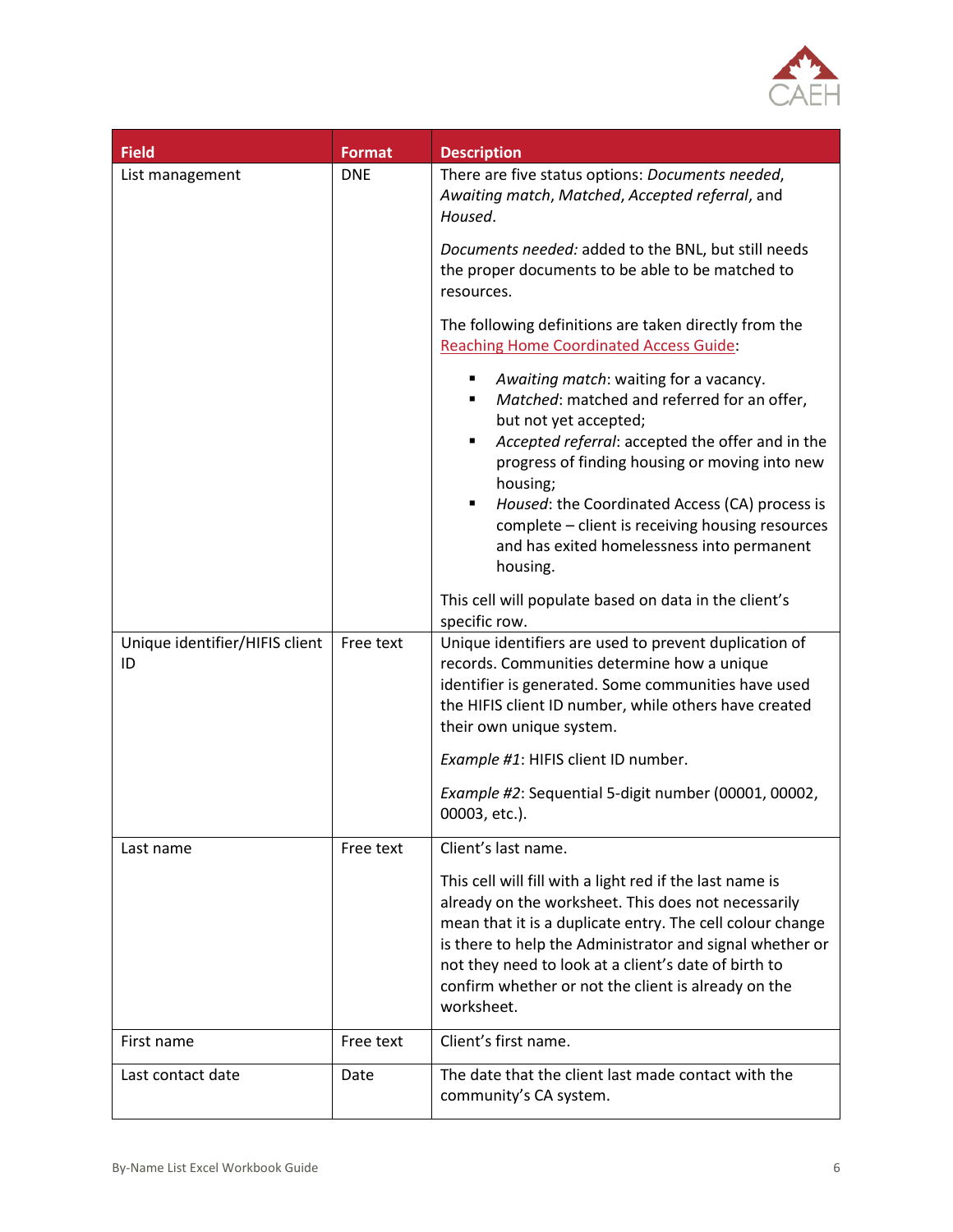

#### **Triage and Assessment**

This category includes data related to the common assessment tool(s) used by a community.

| <b>Field</b>         | <b>Format</b> | <b>Description</b>                                                                  |
|----------------------|---------------|-------------------------------------------------------------------------------------|
| Assessment type      | DD            | The common assessment tool used by the community<br>to determine a client's acuity. |
| Assessment score     | DD            | The client's score on the common assessment tool.                                   |
| Assessment completed | Date          | The date the assessment was completed with a client.                                |

#### **Housing History**

This category covers a client's housing history. Housing history is measured in months for two specific time periods: 12 months and 3 years. This timeline was chosen to reflect the Reaching Home definition of chronic homelessness: 6 months or more experiencing homelessness in the past year or 18 months or more experiencing homelessness in the past 3 years.<sup>1</sup>

Data input in this category directly affects the data collected in the Data Reliability worksheet.

| <b>Field</b>                                                                          | <b>Format</b> | <b>Description</b>                                                                                                                                                                                                                       |
|---------------------------------------------------------------------------------------|---------------|------------------------------------------------------------------------------------------------------------------------------------------------------------------------------------------------------------------------------------------|
| Number of months<br>experiencing homelessness<br>in past year (12 months<br>total)    | Free text     | Measured in whole months. Total cannot exceed 12<br>months. Cell will turn light red when the number of<br>months is 6 or higher to signal to the Viewers and<br>Administrator that the client is experiencing chronic<br>homelessness.  |
| Number of months<br>experiencing homelessness<br>in past 3 years (36 months<br>total) | Free text     | Measured in whole months. Total cannot exceed 36<br>months. Cell will turn light red when the number of<br>months is 18 or higher to signal to the Viewers and<br>Administrator that the client is experiencing chronic<br>homelessness. |
| Date Housing history<br>updated                                                       | Date          | This cell is used to show the last time information<br>regarding a client's housing history has been updated.<br>This should be kept as up to date as possible for clients<br>with an Actively Homeless status.                          |

<sup>1</sup> Employment and Social Development Canada, "Reaching Home: Canada's Homelessness Strategy Directives," Government of Canada, [https://www.canada.ca/en/employment-social](https://www.canada.ca/en/employment-social-development/programs/homelessness/directives.html#h2.2)[development/programs/homelessness/directives.html#h2.2.](https://www.canada.ca/en/employment-social-development/programs/homelessness/directives.html#h2.2)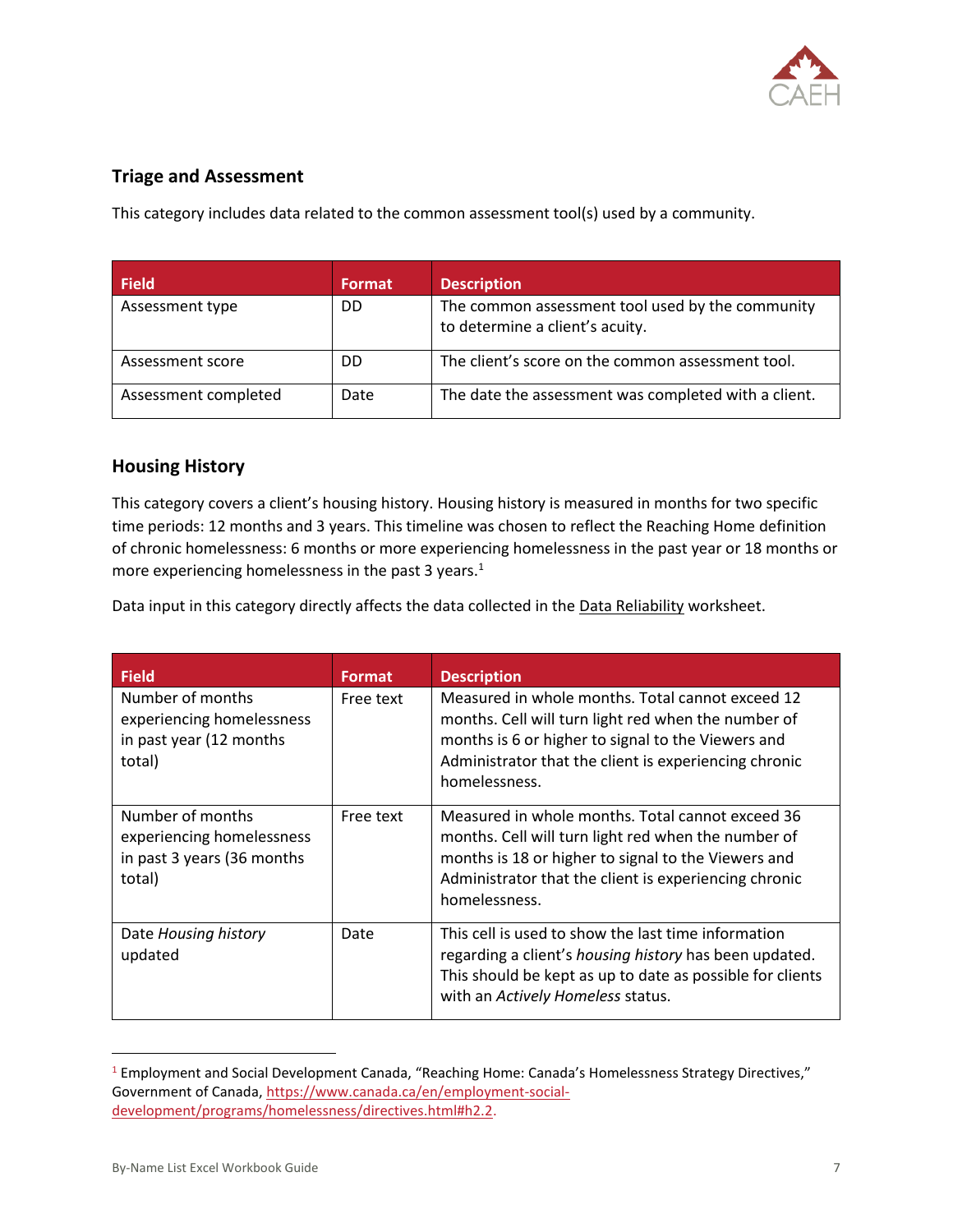

| <b>Field</b>                     | <b>Format</b> | <b>Description</b>                                                                                                                                                                                                                                                                                                                                                                                                                                                                               |
|----------------------------------|---------------|--------------------------------------------------------------------------------------------------------------------------------------------------------------------------------------------------------------------------------------------------------------------------------------------------------------------------------------------------------------------------------------------------------------------------------------------------------------------------------------------------|
| Current sleeping<br>arrangements | DD            | Indicates a client's current sleeping arrangements. If a<br>client sleeps in multiple locations, wherever they spend<br>4/7 nights a week would constitute the response for<br>this field.                                                                                                                                                                                                                                                                                                       |
| Housed                           | Date          | This field signals when a client is housed. To coincide<br>with the Reaching Home definition of chronicity, time<br>spent in transitional housing and public institutions<br>should not be counted towards chronicity.<br>CAEH suggests that clients staying in transitional<br>housing should not be considered "housed" until they<br>are permanently housed. However, communities can<br>identify transitional housing as housed depending on<br>their definitions, policies, and procedures. |

#### **Veteran Information**

The veteran data gathered in this category meets the requirements of the CAEH veteran BNL Scorecard for basic quality. Clients that hold a confirmed status as a member of the Canadian Armed Forces, ally, or former RCMP meet the criteria to be included in the Veteran population table in the Data Reliability worksheet.

Data input in this category directly affects the data collected in the Data Reliability worksheet.

| <b>Field</b>             | <b>Format</b> | <b>Description</b>                                          |
|--------------------------|---------------|-------------------------------------------------------------|
| Veteran status           | DD            | Indicates if client holds a veteran status.                 |
| Veteran status confirmed | DD            | This field is only to be filled for those who are veterans. |
| VAC eligible             | DD            | This field is only to be filled for those who are veterans. |

#### **Other Demographic Information**

The purpose of the data gathered in this category is to support the prioritization process for supports, services, and housing resources.

Some data input in this category directly affects the data collected in the Data Reliability worksheet for the following populations: youth, families, single adults, and Indigenous.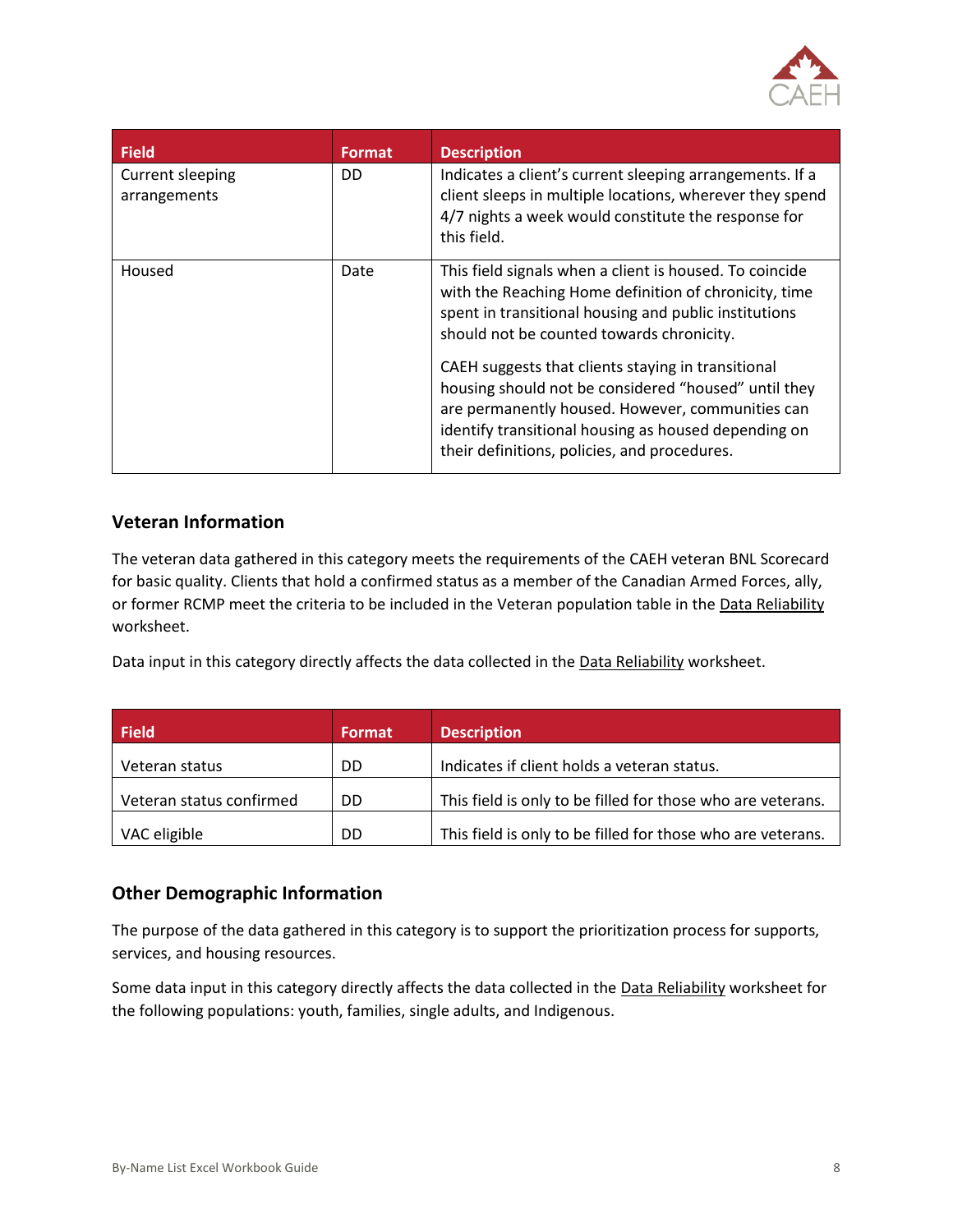

| <b>Field</b>                                                     | <b>Format</b> | <b>Description</b>                                                                                                                                                                                                                                                                                                                                                                                                    |
|------------------------------------------------------------------|---------------|-----------------------------------------------------------------------------------------------------------------------------------------------------------------------------------------------------------------------------------------------------------------------------------------------------------------------------------------------------------------------------------------------------------------------|
| Gender identity                                                  | Free text     | Client's gender identity.                                                                                                                                                                                                                                                                                                                                                                                             |
| Date of birth                                                    | Date          | Client's date of birth. If a client does not wish to give a<br>date of birth, but does give their age, the Administrator<br>can record their birthday as January 1 and the<br>appropriate year for the adjacent column to calculate<br>their age. Administrators can then highlight this cell a<br>different colour to note that this is not their actual<br>birthday, rather a placeholder date to denote their age. |
| Age calculator                                                   | <b>DNE</b>    | Self-populating cell to note a client's age based on their<br>date of birth.                                                                                                                                                                                                                                                                                                                                          |
| Head of household                                                | DD            | Indicates the composition of a client's household.<br>The response in this cell will populate the applicable<br>table in the Data Reliability worksheet.                                                                                                                                                                                                                                                              |
| Combined household(s)<br>unique identifier(s) (if<br>applicable) | Free text     | If a client is part of a family household and their other<br>household member(s) are on the BNL, then the other<br>household member(s) unique identifier(s) would be<br>recorded here.                                                                                                                                                                                                                                |
| Number of children (age 0-<br>18) to be housed with client       | <b>DD</b>     | This applies only to children who are currently in the<br>care of the head of household.                                                                                                                                                                                                                                                                                                                              |
| Indigenous identity                                              | <b>DD</b>     | Indicates whether someone identifies as Indigenous.<br>The response in this cell will populate the applicable<br>table in the Data Reliability worksheet.                                                                                                                                                                                                                                                             |

#### **Resource Matching**

This category includes information related to adding a client to the BNL and any subsequent resources they are matched to and receive. The information in this category directly affects the *List Management*  field. This is the last category of the Community By-Name List section that Viewers provide information for through a formalized process: community table, intake form, etc.

| <b>Field</b>          | <b>Format</b> | <b>Description</b>                                                                  |
|-----------------------|---------------|-------------------------------------------------------------------------------------|
| Referral agency       | DD            | This is the agency that submitted a client's information<br>to be added to the BNL. |
| Added to By-Name List | Date          | Date client is added to the BNL.                                                    |
| Consent obtained      | DD            | Indicates whether a client has given consent.                                       |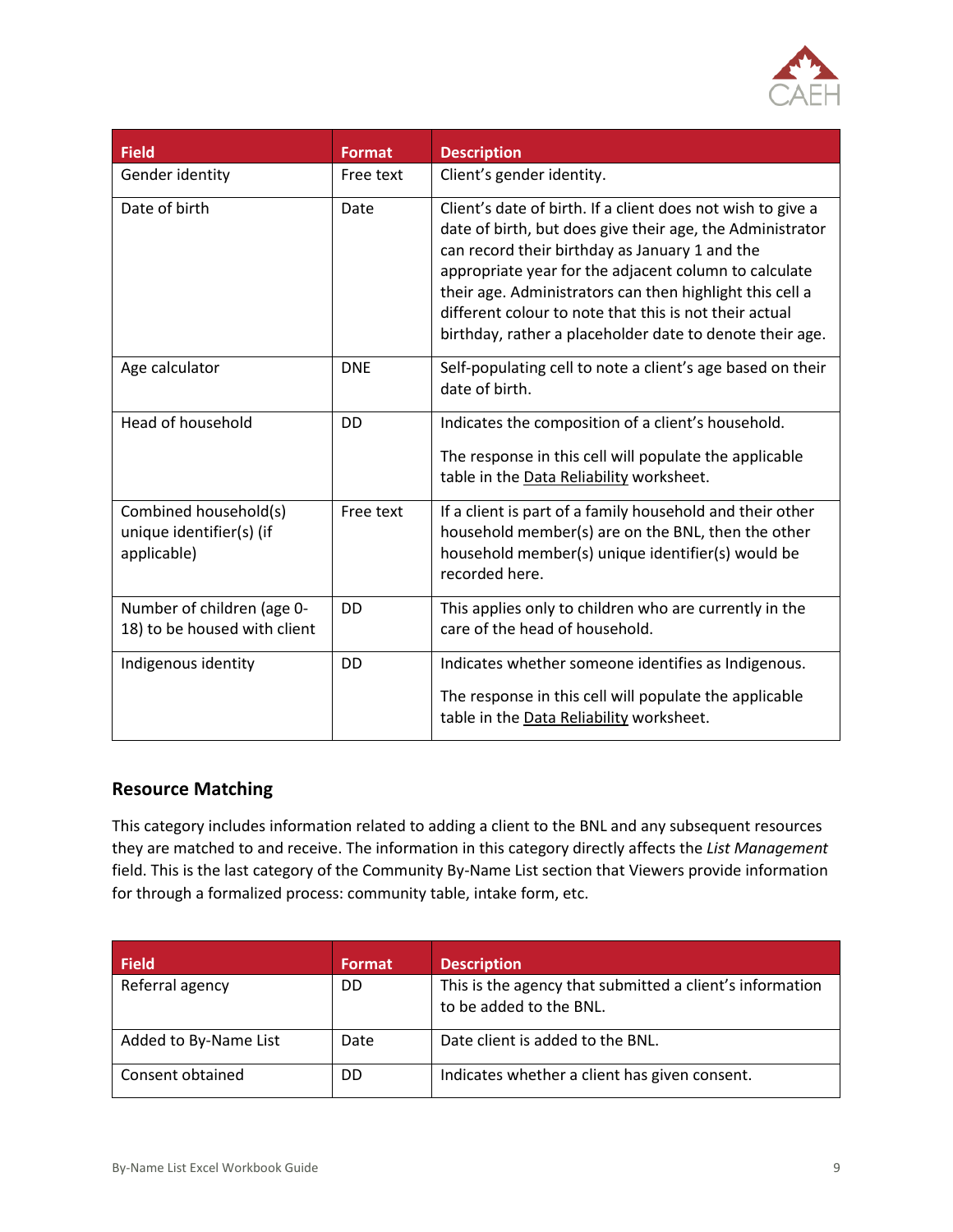

| <b>Field</b>                          | <b>Format</b> | <b>Description</b>                                                                                                            |
|---------------------------------------|---------------|-------------------------------------------------------------------------------------------------------------------------------|
| Documents collected                   | Date          | Date when all documents needed to support a client in<br>obtaining supports, services, and housing resources is<br>completed. |
| Matched to case                       | Date          | Matched and referred to case management resources,                                                                            |
| management resources                  |               | but offer has not been accepted.                                                                                              |
| Accepted case management<br>resources | Date          | Case management resources have been accepted.                                                                                 |
| Assigned agency                       | <b>DD</b>     | This is the lead agency that will be providing the case                                                                       |
|                                       |               | management supports that were offered.                                                                                        |
| Matched to housing                    | Date          | Matched and referred to housing allowance/rent                                                                                |
| allowance/rent subsidy<br>resources   |               | subsidy resources, but offer has not been accepted.                                                                           |
| Accepted housing                      | Date          | Housing allowance/rent subsidy has been accepted.                                                                             |
| allowance/rent subsidy<br>resources   |               |                                                                                                                               |
| Matched to housing                    | Date          | Matched and referred to housing, but offer has not<br>been accepted.                                                          |
|                                       |               |                                                                                                                               |
| Accepted housing                      | Date          | Housing offer has been accepted.                                                                                              |

#### **Administrator Notes**

This is the first category in the Administrator section of the worksheet. The purpose of this category is to help the Administrator identify when changes in the worksheet occurred. It is strongly encouraged that this section is completed each time a record is changed. This will help the Administrator if the data does not balance at the end of the month. More information on troubleshooting data balancing can be found in the [Troubleshoot: Workbook Balancing](#page-35-0) section of the guide.

| <b>Field</b>              | Format    | <b>Description</b>                                                                                                    |
|---------------------------|-----------|-----------------------------------------------------------------------------------------------------------------------|
| Last Administrator update | Date      | The date that the most recent change to a record was<br>made.                                                         |
| Last name                 | Free text | Administrator's last name.                                                                                            |
| First name                | Free text | Administrator's first name.                                                                                           |
| Track changes             | Free text | Includes the dates, fields, and records that have been<br>changed. This field keeps historical data as it pertains to |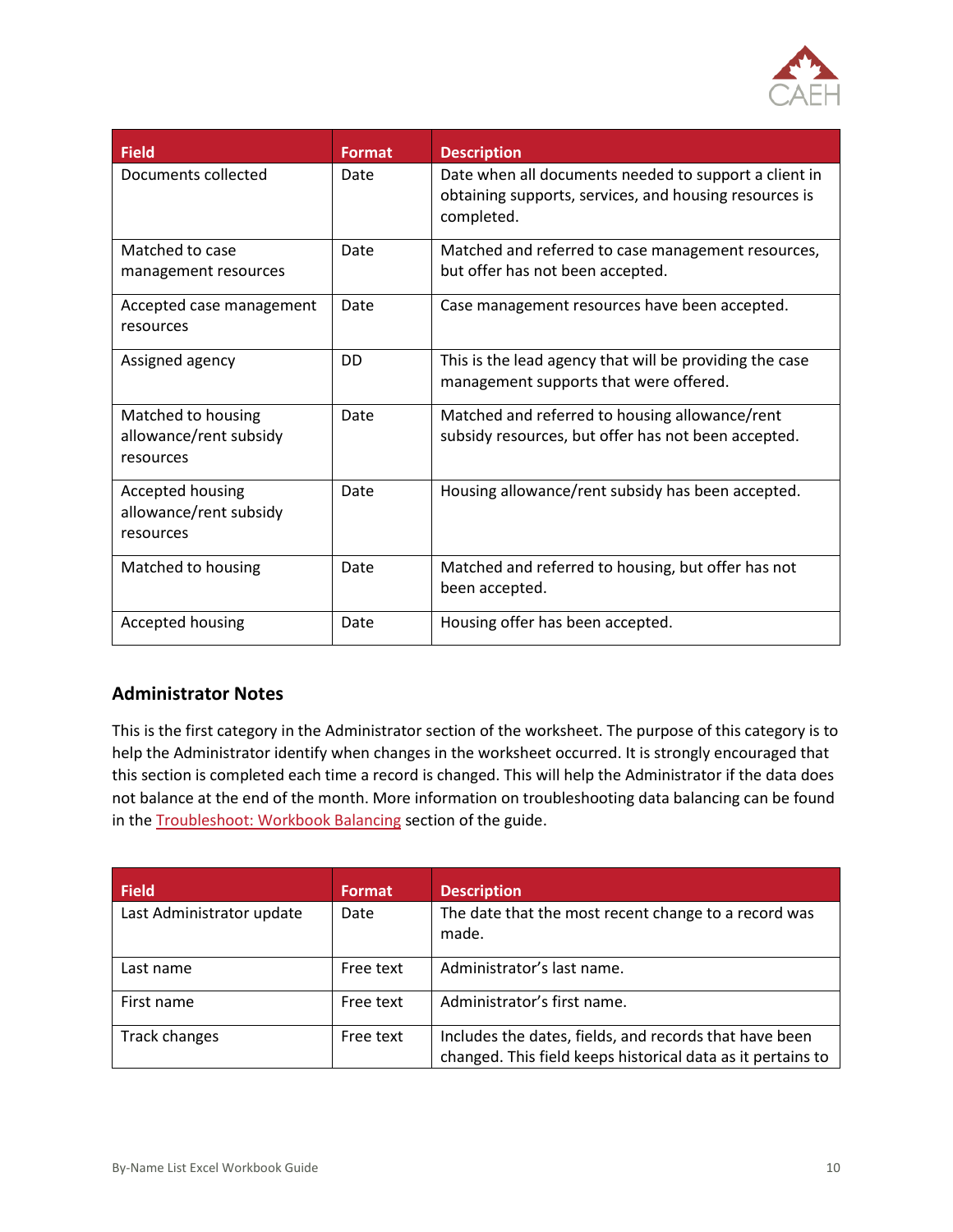

| <b>Field</b> | <b>Format</b> | <b>Description</b>                                                                                                                                                                                                                                                                                                                                                                                                                                                   |
|--------------|---------------|----------------------------------------------------------------------------------------------------------------------------------------------------------------------------------------------------------------------------------------------------------------------------------------------------------------------------------------------------------------------------------------------------------------------------------------------------------------------|
|              |               | a client's record. It is also helpful for the Administrator<br>to review if data does not balance.                                                                                                                                                                                                                                                                                                                                                                   |
|              |               | This should be used when cells that are populated with<br>information change. This means, that if a cell goes from<br>being blank to having data in it, then the Administrator<br>does not need to record notes in Track changes.<br>However, if a cell goes from being populated with data<br>to being blank, then the Administrator would record<br>this in Track changes because the information in the cell<br>is being erased and should be recorded elsewhere. |
|              |               | Track changes should be recorded in the following way:                                                                                                                                                                                                                                                                                                                                                                                                               |
|              |               | Date change occurred - field (previous record to current<br>record).                                                                                                                                                                                                                                                                                                                                                                                                 |
|              |               | Example: October 10/2020 - current sleeping<br>arrangements (Shelter to Permanent and/or long-term<br>housing).                                                                                                                                                                                                                                                                                                                                                      |

#### **By-Name List Monthly Data**

This is the final category in the Administrator section of the worksheet that only Administrators use. The purpose of this category is to support the Administrator in reporting monthly data. The bulk of this category is formulas used to populate the Data Reliability worksheet. The table below provides brief descriptions of the fields. More information on these fields and how they work and are to be used can be found i[n Updating Records on the Community By-Name List Worksheet](#page-23-0) section of the guide.

| <b>Field</b>              | <b>Format</b> | <b>Description</b>                                                                                                                                                                                                                                                                                                                                                                                                                                                                                                                                                                                        |
|---------------------------|---------------|-----------------------------------------------------------------------------------------------------------------------------------------------------------------------------------------------------------------------------------------------------------------------------------------------------------------------------------------------------------------------------------------------------------------------------------------------------------------------------------------------------------------------------------------------------------------------------------------------------------|
| Inactive police timeframe | <b>DNE</b>    | This field is broken into two columns: date and<br>information. They indicate when a client would be<br>considered inactive according to a community's inactive<br>policy. The default timeframe that this workbook uses is<br>90 days without contact for a client to be considered<br>Inactive. This 90-day timeline can be changed by the<br>Administrator in the Data Reliability worksheet. The 90-<br>day timeline is based on a client's Last contact date.<br>There are three status options: Actively homeless,<br>Actively homeless - nearing 90 days without contact,<br>and <i>Ingctive</i> . |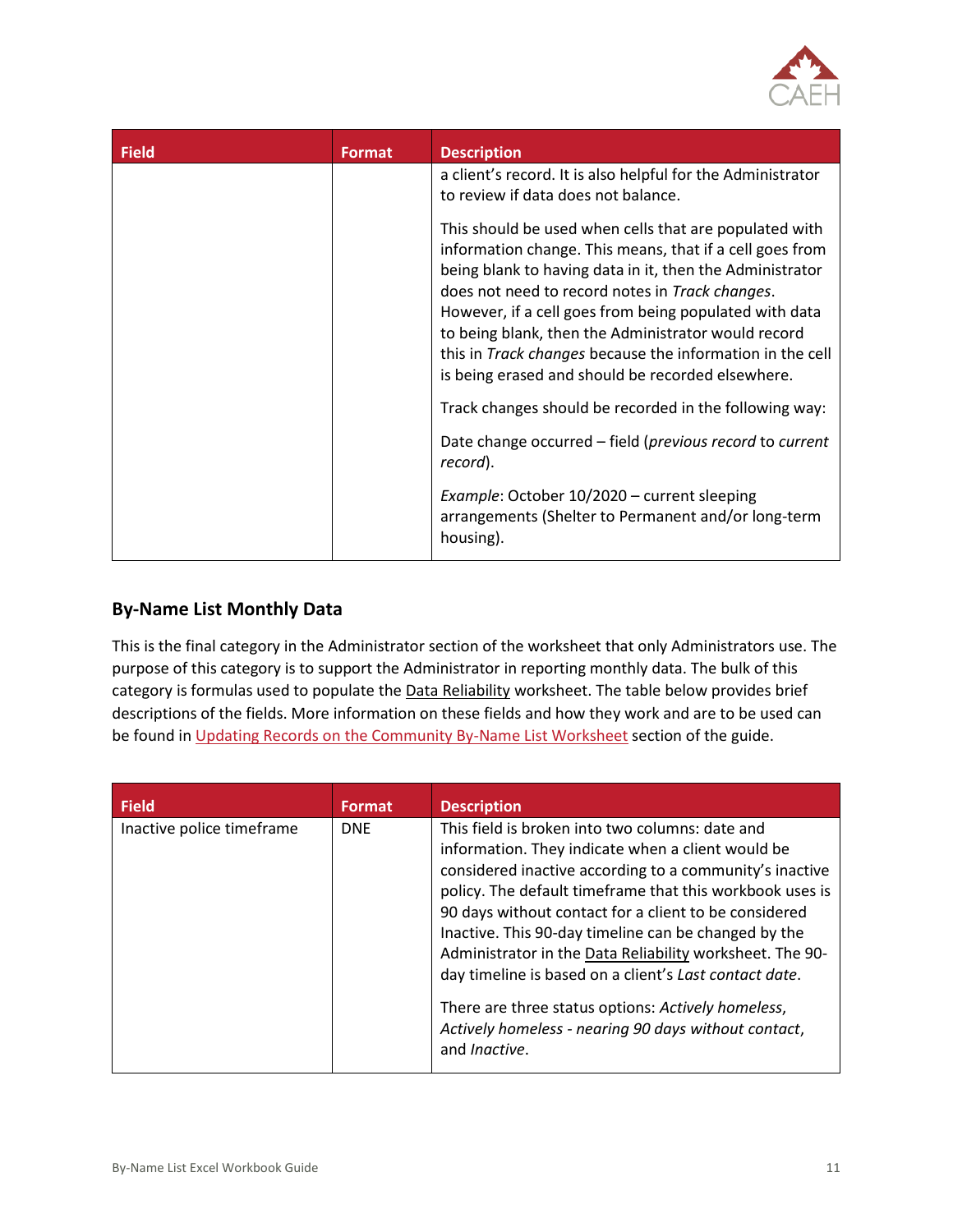

| <b>Field</b>               | <b>Format</b> | <b>Description</b>                                                                                                                                                                                                                                                                                                                                                                                                       |
|----------------------------|---------------|--------------------------------------------------------------------------------------------------------------------------------------------------------------------------------------------------------------------------------------------------------------------------------------------------------------------------------------------------------------------------------------------------------------------------|
|                            |               | Actively homeless: client has contacted the<br>system within the Inactive police timeframe<br>(last 90 days) of the reporting month.<br>Approaching inactive: If the client does not<br>$\blacksquare$<br>contact the system by the end of the reporting<br>month, they will be Inactive.<br>Inactive: The client has gone longer than the<br>٠<br>Inactive police timeframe (90 days) without<br>contacting the system. |
| Reporting period           | Date          | This field reflects the date that an individual's status<br>change occurred in the applicable Reporting period<br>change fields.                                                                                                                                                                                                                                                                                         |
| Reporting period change    | <b>DD</b>     | These fields indicate which BNL data point is applied to<br>the applicable population(s) for the specific record and<br>speaks to the Data Reliability worksheet.                                                                                                                                                                                                                                                        |
|                            |               | Reporting period change: All populations<br>Reporting period change: Chronic criteria only<br>Reporting period change: Veteran criteria only<br>٠<br>Reporting period change: Youth criteria only<br>٠<br>Reporting period change: Single adult criteria<br>$\blacksquare$<br>only<br>Reporting period change: Family criteria only<br>Reporting period change: Indigenous identity<br>criteria only                     |
| Added to By-Name List date | <b>DNE</b>    | This field breaks down the month and year from the<br>Added to By-Name List record to be used for the Data<br>Reliability worksheet.                                                                                                                                                                                                                                                                                     |
| Housed date                | <b>DNE</b>    | This field breaks down the month and year from the<br>Housed record to be used for the Data Reliability<br>worksheet.                                                                                                                                                                                                                                                                                                    |
| Data point date            | <b>DNE</b>    | This field breaks down the month and year from the<br>Data point date record to be used for the Data<br>Reliability worksheet.                                                                                                                                                                                                                                                                                           |
| Reporting month            | <b>DNE</b>    | This field uses the format cell to hold the date of the<br>current report period. This specific date is automatically<br>populated by the information in Workbook setup table<br>in the Data Reliability worksheet.                                                                                                                                                                                                      |
| Chronic data               | <b>DNE</b>    | This extracts data from the Housing history category to<br>indicate whether a client is experiencing chronic                                                                                                                                                                                                                                                                                                             |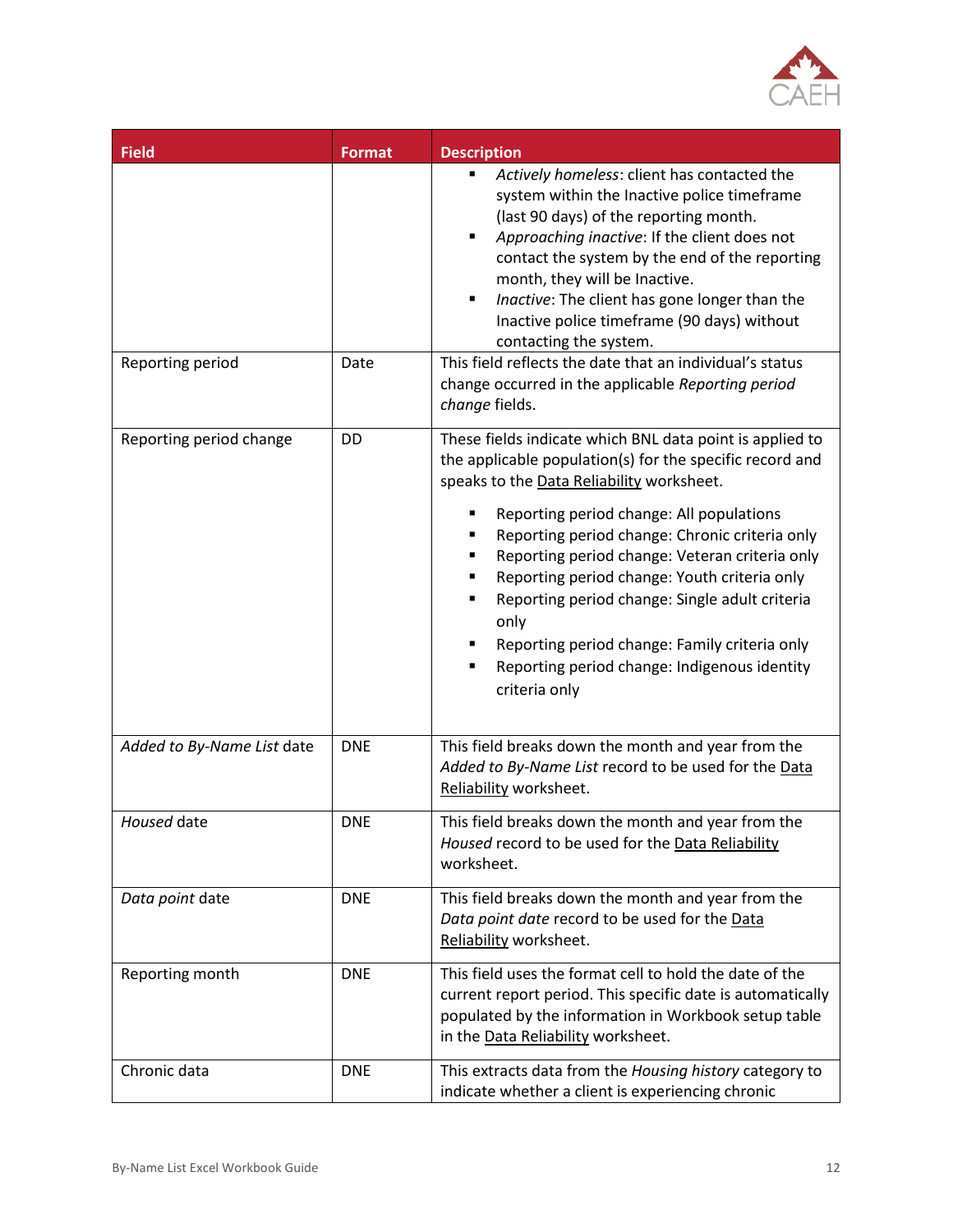

| <b>Field</b>             | <b>Format</b> | <b>Description</b>                                                                                                                                                                               |
|--------------------------|---------------|--------------------------------------------------------------------------------------------------------------------------------------------------------------------------------------------------|
|                          |               | homelessness. This information feeds into the Data<br>Reliability worksheet.                                                                                                                     |
|                          |               | Note: Only clients with a Housing History of either<br>experiencing homelessness for 6 months or more in the<br>past year and/or 18 months out of the past 3 years are<br>counted in this table. |
| Veteran data             | <b>DNE</b>    | This extracts data from the Veteran information<br>category to indicate whether or not their data is to be<br>entered into the veteran section of the Data Reliability<br>worksheet.             |
|                          |               | Note: Only clients who are confirmed as veterans with<br>the following statuses are counted as veterans:<br>Canadian Armed Forces, ally, civilian, and former RCMP.                              |
| Youth data               | <b>DNE</b>    | This extracts data from the Head of household field to<br>indicate whether their data is to be entered into the<br>youth tables in the Data Reliability worksheet.                               |
| Single adult data        | <b>DNE</b>    | This extracts data from the Head of household field to<br>indicate whether their data is to be entered into the<br>single adult tables in the Data Reliability worksheet.                        |
| Family data              | <b>DNE</b>    | This extracts data from the Head of household field to<br>indicate whether their data is to be entered into the<br>family tables in the Data Reliability worksheet.                              |
| Indigenous identity data | <b>DNE</b>    | This extracts data from the Head of household field to<br>indicate whether their data is to be entered into the<br>Indigenous identity tables in the Data Reliability<br>worksheet.              |
| All population data      | <b>DNE</b>    | This data speaks to the Data Reliability worksheet.<br>Note: All clients are counted as 'all populations'                                                                                        |

## <span id="page-14-0"></span>Data Reliability

The Data Reliability worksheet sets the workbook up to monitor data reliability by extracting data from the Community By-Name List worksheet into the BNL data points. It sorts the data into three sections (chronic, veteran, and all populations) and sub-populations as applicable (youth, single adults, families, and Indigenous identity).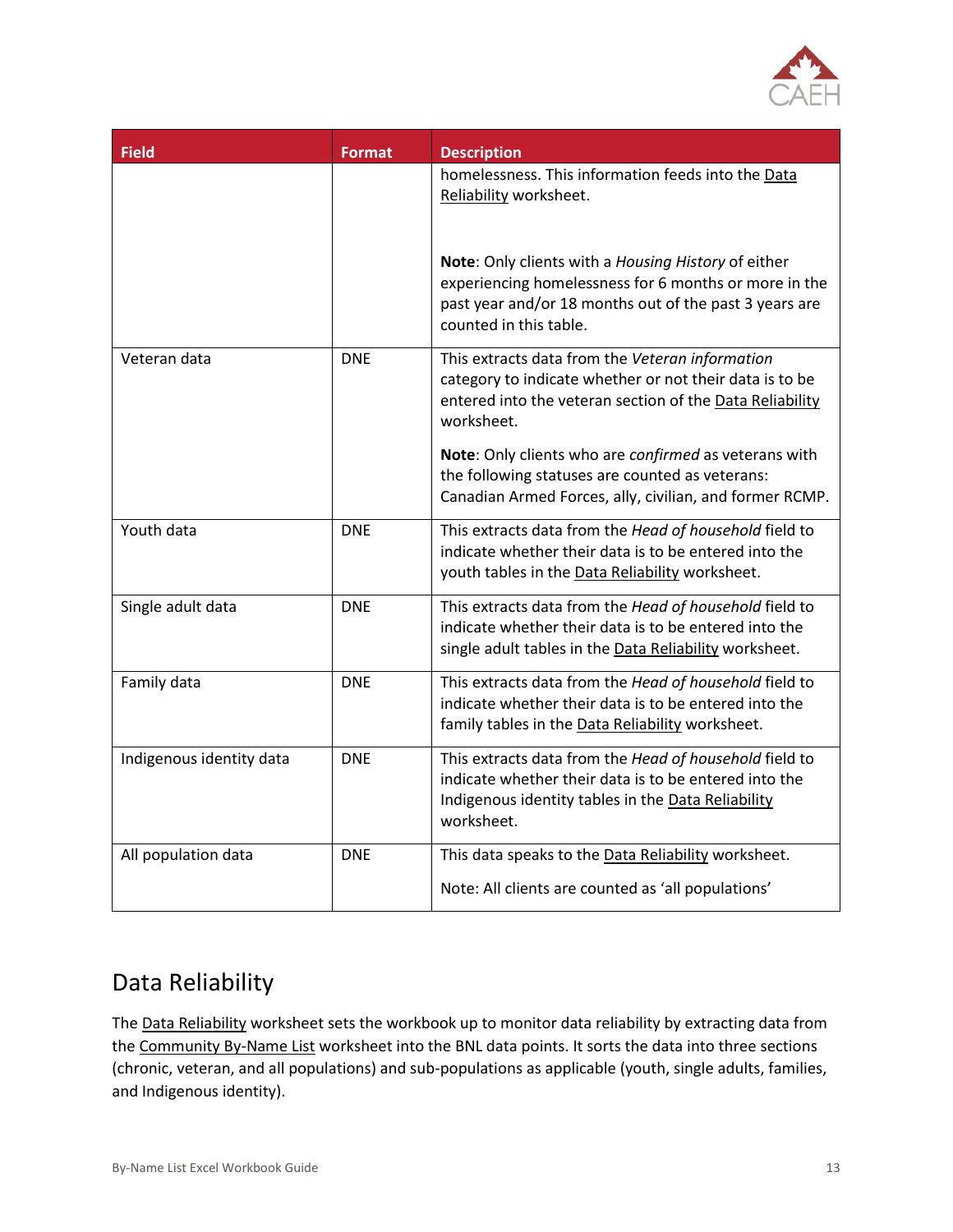

| <b>Workbook setup</b>  |       |      |  |  |  |  |
|------------------------|-------|------|--|--|--|--|
| Reporting period       | Month | Year |  |  |  |  |
| Previous               | May   | 2022 |  |  |  |  |
| Current                | 2022  |      |  |  |  |  |
| Inactive policy (days) | 90    |      |  |  |  |  |
| <b>Workbook status</b> |       | Open |  |  |  |  |

Each table has three rows: *data points*, *previous reporting period* (static values*)*, and c*urrent reporting period* (dynamic formulas*)*. The *previous reporting period* row includes the values of the previous month's data points. When using this workbook for the first time, the values will be blank. The *current reporting period* row includes formulas that will pull data from the Community By-Name List worksheet according to each respective data point. To understand the criteria of each of the BNL data points and how data balancing works, please refer to the [CAEH By-Name List Data Reliability Tool & Definitions.](https://docs.google.com/spreadsheets/d/10jOlWL1X3XnE4znZSg7Y__0QiRzACNAmbQDLdOCUp3s/edit#gid=448876506)

|                                         | <b>Population:</b>      | Chronic                     |             |                      |                            |              |                                        |          |                              |                      |
|-----------------------------------------|-------------------------|-----------------------------|-------------|----------------------|----------------------------|--------------|----------------------------------------|----------|------------------------------|----------------------|
|                                         | Sub population:         | Total                       |             |                      |                            |              |                                        |          |                              |                      |
|                                         |                         |                             | Outflow     |                      |                            |              | <b>Inflow</b>                          |          |                              | <b>Balance Check</b> |
| Data points $\rightarrow$               | <b>Reporting period</b> | Actively<br><b>Homeless</b> | Move-Ins    | Moved to<br>Inactive | <b>Newly</b><br>Identified | Aged-In      | Returned<br>from Inactive from Housing | Returned | <b>Net Monthly</b><br>Change | <b>Balanced</b>      |
| Previous reporting period $\rightarrow$ | <b>May 2022</b>         |                             |             |                      |                            |              |                                        |          | $\boldsymbol{0}$             | <u>allinin</u>       |
| Current reporting period $\rightarrow$  | <b>June 2022</b>        | $\bf{0}$                    | $\mathbf 0$ | $\bf{0}$             | $\mathbf{O}$               | $\mathbf{O}$ | $\bf{0}$                               | 0        | $\boldsymbol{0}$             | Yes                  |

### <span id="page-15-0"></span>Drop-down List

The Drop-down List worksheet contains all the drop-down list options that are used in the Community By-Name List worksheet. Each list starts with a shaded and bolded title row. The order of each list follows the order as it the field appears in the Community By-Name List worksheet. Administrators can customize the drop-down list options. More information on customization can be found in the [Customization](#page-40-0) section of the guide.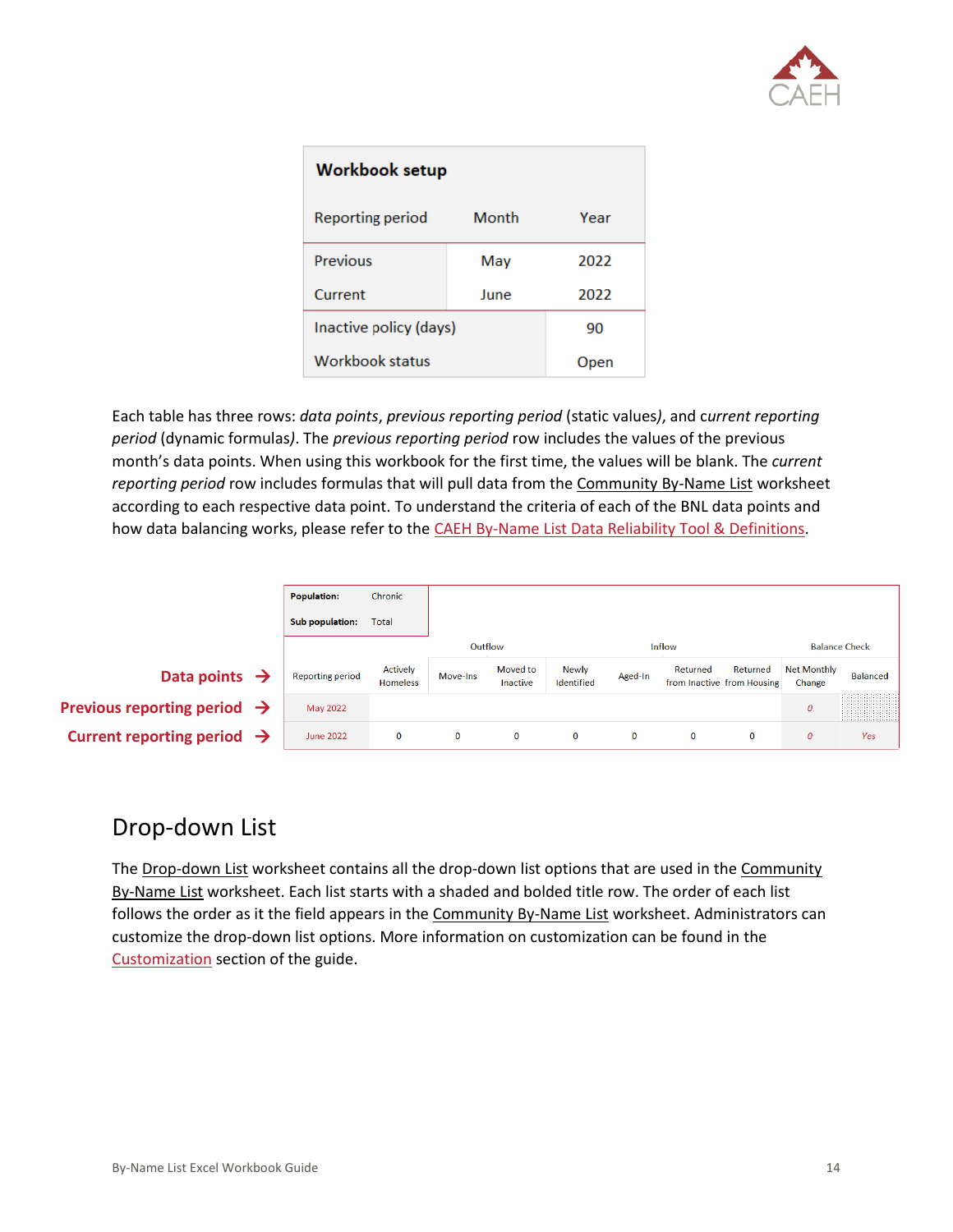

#### **Drop-down list**

| <b>Assessment type</b>             |  |  |
|------------------------------------|--|--|
| JD-VI-SPDAT, v.1.0.1               |  |  |
| PR-VI-SPDAT (single adults), v.2.0 |  |  |
| PR-VI-SPDAT (family), v.2.0        |  |  |
| <b>SPDAT, v.4.01</b>               |  |  |
| F-SPDAT, v.2.01                    |  |  |
| Y-SPDAT, v.1.0                     |  |  |
| VI-SPDAT (single adults), v.3.0    |  |  |
| VI-SPDAT (family), v.3.0           |  |  |
| TAY-VI-SPDAT, v.2.0                |  |  |
| VAT, v.1.0                         |  |  |
| YAP-PS, v.2.0                      |  |  |
| <b>YAP-RS, v.2.0</b>               |  |  |
| <b>Declined</b>                    |  |  |
| Not filled                         |  |  |
| <b>Assessment score</b>            |  |  |
| O                                  |  |  |
| 1                                  |  |  |
| 2                                  |  |  |
| 3                                  |  |  |
| Λ                                  |  |  |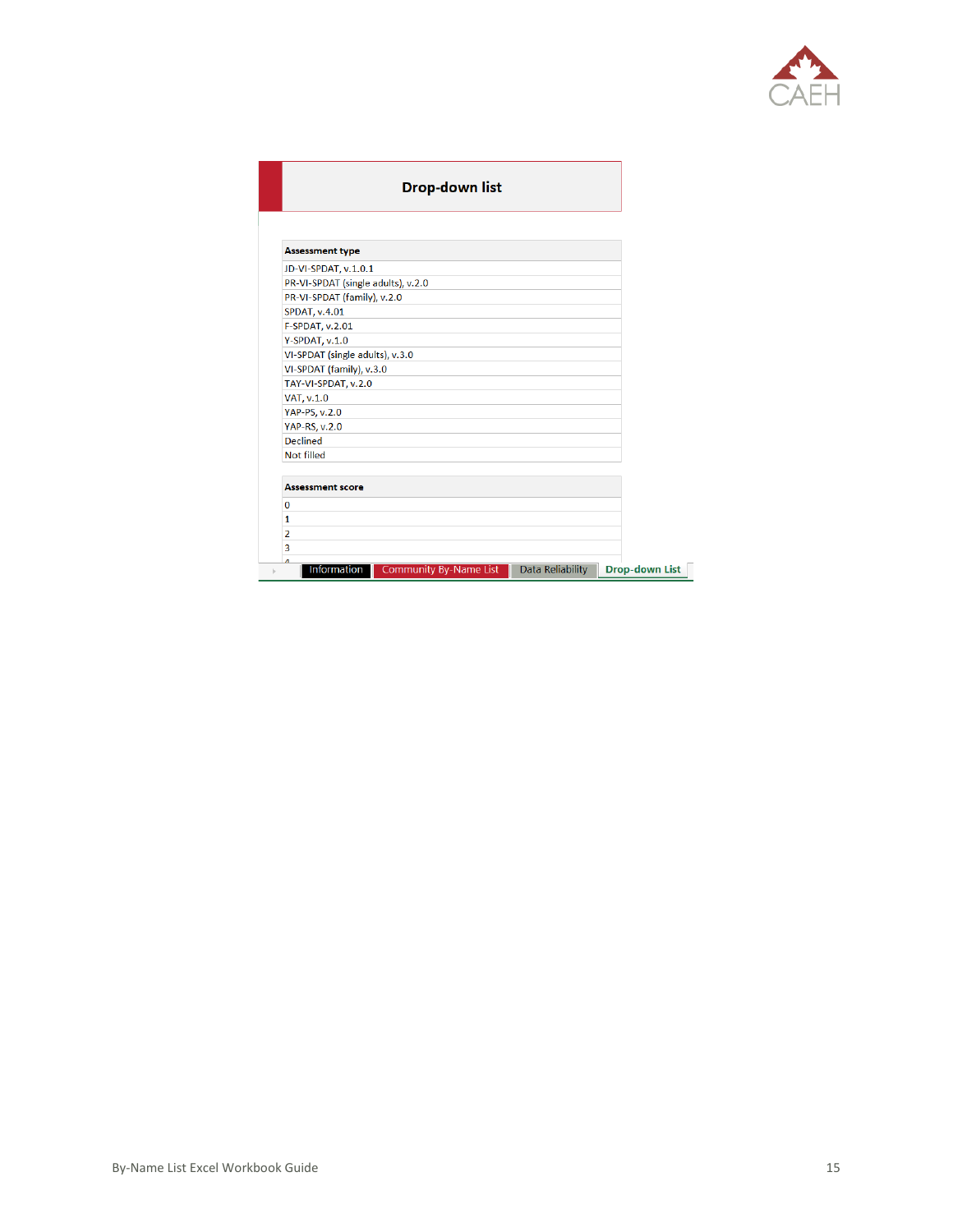

## <span id="page-17-0"></span>Workbook Setup: First Time Users

If it is the first time a community is using the workbook, their Administrator must edit the workbook from a template to a tool that is tailored to their community. This includes changing the reporting period dates on the Data Reliability and any applicable items in the Drop-down List worksheet based on their unique needs and agencies.

## <span id="page-17-1"></span>Setup Steps: Data Reliability Worksheet

The *Workbook setup* table is used to do just that, set up the workbook! Administrators can change the reporting month and year, inactive policy, and status of the workbook. When setting up a workbook for the first time, Administrators must have the workbook status as **Open**.

| <b>Workbook setup</b>  |       |      |  |  |  |  |
|------------------------|-------|------|--|--|--|--|
| Reporting period       | Month | Year |  |  |  |  |
| Previous               | May   | 2022 |  |  |  |  |
| Current                | June  | 2022 |  |  |  |  |
| Inactive policy (days) | 90    |      |  |  |  |  |
| Workbook status        |       | Jpen |  |  |  |  |

## <span id="page-17-2"></span>Setup Steps: Customization

Administrators can customize the entire workbook to meet their needs at any time. However, Administrators must be careful not to break formulas. More information on how to customize the workbook can be found in the **Customization** section of the guide.

The first drop-down list that Administrators may want to change is the *Agency* list. The options are currently used as placeholders (Agency 1, Agency 2, and Agency 3) for Administrators to edit to name the agencies that involved in their BNL process.

For example, if the Riverdale Shelter is an agency adding to a community's BNL, the Administrator should change *Agency 1* in the drop-down list to say *Riverdale Shelter*.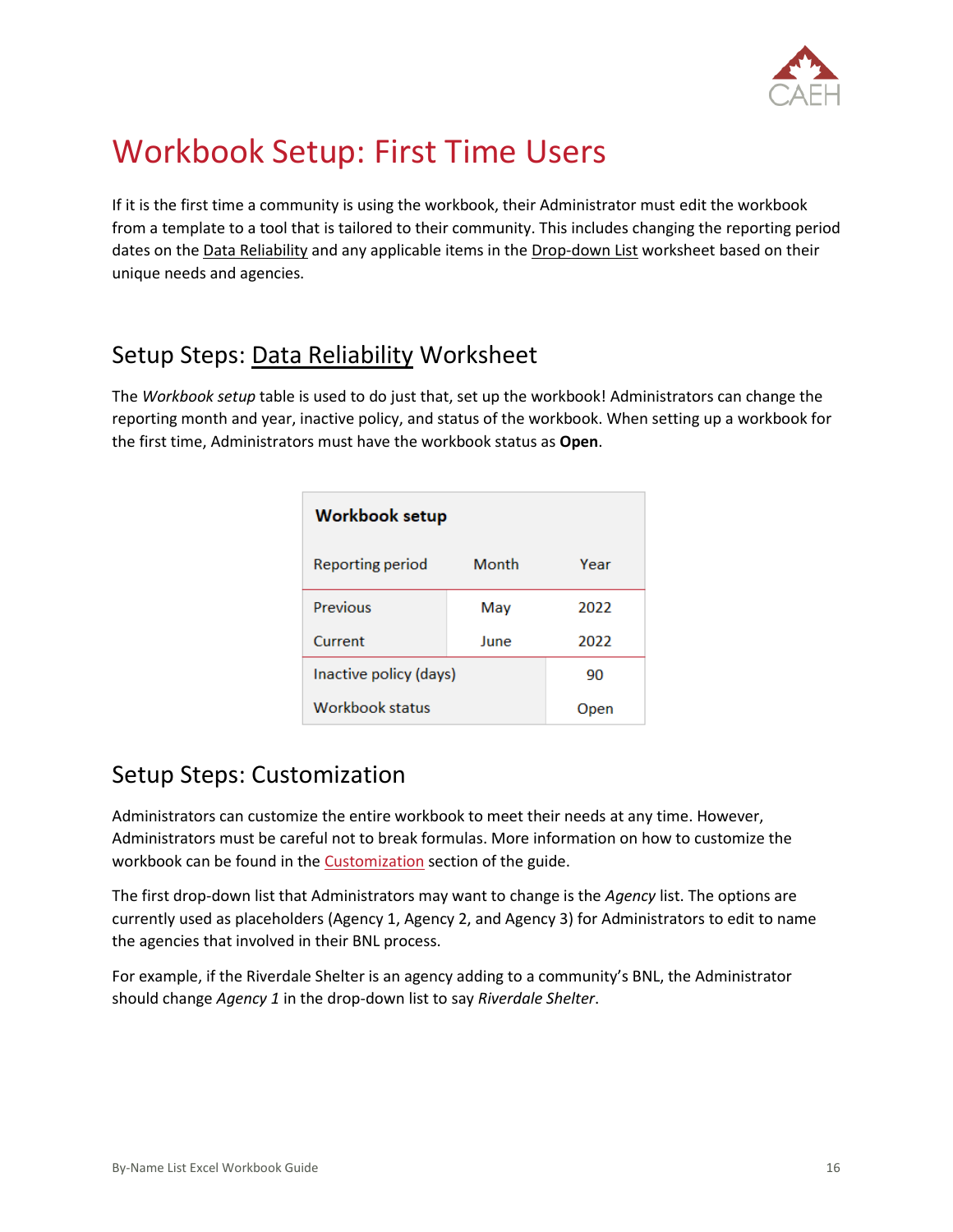

## <span id="page-18-0"></span>Setup Steps: Saving the Workbook

Each month, the workbook should be saved as a new file. This is to help reflect on past data, as well as to support the Administrator should they need to review past data in case there is an issue with data balancing in future months.

When an Administrator starts inputting data into the workbook for the first time, the file should be saved as a working workbook. Building off the example above, if an Administrator started using the workbook for July 2020 data, the file should be saved as: *Community By-Name List (July 2020 – working)*. More information on saving [working](#page-34-0) and [complete](#page-33-1) workbooks can be found later in the guide.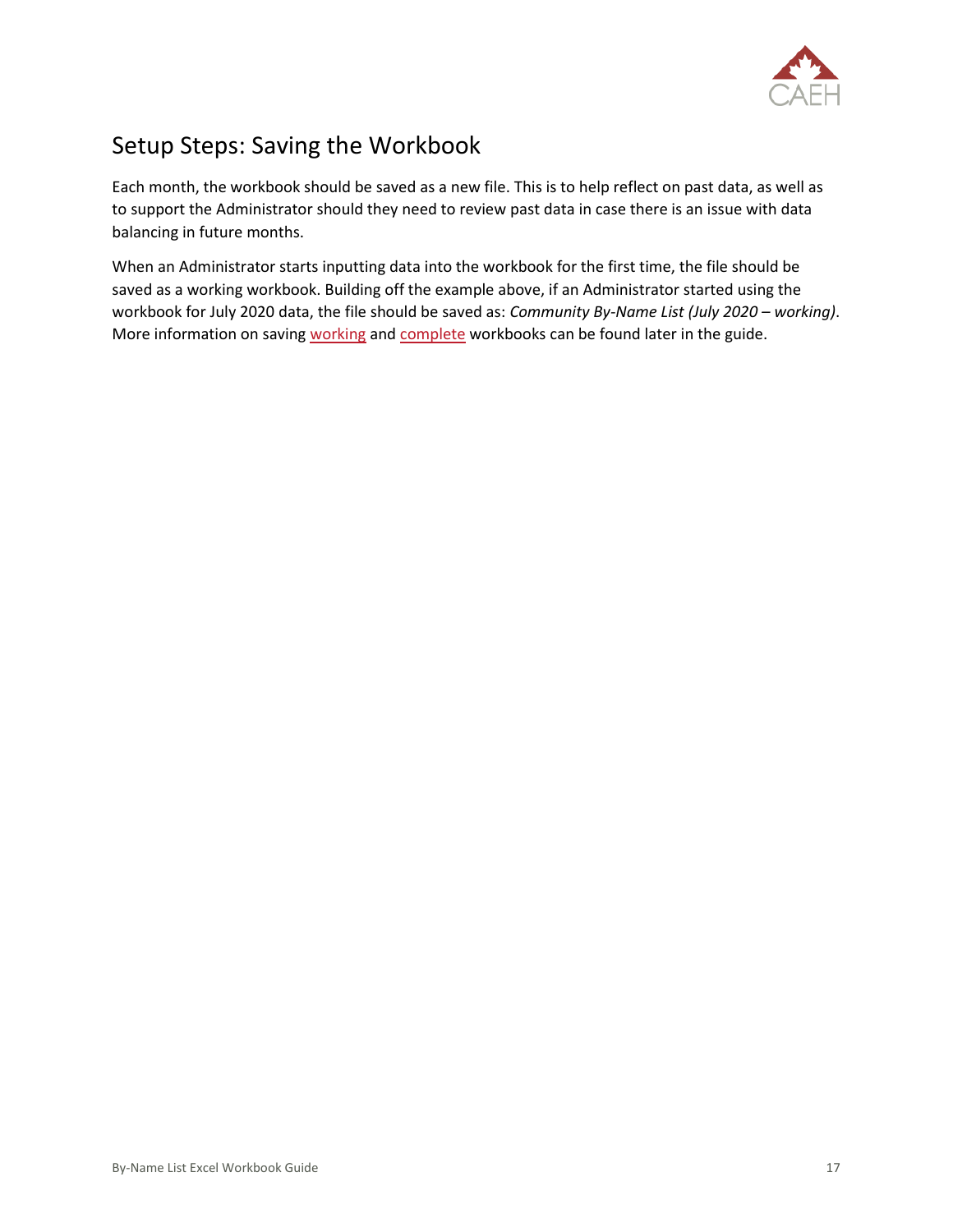

# <span id="page-19-0"></span>Storing By-Name List Data: Adding and Updating Client Records

This section of the guide covers how to build a By-Name List by adding and updating client records. It includes:

- Collecting client data;
- Sharing the workbook;
- Adding new records; and
- Updating current records.

It is strongly encouraged that Administrators read through this section thoroughly to understand how to use the workbook. It is important to be comfortable in adding and updating entries as a precursor to using the Data Reliability worksheet for reporting monthly BNL data.

**Note**: It is crucial that all data input into the Community By-Name List worksheet reflects the reporting month. For example, if the Administrator is collecting data for October 2020, then all dates recorded must occur in October 2020 apart from a client's birthday.

If information that occurred prior to the reporting month is presented to the Administrator, the dates of that information must be inputted into the tracker **for the reporting month** – regardless that the event took place prior to the reporting month. This is because the formulas for the Data Reliability worksheet will only pull data that occurred during the reporting month and recording past data in this way will cause data to become imbalanced.

For example, if the Administrator is inputting data for October 2020 and they receive information that a client experiencing chronic homelessness was housed in September 2020, they would record the client's *Housed* date as 1-Oct-20. The client would then count as "1" Move-In for the Chronic and All populations tables on the Data Reliability worksheet. If the client's information was inputted as 10-Sep-20 (their actual move-in date), then they would not be counted as Move-In on the Data Reliability worksheet at all for October 2020 and thus the data on the worksheet would be imbalanced.

## <span id="page-19-1"></span>Collecting Client Data

All client information input into the tracker by the Administrator should come from Viewers of the tracker in a formalized process through either standard forms (e.g. common assessment forms, intake forms, common assessment tools, etc.) or community tables. This process should be documented and include a timeframe for updates. This will help streamline the process for adding and updating the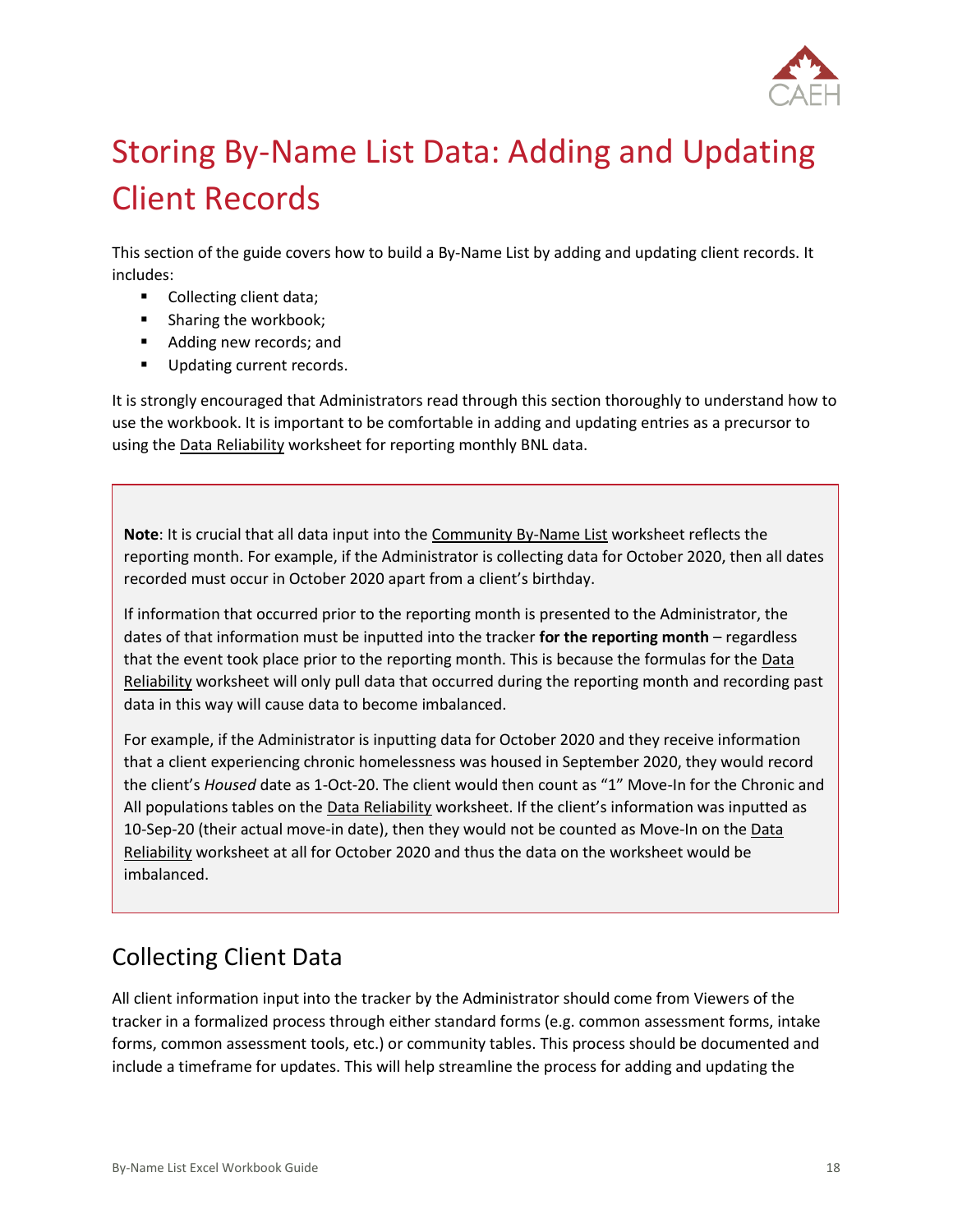

workbook. The more frequent updates are made to the workbook, the closer this manual workbook will be to real-time BNL data.

It is important to note that any information being recorded in the *Community By-Name List* section of the Community By-Name List worksheet is being directly asked of Viewers to provide. For example, there is a field for *Current sleeping arrangements*. This means that Viewers should ask clients where they are currently sleeping, and the options that the clients can choose from are those that match the drop-down list for the *Current sleeping arrangements* field. This will help ensure that the information coming from Viewers and clients matches the information in the workbook.

It is also encouraged that Viewers responsible for providing updates to the Administrator are trained on how to provide this information and the importance of updating the BNL in a timely manner. For example, some communities have Viewers complete an online form. Therefore, all Viewers should know how to use the online form and understand the importance of updating that form.

#### **The Importance of** *Housing History* **and** *Last Contact Date*

Unlike HIFIS 4 or other automatic HMIS systems, this workbook does not automatically track clients' housing history and their last contact date. The reason most formulas rely on manual change is to ensure that the data is sorted into the correct data point at the correct time. This also allows for Administrators to preserve data in separate files to view historical information.

Since data integrity and accuracy relies on updates, it is crucial that Viewers provide timely updates to the Administrator – especially regarding a client's time spent experiencing homelessness and the last time a client interacted with their community's CA system. Once the update is received, the Administrator then updates the workbook accordingly.

It is strongly encouraged that information related to time experiencing homelessness and contact with the community is **updated once a month for clients with an Actively Homeless BNL status**. This ensures that both a client's chronicity and activity in the community are as up to date as possible. Some communities have found it helpful to ask Viewers to update this information each time an update for a client is submitted. However, this does not mean that a client is asked about their housing history each time. Instead, this means that if the Viewer knows the information presented in the workbook to be true, yet a month behind in housing history, the Viewer would update the Administrator via their community's update process with the new housing history information.

*Example:* On June 12th, a Viewer supports a client at a shelter. The client's BNL record indicates that on May 5th, their housing history was 6 months experiencing homelessness out of the past 12 months and 8 months experiencing homelessness out of the past 36 months. The Viewer knows that this information was true as of May 5th and nothing has changed regarding the client's housing history. The Viewer would update the Administrator according to the community's process with the following information:

*Last contact date*: June 12th, 2020

*Number of months experiencing homelessness in past year (12 months total)*: 7 months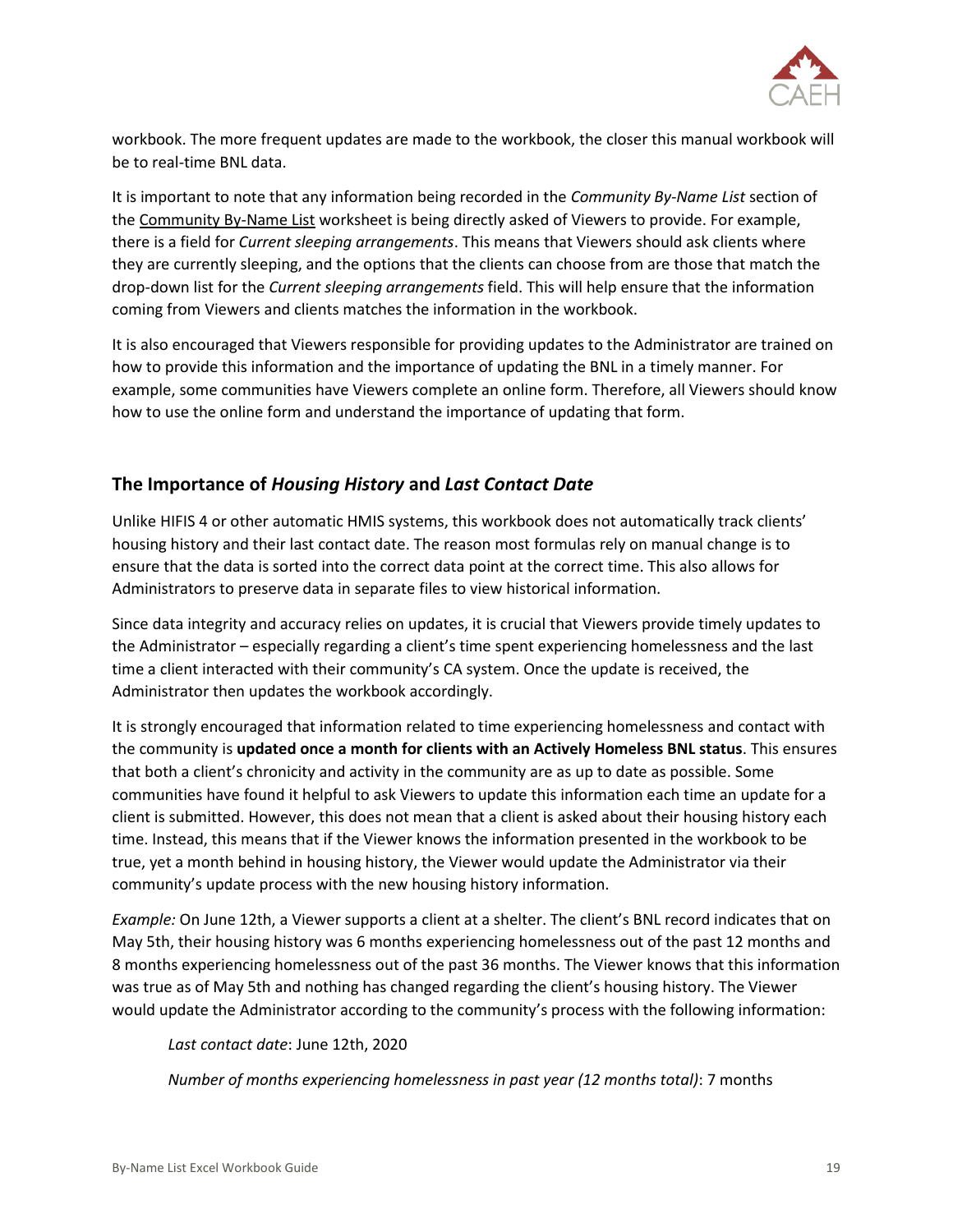

Number of months experiencing homelessness in past 3 years (36 months total): 9 months

For more information on how the workbook demonstrates change in chronicity, refer to sections [No](#page-26-0)  [Longer Meets Criteria \(chronic, veteran, or both\)](#page-26-0) and [Inflow: Aged-In Chronic \(and Newly Veteran\).](#page-30-0) For more information on how the workbook shows inactivity, refer to section [Inactive Policy.](#page-41-0)

## <span id="page-21-0"></span>Sharing the Workbook

For Viewers to know which clients need to be added and which clients need their information updated, Viewers need to be able to see the workbook. Since Viewers should not be updating the workbook directly, Administrators are encouraged to share a copy of the workbook with Viewers so that the latter knows exactly what information needs to be updated on the BNL.

The workbook can be shared however best suits the community so long as it protects client confidentiality. Typically, Administrators and Viewers sign a confidentiality and user agreement form to view client data. Community Administrators have done one or more of the following when sharing this workbook with their respective Viewers:

- Hide the *Administrator* section of the **Community By-Name List worksheet**;
- Only enable the Viewers to filter for data on the Community By-Name List worksheet and nothing else;
- Hide all worksheets except the Community By-Name List worksheet;
- Delete all worksheets except Community By-Name List worksheet;
- **EXECT** Lock and password protect the Community By-Name List worksheet from being edited by Viewers;
- **■** Lock and password protect one or more columns workbook from being edited by Viewers;
- **EXECT** Lock and password protect the entire workbook from being edited by Viewers; and,
- Lock and password protect the workbook so that Viewers can open the workbook, but no one else can open it if they do not have the password.

It is highly recommended that if Administrators are editing any data or sheets specifically for Viewers when sharing, then they save that version of the workbook as a separate copy from the one in which the Administrators are actively adding and updating client information.

It is strongly encouraged that the shared copy of the workbook be password protected when shared so that if the file is lost or sent to the wrong person, they will not be able to open it. Administrators should ensure that the server the workbook is stored on is secure. Additionally, if Administrators are sharing the workbook via email, they can use encryption software to password protect the workbook.

#### **Withdrawn Consent**

If a client withdraws their consent for their information to be shared on the BNL, their data can still be visible to Administrators and counted in the aggregate totals on the Data Reliability worksheet if a community chooses to do this. If an Administrator keeps records for clients who have withdrawn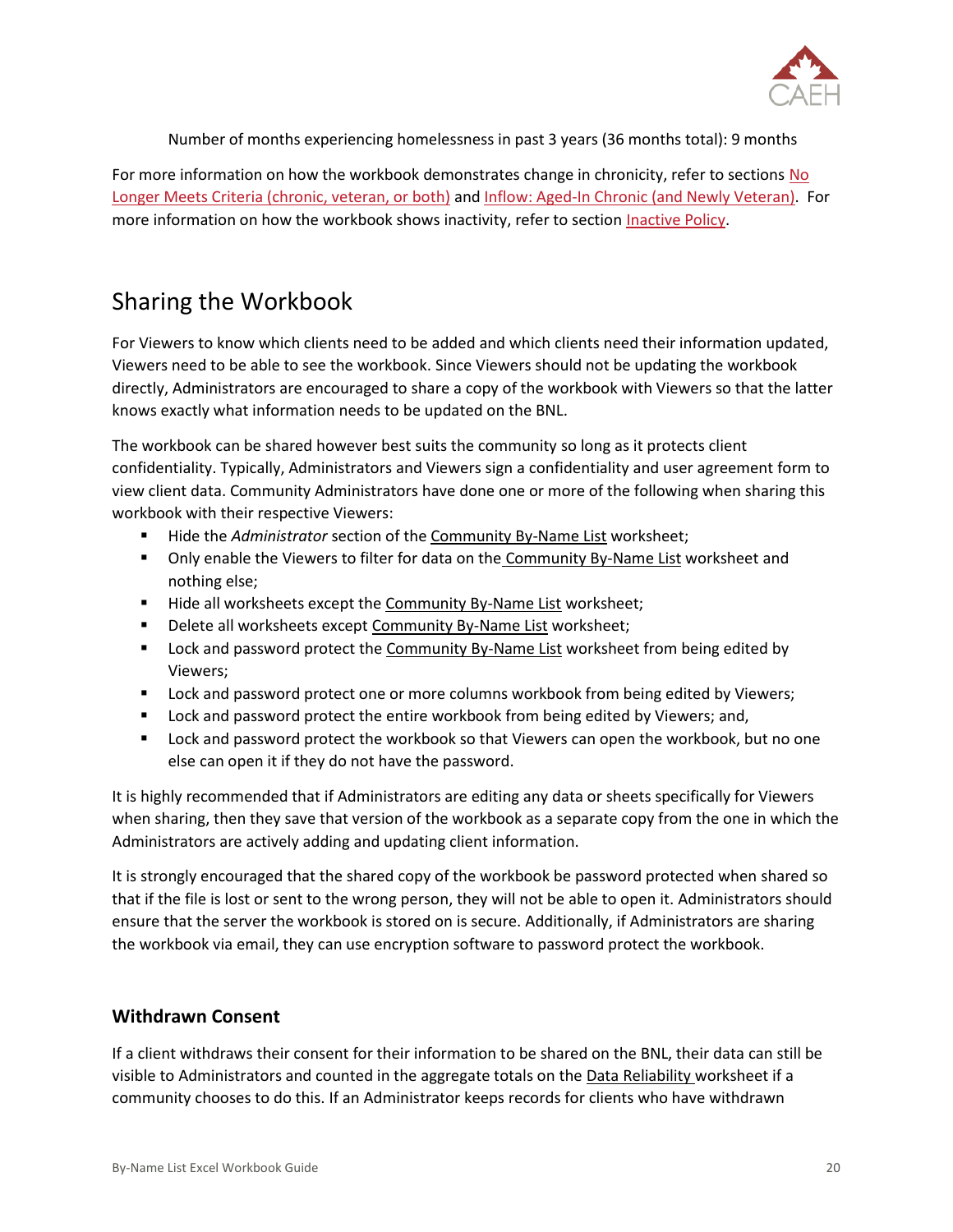

consent for aggregate totals, the deidentified information should not be shared with Viewers. Administrators should delete any client records with a *N/C* denoted in the *BNL Status* field prior to

**Disclaimer**: Regardless of how an Administrator shares the workbook with Viewers, Administrators should connect with their local privacy officers to ensure their approach aligns with federal, provincial, or local requirements.

sharing a copy of the workbook.

### <span id="page-22-0"></span>Adding Clients to the Community By-Name List Worksheet

Each client has one row of data in the Community By-Name List worksheet. Whenever there are updates to the client's information (e.g. last contact date, currently sleeping arrangements, housing history, etc.) that information is updated in their specific row.

For the remainder of the **Storing By-Name List Data: Adding and Updating Client Records** section of the guide, all BNL status references will include those who have and have not given consent.

#### **Adding New Rows**

The workbook will never get shorter unless duplicate entries are deleted after the month in which they are reported as duplicates (se[e duplicate entries](#page-25-0) for more details). This is because information will always be added to the workbook, even as **Actively Homeless** clients are **Housed** or become **Inactive**. It is important not to insert rows into the worksheet because the formulas will not be copied into an inserted row. Formulas are only provided in the DNE cells up to row 300. Administrator must drag and copy the formulas down into more rows once the first 300 rows are full.

#### <span id="page-22-1"></span>**Adding New Clients**

Only clients who are experiencing homelessness should be added to the workbook. New clients should be added to the next available row of the worksheet without skipping any lines. All applicable cells should be filled out in both the *Community By-Name List* section and the *Administrator* section. If the Administrator is using a sequential *Unique identifier* (e.g. 0001, 00002, 00003, etc.) then they should make sure that each new client's unique identifier follows the correct order.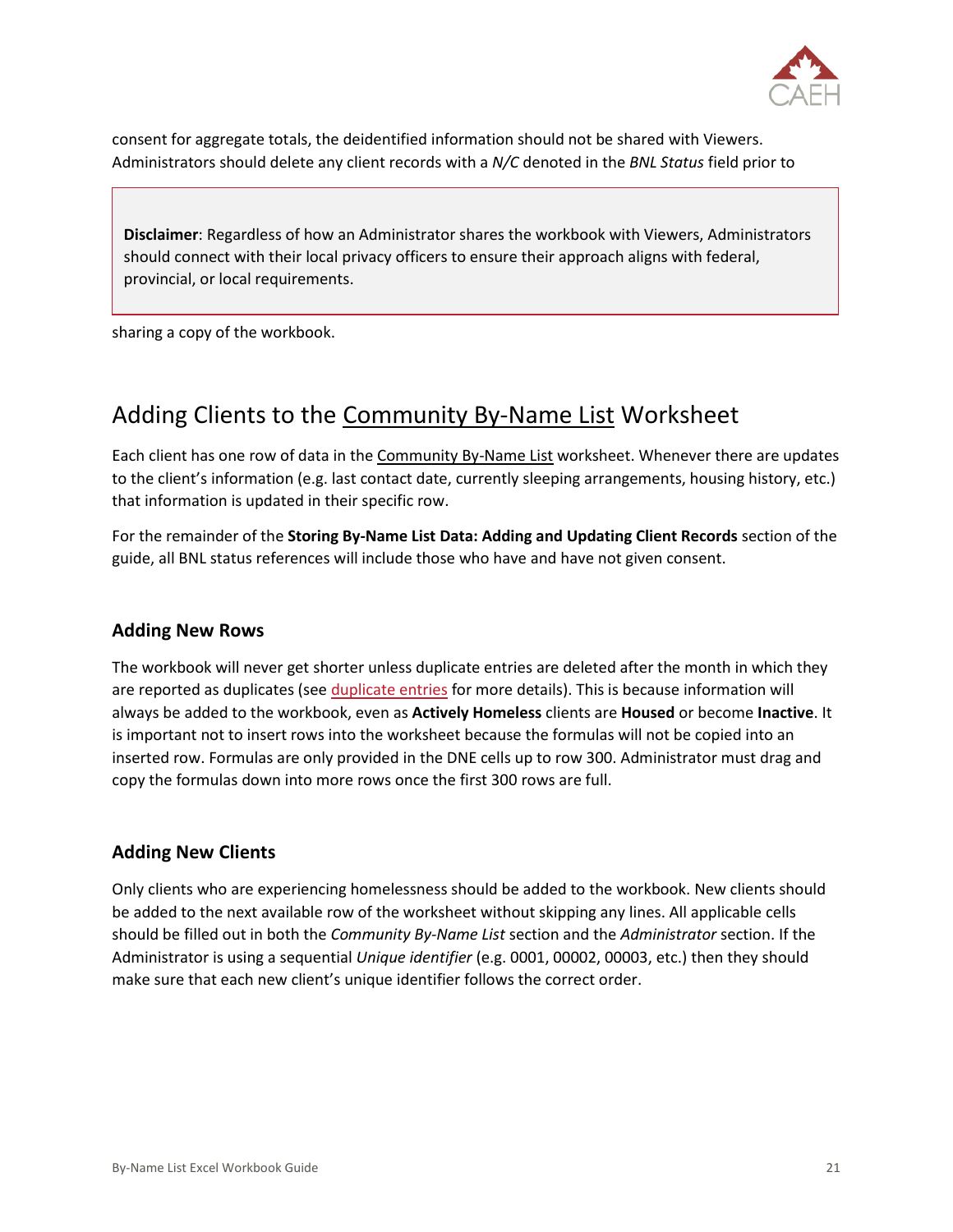

### **Checking for Duplication**

The cell containing the client's last name will highlight as light red if the last name is already on the worksheet. This does not necessarily mean that there is a duplication. Instead, it acts as a signal to the Administrator to check the respective entry/entries to see if the client is already on the BNL. If the client is already on the BNL, simply update the row that already has their information on it. If a client is not already on the BNL, then the Administrator can proceed with adding the new client to the BNL.

#### *By-Name List Status* **Field**

Immediately after a client is added to the worksheet for the first time, their status in the first field, *By-Name List status*, should be **Actively homeless**. If this cell does not say **Actively Homeless** and the cell is blank, then either the cell is missing a formula, or the necessary cells have not been filled with the correct data. Administrators can click on the client's *BNL status* cell to see which cells need to be populated for the *BNL status* field to populate.

#### **Administrator Notes Category**

For every new entry, the first three fields of the Administrator Notes category should be completed: *Last administrator update*, *Last name*, and *First name*.

### <span id="page-23-0"></span>Updating Records on the Community By-Name List Worksheet

Any change to a client's record is considered an update. Administrators should only update:

- Clients with an **Actively Homeless** BNL status;
- **EXECT** Clients with a **Housed** BNL status who have lost their housing and have returned to homelessness; or,
- **EXECT** Clients who have an **Inactive** status who have either returned to community or made contact with the system.

This specific section will demonstrate how and when to use the *Data point* fields. It is crucial that all data input into the Community By-Name List worksheet reflects the reporting month. For example, if the Administrator is collecting data for October 2020, then all dates recorded must occur in October 2020, apart from a client's birthday.

#### **Administrator Notes Category**

For every update to a client's record, the first three fields of the Administrator Notes category should be completed: *Last administrator update*, *Last name*, and *First name*. The fourth field, *Track changes*, should be used to indicate when a cell's contents have changed from either **not blank** to **not blank**; or,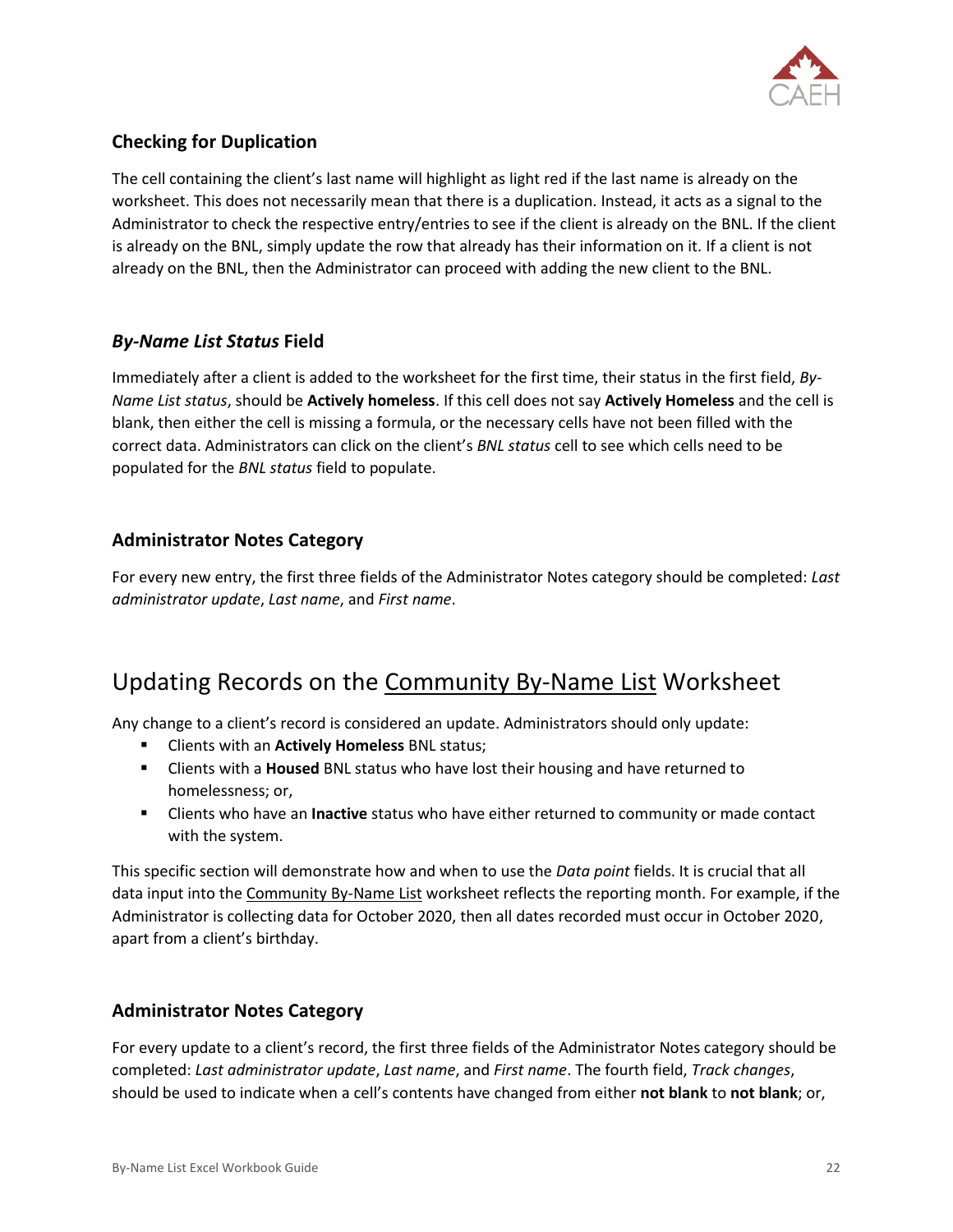

**not blank** to **blank**. Notes in *Track changes* are meant to be continuously added and not erased. The cell is purposefully made not to show all of the text inside this particular cell at once. This is to keep the list looking as uniform as possible in terms of row height. Additionally, if Administrators wish to view all contents of this cell, they can either expand the formula bar or change the height of the cell.

*Example #1 | not blank to not blank:* On October 10th, an Administrator receives an update that client who was sleeping in a shelter has now moved into permanent housing. Their update in *Track changes*  for the *Current sleeping arrangements* field should read:

October 10/2020 – current sleeping arrangements (Shelter to Permanent and/or long-term housing).

*Example #2 | not blank to blank:* On November 1st, the Administrator receives an update that the same client in the above example has returned to homelessness. Their newest update in the *Track changes*  field should read:

November 1/2020 – current sleeping arrangements (Permanent and/or long-term housing to shelter); housed date (10-Oct-20 to blank).

If the client in the above example only had those two specific notes in *Track changes*, then their record in that specific cell would read:

October 10/2020 – current sleeping arrangements (Shelter to Permanent and/or long-term housing).

November 1/2020 – current sleeping arrangements (Permanent and/or long-term housing to shelter); housed date (10-Oct-20 to blank).

#### **Outflow: Move-Ins (Housed)**

When a client is housed (yay!), it is considered a Move-In on the Data Reliability worksheet.

On the Community By-Name List worksheet, complete the following steps to ensure that a client is counted in the applicable population table(s) as a Move-In.

- 1) *BNL status*: Only clients with an **Actively Homeless** BNL status can have their record changed to be **Housed**. If a client is already **Housed**, do not change their record. If a client is **Inactive**, follow the steps in th[e Returned from Inactive](#page-30-1) section prior to completing this section.
- 2) *Housed*: record the date the client was housed in the *Housed* field. The date recorded in the cell must be in the same month as the reporting month.
- 3) *Administrator notes:* complete the fields in this category as necessary.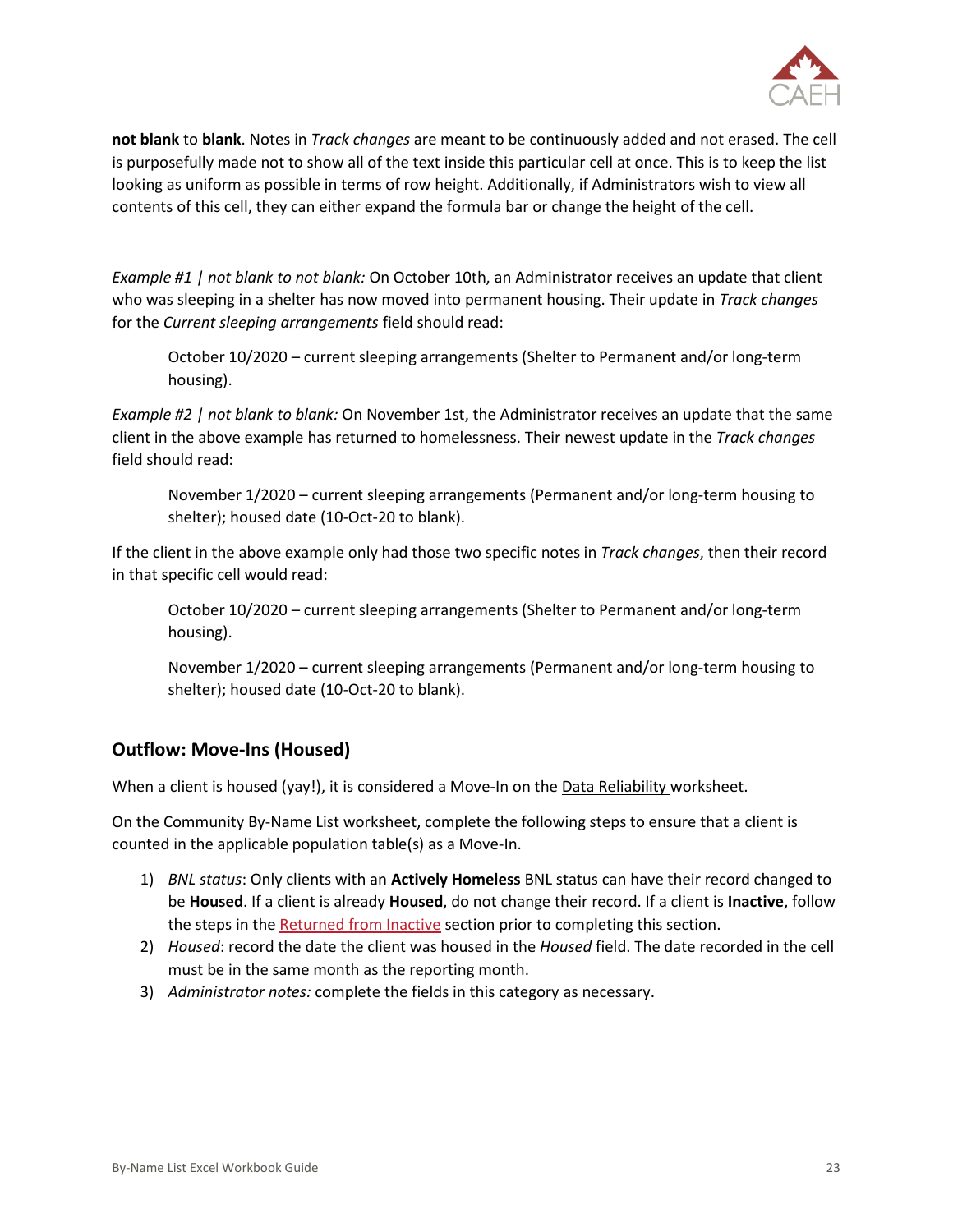

#### **Outflow: Moved to Inactive (Inactive)**

A client is considered **Inactive** when one of the following occurs for clients with an **Actively Homeless**  BNL status:

- Client is deceased;
- Client has a duplicate entry;
- **EXECUTE:** Client has left the community;
- **EXECT** Client no longer meets specific population criteria (chronic, veteran, youth, single adults, families, and Indigenous identity);
- Client is staying in a public institution for longer than their Inactive police timeframe; or,
- **EXECT** Client has not made contact within the inactive policy time period.

#### **Deceased**

If a client passes away, on the Community By-Name List worksheet, complete the following steps to ensure that a client is counted in the applicable population table(s) as Moved to Inactive.

- 1) *BNL status* Only clients with an **Actively Homeless** BNL status can have their record changed to be **Inactive**. Do not change a client's record if their BNL status is already **Inactive** or **Housed**.
- 2) *Reporting period change: All populations* select "Moved to inactive: deceased" from the dropdown list in the *Reporting period change: All populations* field.
- 3) *Reporting period* record the date the client was Moved to Inactive in the *Reporting period* field. The date recorded in the cell must be in the same month as the reporting month.
- 4) *Administrator notes –* complete the fields in this category as necessary.

#### <span id="page-25-0"></span>**Duplicate Entry**

If the Administrator realizes after reports for the previous month have been completed that there are two or more duplicate entries, one of the entries needs to be Moved to Inactive. If the Administrator realizes that there is a duplicate entry added during the reporting month and the Administrator has not yet completed their monthly reports, then they can simply combine the two entries and avoid this step altogether.

On the Community By-Name List worksheet, complete the following steps to ensure that a client is counted in the applicable population table(s) as Moved to Inactive.

- 1) *BNL status* Only clients with an **Actively Homeless** BNL status can have their record changed to be **Inactive**. Do not change a client's record if their BNL status is already **Inactive** or **Housed**.
- 2) *Reporting period change: All populations* select "Moved to inactive: duplicate entry" from the drop-down list in the *Reporting period change: All populations* field.
- 3) *Reporting period*  record the date the client was Moved to Inactive in the *Reporting period*  field. The date recorded in the cell must be in the same month as the reporting month.
- 4) *Administrator notes –* complete the fields in this category as necessary.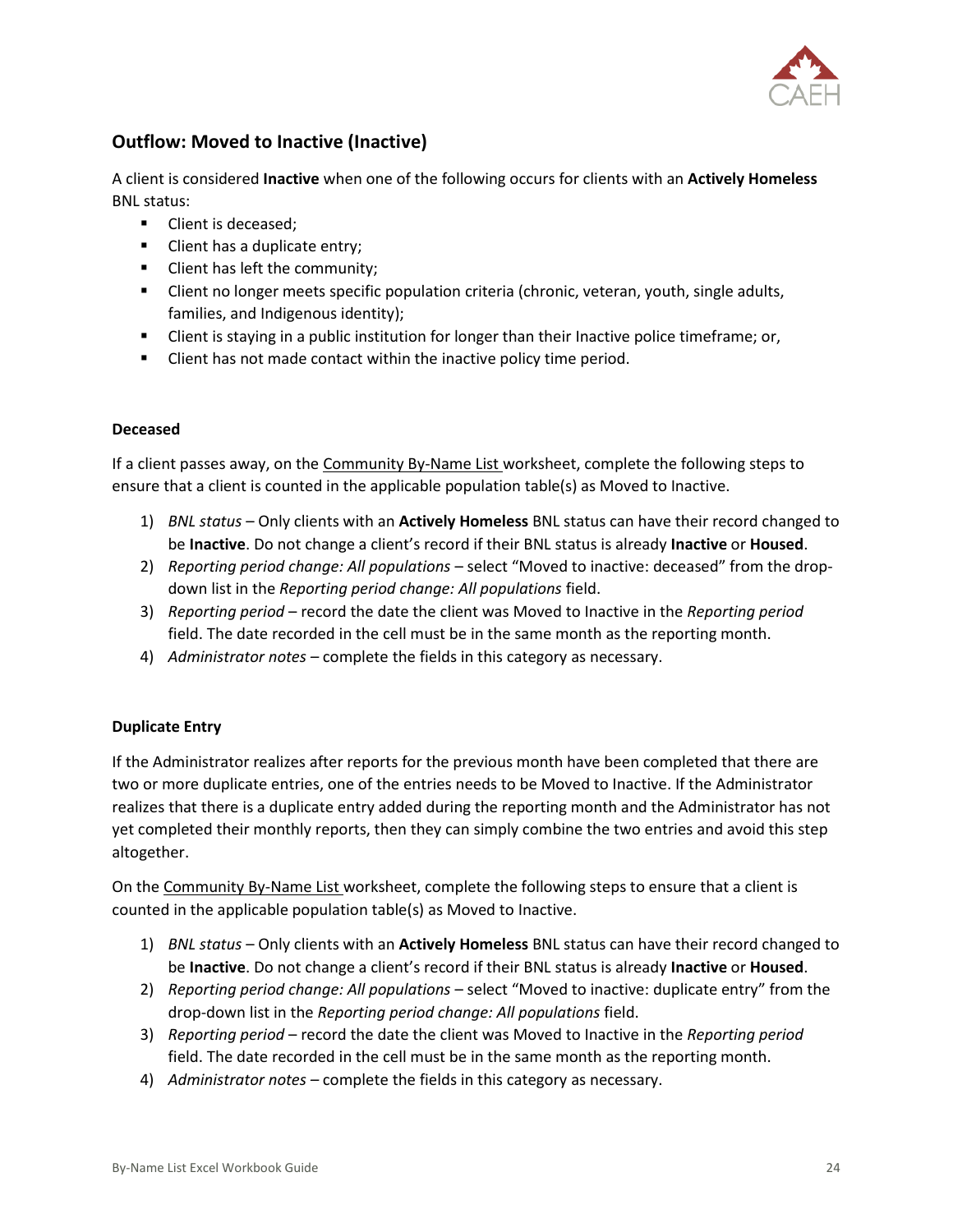

Administrators can delete the duplicate entry after the entry is counted in the reporting month data should they so choose. For example, if a duplicate entry was reported in July 2020 according to the steps above, then any time from August 2020 onward, the Administrator can delete the duplicate entry. Duplicate entries cannot be deleted until after the reporting month is over and the data for the reporting month has been completed because if the entries were to be deleted during the month in which the duplication is reported, then the data would be imbalanced.

#### **Left Community**

If a client leaves the community, on the Community By-Name List worksheet, complete the following steps to ensure that a client is counted in the applicable population table(s) as Moved to Inactive.

- 1) *BNL status* Only clients with an **Actively Homeless** BNL status can have their record changed to be **Inactive**. Do not change a client's record if their BNL status is already **Inactive** or **Housed**.
- 2) *Reporting period change: All populations* select "Moved to inactive: left community" from the drop-down list in the *Reporting period change: All populations* field.
- 3) *Reporting period*  record the date the client was Moved to Inactive in the *Reporting period*  field. The date recorded in the cell must be in the same month as the reporting month.
- 4) *Administrator notes –* complete the fields in this category as necessary.

#### <span id="page-26-0"></span>**No Longer Meets Criteria (chronic, veteran, youth, single adults, families, Indigenous identity)**

A client who is currently **Actively Homeless** and was reported in the previous month as belonging to a specific sub-population – chronic, veteran, youth, single adult, family, or Indigenous identity –, no longer meets criteria when new information has surfaced that would exclude them from meeting that subpopulation's criteria. For example, a youth is now a single adult therefore they no longer meet the criteria for the youth sub-population.

Chronic – A client no longer meets chronic criteria when their *Housing History* category reads:

- *Number of months experiencing homelessness in past year (12 months total):* 5 months or less; **AND**
- *Number of months experiencing homelessness in past 3 years (36 months total)*: 17 months or less.

Veteran – A client no longer meets veteran criteria for data collection if their *Veteran information*  category previously read, but **does not** currently read as one of the following combinations:

- *Veteran status* (Veteran: allies) AND *Veteran status confirmed (*Confirmed*)*;
- *Veteran status* (Veteran: Canadian Armed Forces) AND *Veteran status confirmed (*Confirmed*)*;
- *Veteran status* (Veteran: civilian) AND *Veteran status confirmed (*Confirmed*)*; **OR**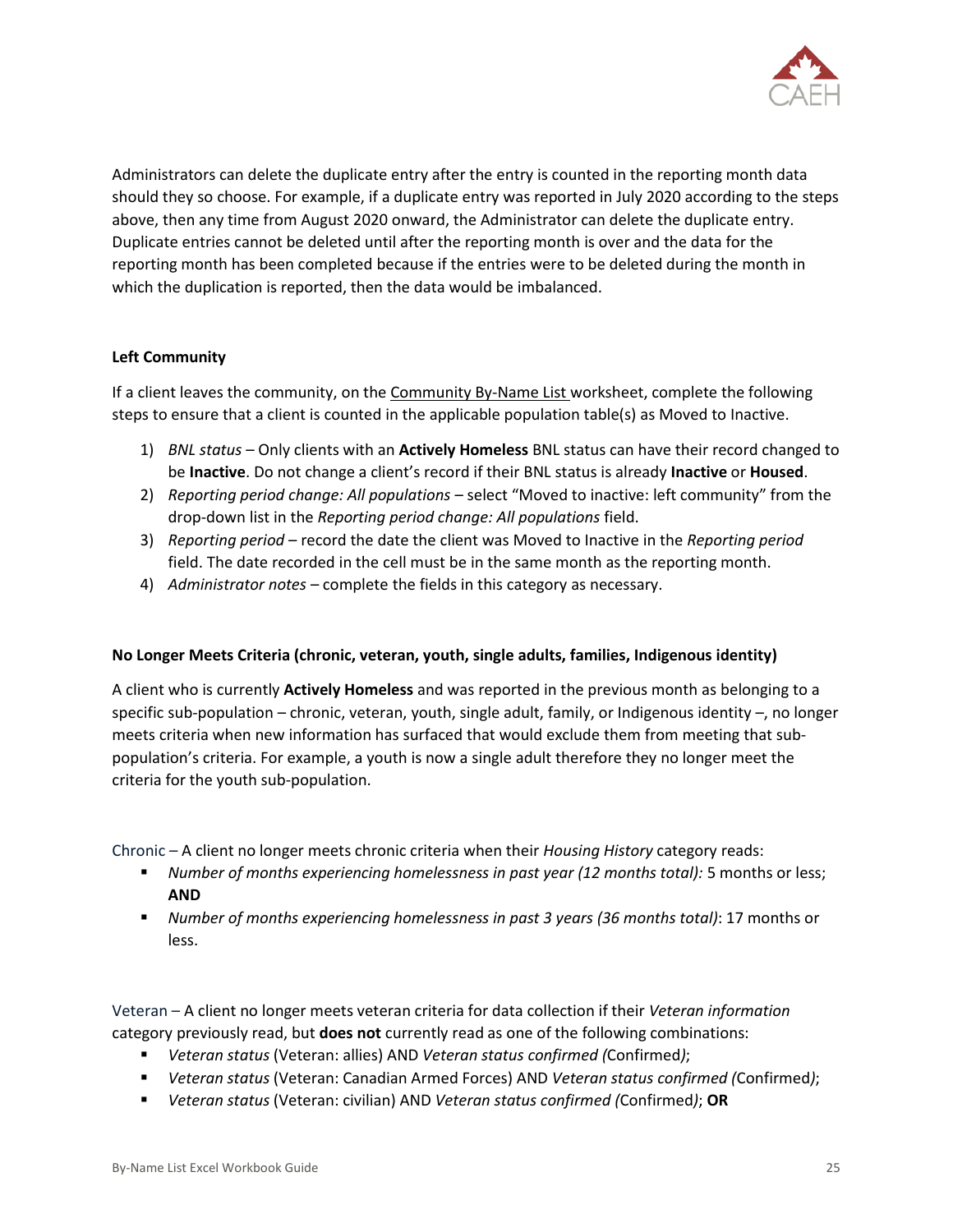

▪ *Veteran status* (Former RCMP) AND *Veteran status confirmed (*Confirmed*)*.

Youth – A client no longer meets youth criteria for data collection if their *Head of Household* category previously read **youth**, and now reads adult, family, declined, or not filled.

Single adult – A client no longer meets single adult criteria for data collection if their *Head of Household*  category previously read **adult**, and now reads youth, family, declined, or not filled.

Family – A client no longer meets family criteria for data collection if their *Head of Household* category previously read **family**, and now reads adult, youth, declined, or not filled.

Indigenous identity – A client no longer meets Indigenous identity criteria for data collection if their *Indigenous identity* category previously read, but **does not** currently read as one of the following:

- **First Nations: off-reserve**
- First Nations: on-reserve
- Inuit
- Métis
- Non-status

On the Community By-Name List worksheet, complete the following steps to ensure that a client is counted in the applicable sub-population table as Moved to Inactive.

- 1) *BNL status* Only clients with an **Actively Homeless** BNL. Do not change a client's record if their BNL status is already **Inactive** or **Housed**.
- 2) *Reporting period change: [sub-population] criteria only* select "Moved to inactive: no longer meets criteria ([sub-population])" from the drop-down list in the *Reporting period change: [subpopulation] criteria only* field.
- 3) *Reporting period* record the date the client was Moved to Inactive in the *Reporting period* field. The date recorded in the cell must be in the same month as the reporting month.
- 4) *Administrator notes –* complete the fields in this category as necessary.

Note: If more than one sub-population criteria are changed in a reporting month, this process must be completed for each sub-population effected.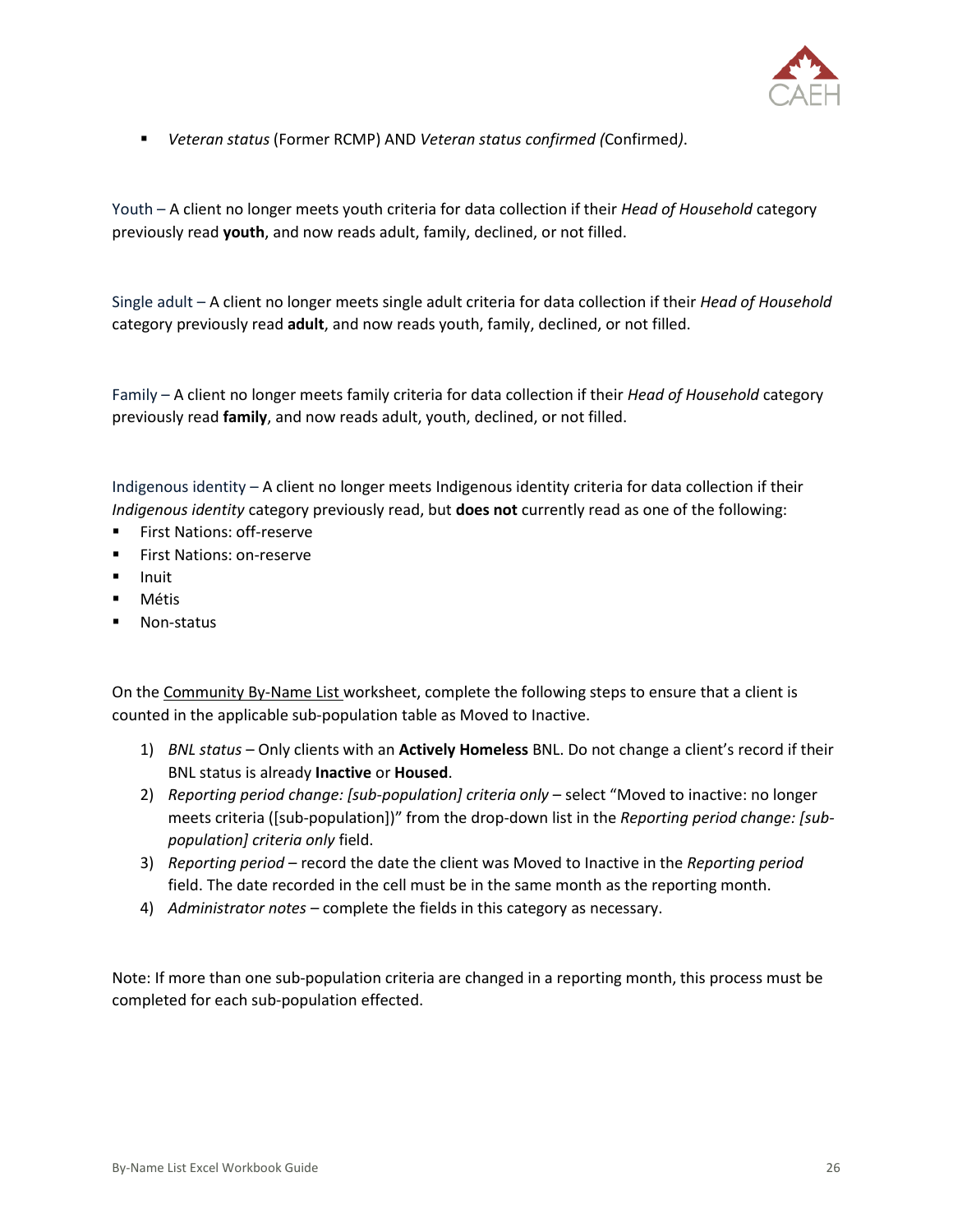

#### <span id="page-28-0"></span>**Public Institution**

If a client enters a public institution (correctional facilities, hospital, treatment program, etc.), and there are no plans for imminent release, or the release date is farther away than the 90-day inactive policy, then the following steps on the Community By-Name List worksheet must be completed to ensure that a client is counted in the applicable population table(s) as Moved to Inactive after the 90-day time period has passed.

- 1) *BNL status* Only clients with an **Actively Homeless** BNL status can have their record changed to be **Inactive**. Do not change a client's record if their BNL status is already **Inactive** or **Housed**.
- 2) *Current sleeping arrangements* Filter this field for clients who are sleeping in either "Public institution: correctional facilities" or "Public institution: hospital and/or treatment program."
- 3) *Inactive police timeframe –* Filter this field for dates that occur in the reporting month. For the entries shown (if any), complete the following steps:
	- a. *Reporting period change: All populations* select "Moved to inactive: public institution" from the drop-down list in the *Reporting period change: All populations* field.
	- b. *Reporting period –* record the date the client was Moved to Inactive in the *Reporting period* field. The date recorded in the cell must be in the same month as the reporting month.
	- c. *Administrator notes:* complete the fields in this category as necessary.

#### <span id="page-28-1"></span>**Lost Contact**

If a client has not made contact with the community's CA system for 90 days, the *Inactive police timeframe* field will read: Approaching Inactive.

At the end of the month, when the Administrator is completing the steps for reporting monthly BNL data, the following steps on the Community By-Name List worksheet must be completed to ensure that a client is counted in the applicable population table(s) as Moved to Inactive:

- 1) *BNL status* Only clients with an **Actively Homeless** BNL status can have their record changed to be **Inactive**. Do not change a client's record if their BNL status is already **Inactive** or **Housed**.
- 2) *Inactive police timeframe –* Filter this field for dates that occur in the reporting month. For the entries shown (if any), complete the following steps:
	- a. *Reporting period change: All populations –* select "Moved to inactive: lost contact" from the drop-down list in the *Reporting period change: All populations* field.
	- b. *Reporting period –* record the date the client was Moved to Inactive in the *Reporting period* field. The date recorded in the cell must be in the same month as the reporting month.
	- c. *Administrator notes:* complete the fields in this category as necessary.

More information on completing monthly BNL data reports is found in the Reporting Monthly By-Name [List Data](#page-32-0) section of the guide.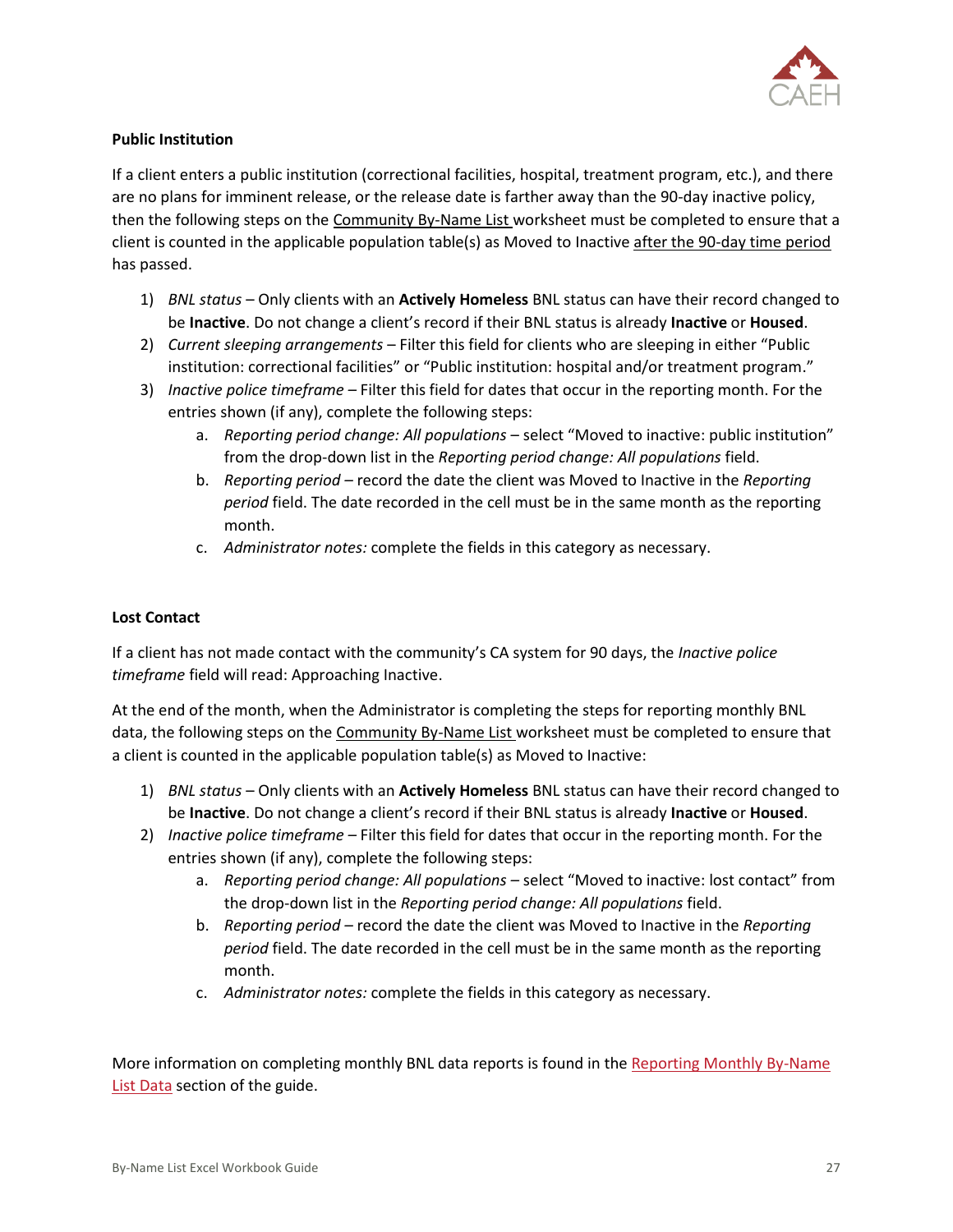

#### **Inflow: Newly Identified**

A client is considered Newly Identified when one of the following occurs:

- **Client is added to BNL for the first time**
- Client is new to a specific sub-population. Note: For chronic, this is different than a client who remains on the BNL and ages into chronicity. That specific data point and example is covered in the next section.

#### **Added to By-Name List for the First Time**

On the Community By-Name List worksheet, complete the following steps to ensure that a client is counted in the applicable population table(s) as Newly Identified.

1) Input client's data into the next empty row. It is crucial that the Administrator ensures that this is not a duplicate entry.

More information o[n Adding New Clients](#page-22-1) can be found in a previous section of the guide.

#### **New to sub-population**

A client is new to a sub-population – chronic, veteran, youth, single adult, family, or Indigenous identity  $-$  if:

- They were **Actively Homeless** in the previous reporting period and **did not meet** the applicable sub-population criteria.
- They are currently **Actively Homeless** and **now meet** the applicable sub-population criteria.

For example, a client's veteran's status has been confirmed and they now meet the criteria for veteran.

On the Community By-Name List worksheet, complete the following steps to ensure that a client is counted in the applicable sub-population table as Newly Identified.

- 1) *BNL status* Only clients with an **Actively Homeless** BNL. Do not change a client's record if their BNL status is already **Inactive** or **Housed**.
- 2) *Reporting period change: [sub-population] criteria only* select "Newly identified: [subpopulation]" from the drop-down list in the *Reporting period change: [sub-population] criteria only* field.
- 3) *Reporting period –* record the date the client was Newly Identified in the *Reporting period* field. The date recorded in the cell must be in the same month as the reporting month.
- 4) *Administrator notes –* complete the fields in this category as necessary.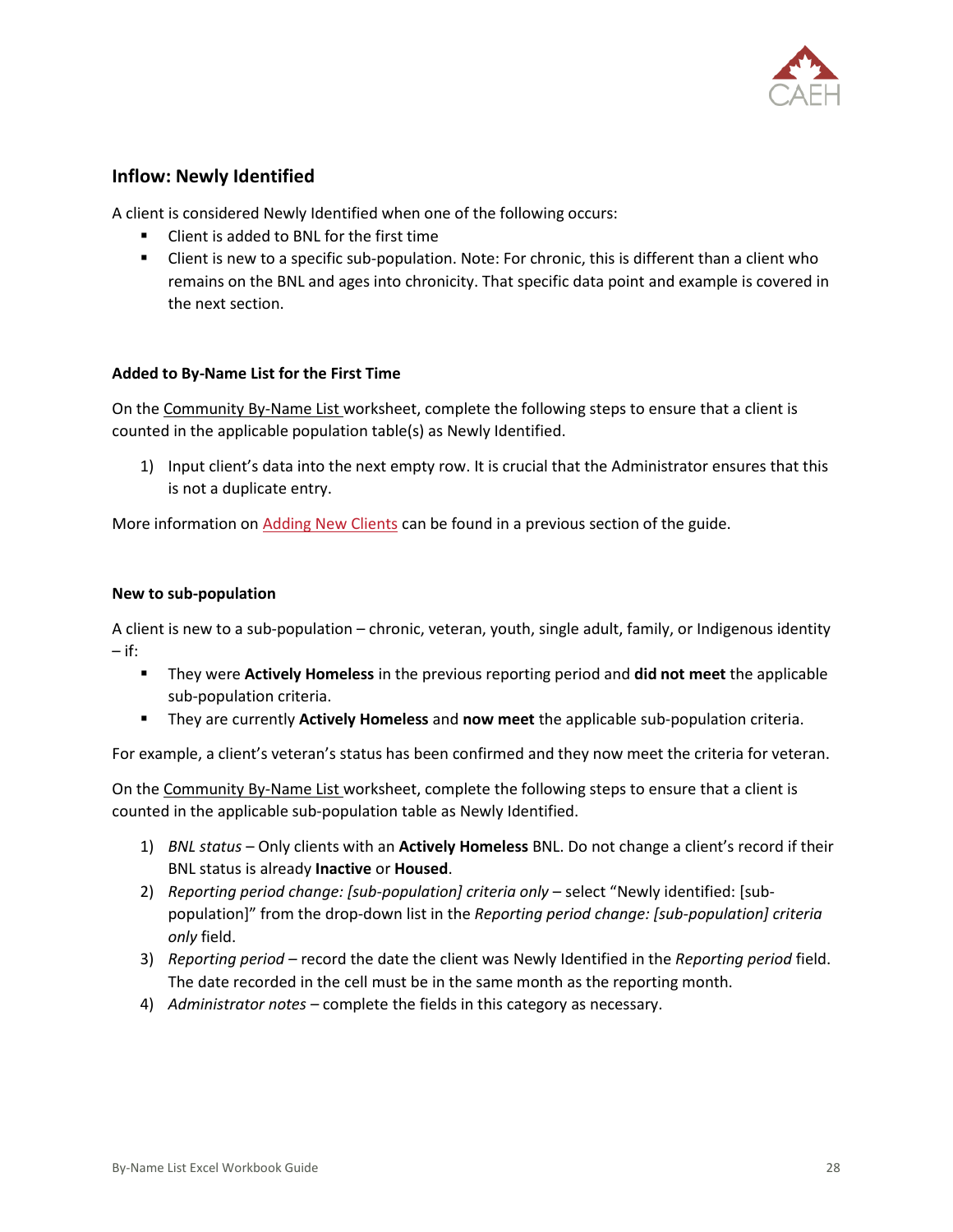

#### <span id="page-30-0"></span>**Inflow: Aged-In Chronic**

A client is considered to have aged into chronicity when their *Housing history* has progressed with time spent on the BNL without permanent housing (and not in transitional housing or public institutions) as opposed to new information.

#### **Aged-In Chronic**

On the Community By-Name List worksheet, complete the following steps to ensure that a client is counted in the chronic population table as Aged-In Chronic.

- 1) *BNL status* Only clients with an **Actively Homeless** BNL. Do not change a client's record if their BNL status is already **Inactive** or **Housed**.
- 2) *Reporting period change: chronic criteria only* select "Aged-in: chronic" from the drop-down list in the *Reporting period change: chronic criteria only* field.
- 3) *Reporting period –* record the date the client was Aged-into chronicity in the *Reporting period*  field. The date recorded in the cell must be in the same month as the reporting month.
- 4) *Administrator notes –* complete the fields in this category as necessary.

#### <span id="page-30-1"></span>**Inflow: Returned from Inactive**

A client is considered to Return from Inactive when clients with an **Inactive** BNL status:

- Client is experiencing homelessness; and
- **EXECT** Client makes contact with the system (this includes returning to the community).

On the Community By-Name List worksheet, complete the following steps to ensure that a client is counted in the applicable population table(s) as Returned from Inactive.

- 1) *BNL status* Only clients with an **Inactive** BNL status can have their record changed for this process. Do not change a client's record for this process if their BNL status is **Actively Homeless**  or **Housed**.
- 2) *Reporting period change: All populations –* select "Returned from inactive" from the drop-down list in the *Reporting period change: All populations* field.
- 3) *Reporting period –* record the date the client was Returned from Inactive in the *Reporting period*  field. The date recorded in the cell must be in the same month as the reporting month.
- 4) *Administrator notes –* complete the fields in this category as necessary.

#### **Inflow: Returned from Housing**

If a client with a **Housed** BNL status loses their housing and returns to homelessness, on the Community By-Name List worksheet, complete the following steps to ensure that a client is counted in the applicable population table(s) as Returned from Housing.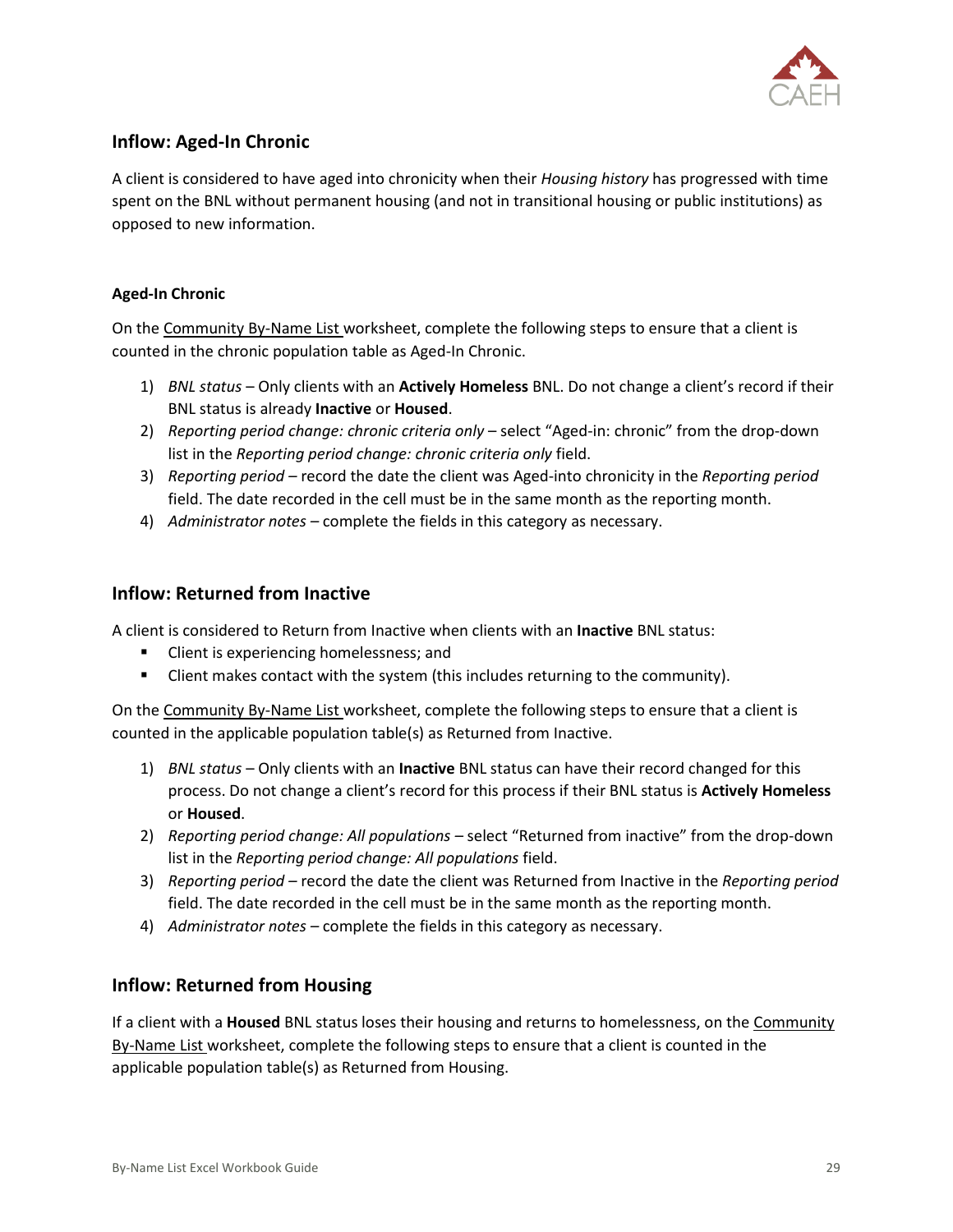

- 1) *BNL status* Only clients with a **Housed** BNL status can have their record changed for this process. Do not change a client's record for this process if their BNL status is **Actively Homeless**  or **Inactive**.
- 2) *Housed –* clear the cell with the client's *Housed* date.
- 3) *Reporting period change: All populations –* select "Returned from housing" from the drop-down list in the *Reporting period change: All populations* field.
- 4) *Reporting period –* record the date the client was Returned from Housing in the *Reporting period*  field. The date recorded in the cell must be in the same month as the reporting month.
- 5) *Administrator notes –* complete the fields in this category as necessary.

#### **Actively Homeless**

If all of the updates and monthly data processes are followed correctly, the Actively Homeless data point on each population table on the Data Reliability worksheet will be counted automatically and correctly.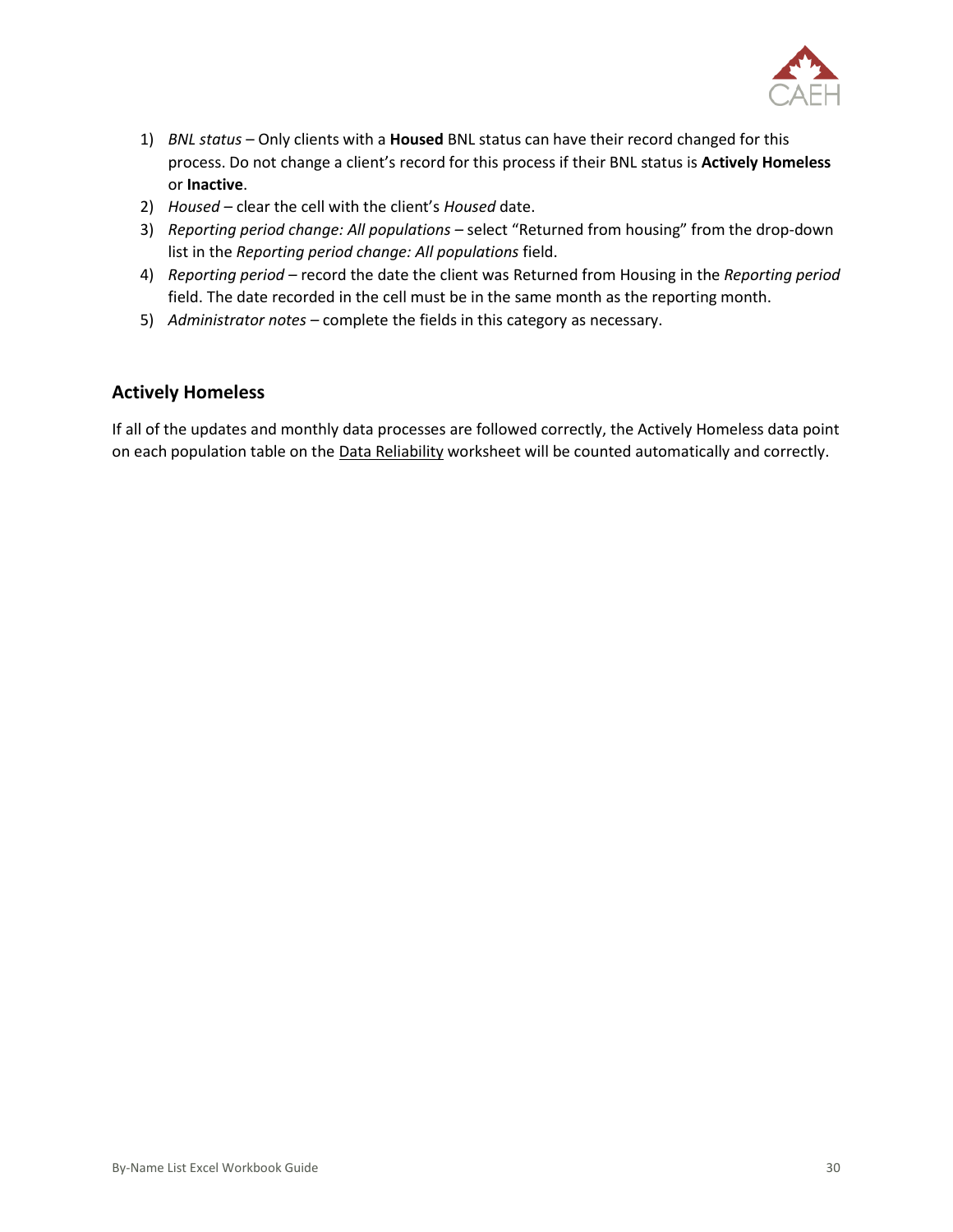

## <span id="page-32-0"></span>Reporting Monthly By-Name List Data

This section of the guide outlines the process Administrators must follow to complete reports for monthly BNL data. While this guide covers how to use the workbook to store monthly BNL data, it does not go in depth into discussing the BNL data points. Therefore, it is strongly encouraged that Administrators review the [CAEH By-Name List Data Reliability Tool & Definitions](https://docs.google.com/spreadsheets/d/10jOlWL1X3XnE4znZSg7Y__0QiRzACNAmbQDLdOCUp3s/edit#gid=448876506) document to ensure they fully understand data points and data balancing.

The following list is a reference for the order in which steps are to be followed when completing monthly BNL reports:

- **EXECOMMUNICAL COMMUNIOUS** Community By-Name List worksheet
- − All new client entries have been added for the reporting period.
- − All client entries have been updated accordingly for the reporting period.
- − All clients whose *Current sleeping arrangements* are in public institutions with no immediate release date or whose release date is after the Inactive timeframe have been indicated as Moved to Inactive after the appropriate timeframe (refer to th[e Public Institutions](#page-28-0) section of the guide for further instruction).
- − All clients who have exceeded the Inactive policy timeframe without contacting the CA system have been indicated as Moved to Inactive (refer to th[e Lost Contact](#page-28-1) section of the guide for further instruction).
- Data Reliability Worksheet
- − Change *Workbook status* in the *Workbook set-up* table to **Closed**.
- − Check if data is balanced in each sub-population table.
	- If data is not balanced, change workbook status to **Open**, and refer to the [Troubleshooting: Workbook Balancing](#page-35-0) section on the guide to help solve the issue. Once the issue is resolved and the data balances, make sure the workbook status is **Closed** and proceed with the remainder of the checklist.
	- If data is balanced, proceed with the remainder of the checklist.
- − Save workbook for the completed reporting period.
- − Copy the data in the *current reporting period* row and paste it into the *previous reporting period*  row for each sub-population table.
- − Update reporting period months (and year(s) if applicable) in the *Workbook set-up* table to reflect the new and previous reporting period.
- − Change *Workbook status* in the *Workbook set-up* table to **Open**.
- − Save workbook for the new reporting period.

### <span id="page-32-1"></span>Monthly Reporting Steps: Community By-Name List Worksheet

After all new additions and client entries have been updated, Administrators should indicate all clients that have *Moved to Inactive* because: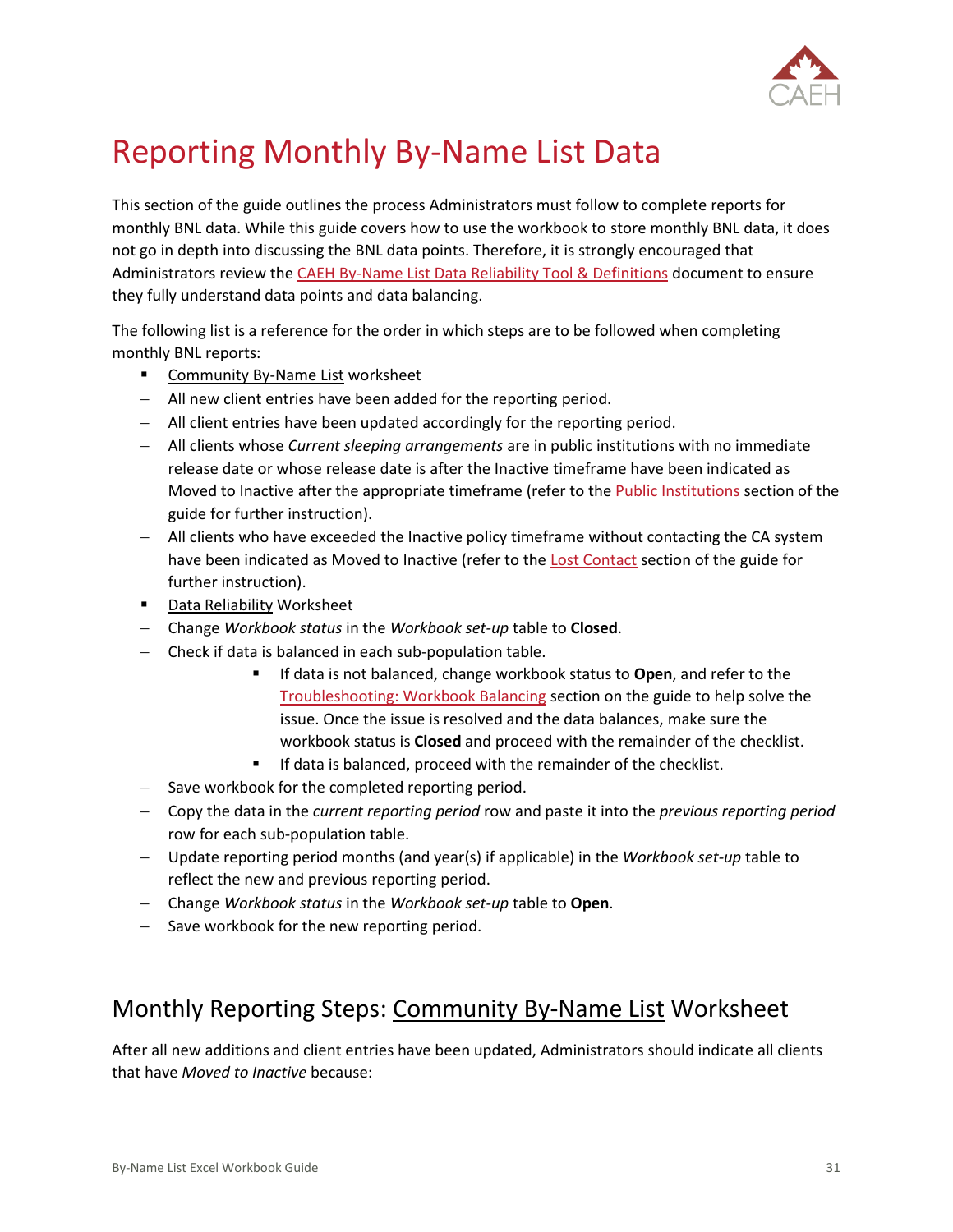

- They have reached the Inactive timeframe while residing in a public institution with no immediate release date or the release date is after the Inactive timeframe (steps outlined in the [Public Institutions](#page-28-0) section of the guide); or
- They have reached the Inactive timeframe without contact (steps outlined in th[e Lost Contact](#page-28-1) section of the guide).

## <span id="page-33-0"></span>Monthly Reporting Steps: Data Reliability Worksheet

In the Data Reliability worksheet, change the *Workbook status* in the *Workbook setup* table to **Closed**. If all the data has been input correctly, then the **Balance Check** column on each of the sub-population tables will read: *Yes*.

|                                         | <b>Population:</b>      | Chronic                            |             |                      |                            |         |                                        |          |                       |                 |
|-----------------------------------------|-------------------------|------------------------------------|-------------|----------------------|----------------------------|---------|----------------------------------------|----------|-----------------------|-----------------|
|                                         | Sub population:         | <b>Total</b>                       |             |                      |                            |         |                                        |          |                       |                 |
|                                         |                         |                                    | Outflow     |                      |                            |         | <b>Inflow</b>                          |          | <b>Balance</b>        |                 |
| Data points $\rightarrow$               | <b>Reporting period</b> | <b>Actively</b><br><b>Homeless</b> | Move-Ins    | Moved to<br>Inactive | <b>Newly</b><br>Identified | Aged-In | Returned<br>from Inactive from Housing | Returned | Net Monthly<br>Change | <b>Balanced</b> |
| Previous reporting period $\rightarrow$ | May 2022                |                                    |             |                      |                            |         |                                        |          | 0                     |                 |
| Current reporting period $\rightarrow$  | <b>June 2022</b>        | 0                                  | $\mathbf 0$ | $\mathbf 0$          | $\mathbf{O}$               | 0       | $\mathbf 0$                            | $\bf{0}$ | 0                     | <b>Yes</b>      |

The workbook should be saved as complete only if all the tables' **Balance Check** columns read *yes* at the end of the month. If the **Balance Check** column reads *no*, then the Administrator will have to change the *Workbook status* to **Open** and troubleshoot for the issue until the data balances and the column reads *yes* when the workbook is **Closed**. For more information, refer to the [Troubleshoot: Workbook Balancing](#page-35-0) section of the guide.

## <span id="page-33-1"></span>Monthly Reporting Steps: Saving the Closed Workbook

After all the updates and proper changes in the Community By-Name List worksheet have been completed, and the data balances in the Data Reliability worksheet, the workbook should be saved as a closed book. An example of a closed saved book file name is *Community-By-Name List (July 2020 – closed)*. This helps the Administrator know that this workbook contains complete and balanced data from the first to the last day of the reporting period.

Each reporting period, the workbook should be saved as a new file. This is to help reflect on past data, as well as to support the Administrator should they need to review past data in case there is an issue with data balancing in future months.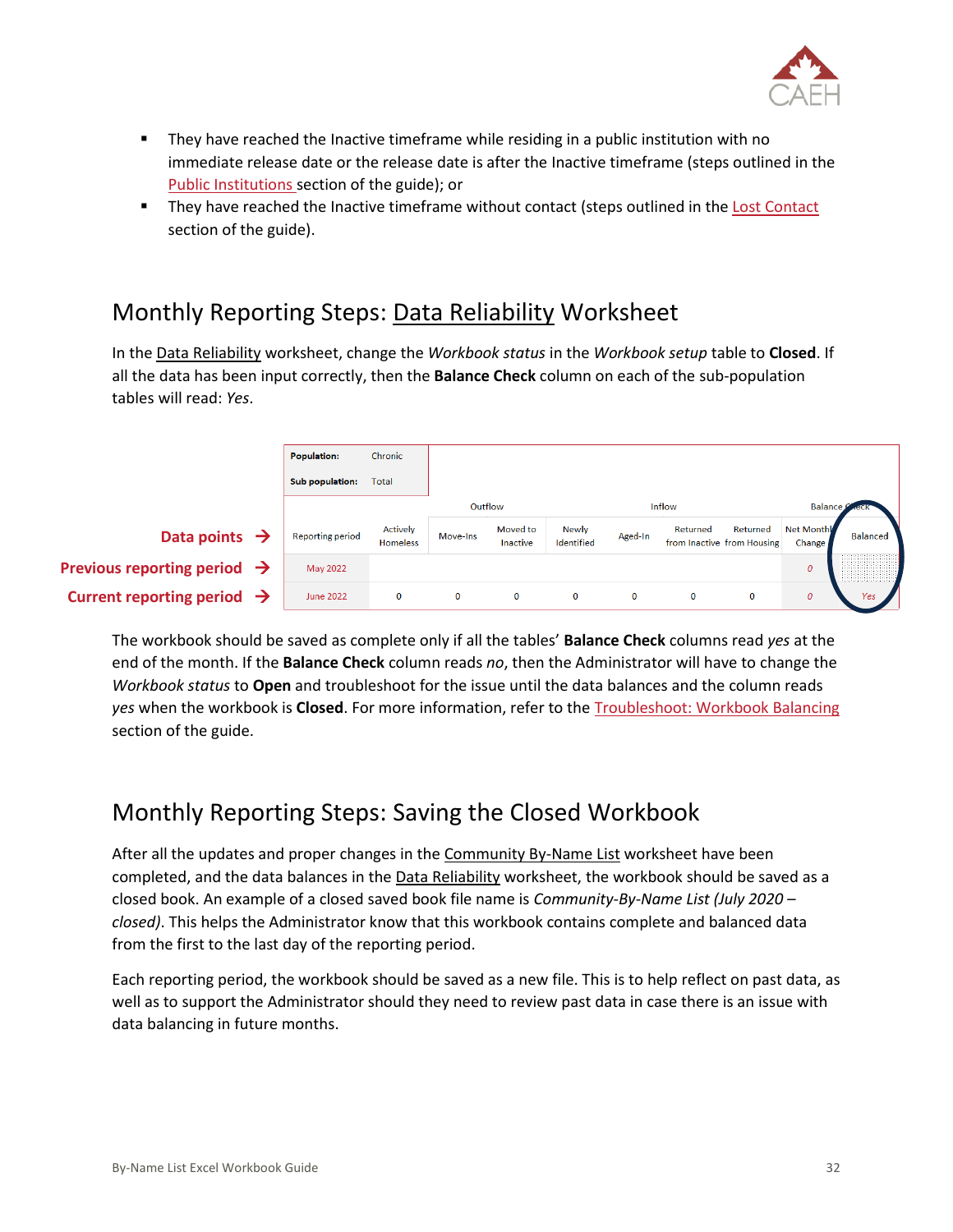

## <span id="page-34-0"></span>Monthly Reporting Steps: Saving the Open Workbook

Once a book has been closed, the following steps must be completed to set up the new open book for the new reporting month.

1) *Current reporting period* row: copy the data from the **Actively Homeless** data point to **Return to Housing** data point.

| <b>Population:</b>      | Chronic                     |          |                      |                            |          |               |                                        |                              |                 |
|-------------------------|-----------------------------|----------|----------------------|----------------------------|----------|---------------|----------------------------------------|------------------------------|-----------------|
| Sub population:         | <b>Total</b>                |          |                      |                            |          |               |                                        |                              |                 |
|                         |                             | Outflow  |                      |                            |          | <b>Inflow</b> |                                        | <b>Balance Check</b>         |                 |
| <b>Reporting period</b> | Actively<br><b>Homeless</b> | Move-Ins | Moved to<br>Inactive | <b>Newly</b><br>Identified | Aged-In  | Returned      | Returned<br>from Inactive from Housing | <b>Net Monthly</b><br>Change | <b>Balanced</b> |
| <b>June 2020</b>        | 0                           | 0        | $\mathbf 0$          | 0                          | 0        | 0             | 0                                      | $\boldsymbol{0}$             | 2000000000000   |
| <b>July 2020</b>        | 75                          | 20       | 5                    | 100                        | $\bf{0}$ | $\mathbf{0}$  | $\mathbf{0}$                           | 75                           | Yes             |

2) *Previous reporting month* row: paste the values into the same cells immediately above.

| <b>Population:</b>      | Chronic               |                                                                                                                                                                                                                              |              |          |                              |                                    |                              |          |
|-------------------------|-----------------------|------------------------------------------------------------------------------------------------------------------------------------------------------------------------------------------------------------------------------|--------------|----------|------------------------------|------------------------------------|------------------------------|----------|
| <b>Sub population:</b>  | <b>Total</b>          |                                                                                                                                                                                                                              |              |          |                              |                                    |                              |          |
|                         | Calibri               | $\sim$ $\sim$ $\sim$<br>A^ A^ \$ ~ % 9 国<br>$\checkmark$<br>$\vee$ 11                                                                                                                                                        |              |          | Inflow                       |                                    | <b>Balance Check</b>         |          |
| <b>Reporting period</b> | Acti<br>В<br>Home.com | ᆿ<br>$\frac{\Diamond A}{\Diamond A} \times \frac{\Box A}{\Diamond A} \times \frac{\Diamond A}{\Diamond B} \times \frac{\Diamond B}{\Diamond B} \times \frac{\Diamond B}{\Diamond B}$<br><b><i><u><i>ALLAMENT</i></u></i></b> | .            | Aged-In  | Returned<br>from<br>Inactive | Returned<br>from<br><b>Housing</b> | <b>Net Monthly</b><br>Change | Balanced |
| <b>June 2020</b>        | X.                    | Cut                                                                                                                                                                                                                          | $\mathbf{0}$ | $\bf{0}$ | $\mathbf 0$                  | $\mathbf{0}$                       | 0                            | 88888888 |
| <b>July 2020</b>        | Le Copy<br>Ĥ          | <b>Paste Ontions:</b>                                                                                                                                                                                                        | 100          | 0        | 0                            | 0                                  | 75                           | Yes      |
|                         |                       | 太良廖良<br>Ĥ,                                                                                                                                                                                                                   |              |          |                              |                                    |                              |          |
|                         |                       | Paste Special<br>>                                                                                                                                                                                                           |              |          |                              |                                    |                              |          |

- 3) Repeat steps 1 and 2 for each sub-population table.
- 4) Update the workbook status table to reflect the new reporting months and change the workbook status to **open**.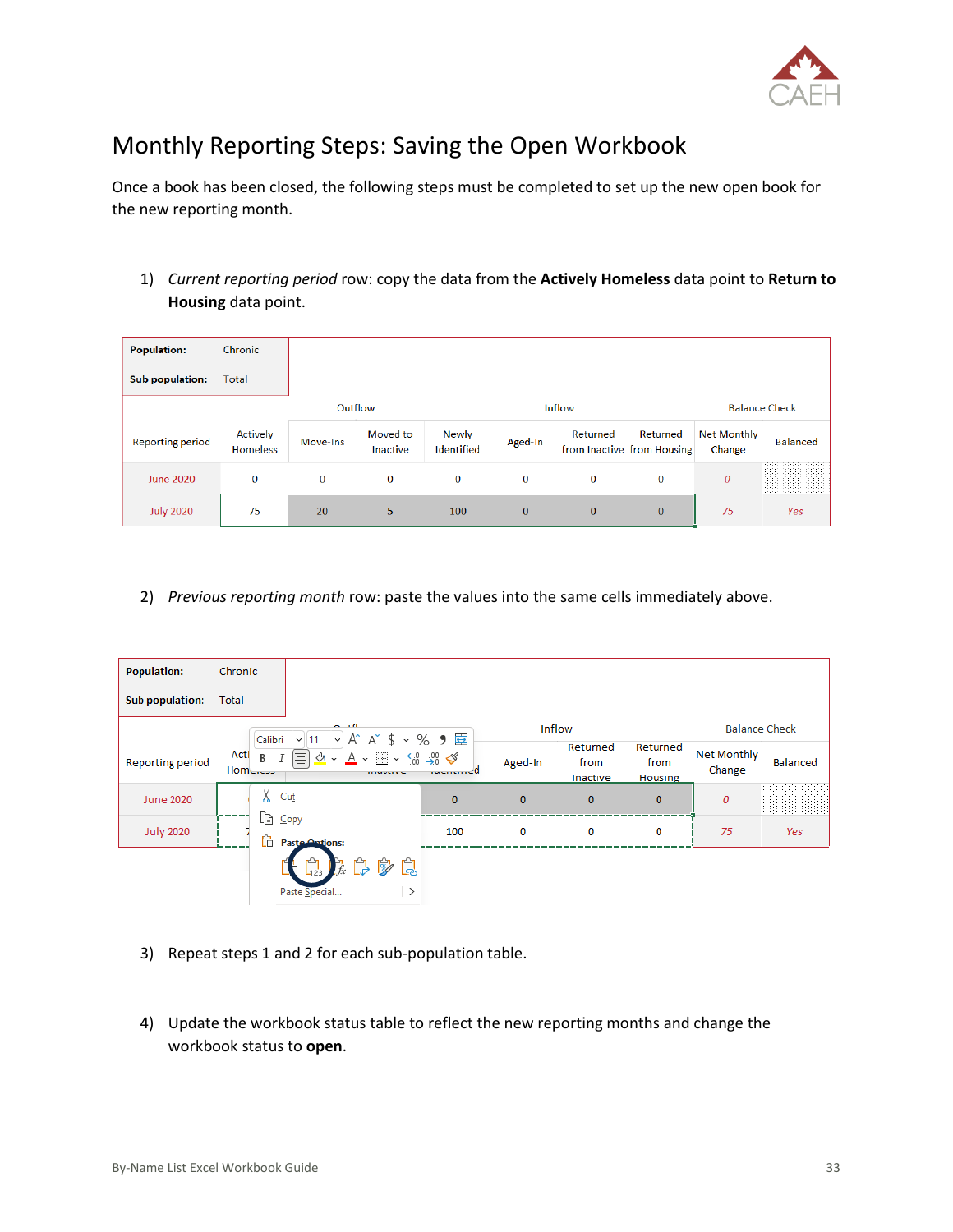

| <b>Workbook setup</b>            |              |        | <b>Workbook setup</b>            |        |      |
|----------------------------------|--------------|--------|----------------------------------|--------|------|
| Reporting period                 | <b>Month</b> | Year   | Reporting period                 | Month  | Year |
| Previous                         | June         | 2020   | Previous                         | July   | 2020 |
| Current                          | July         | 2020   | Current                          | August | 2020 |
| Inactive policy timeframe (days) |              | 90     | Inactive policy timeframe (days) |        | 90   |
| Workbook status                  |              | Closed | Workbook status                  |        | Open |

5) Save the open workbook: *Community By-Name List (August 2020 – open)*



### <span id="page-35-0"></span>Troubleshooting: Workbook Balancing

When the **Balance check** column on the Data Reliability worksheet indicates that the data is not balancing, this is a sign that something is off in the workbook. This could be something with either the Community By-Name List worksheet, the Data Reliability worksheet, or both. Unfortunately, there is not a quick and easy way to find the discrepancy. However, discrepancies can always be found when completing a review of the workbook. Below are some tips and tricks for identifying common discrepancies.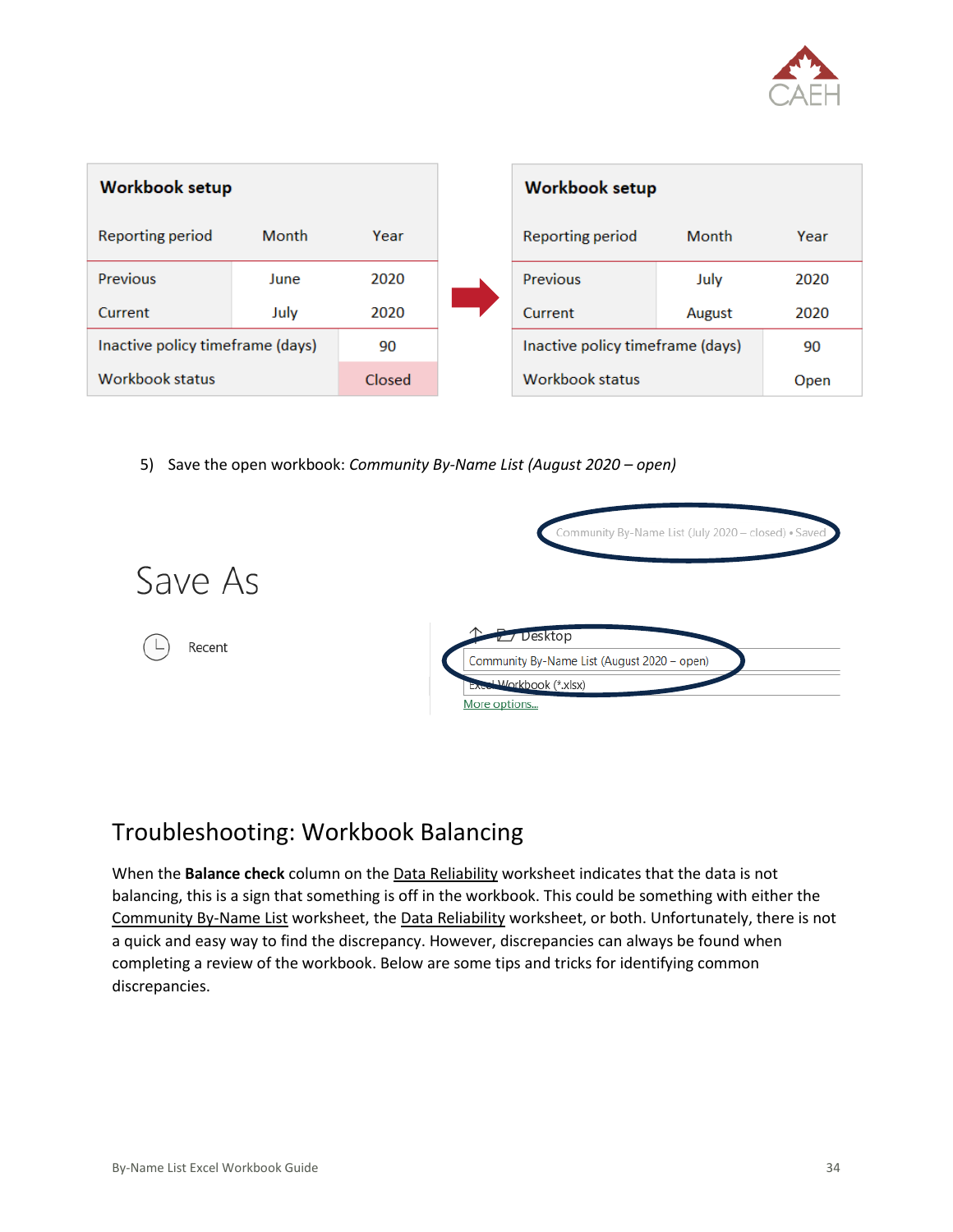

#### **Balance Checks After Updates**

The easiest way to find an issue is by identifying when the issue occurred. This can be achieved by ensuring that the data balances before and after each update session. For example, if an Administrator works on updating data once a week for 2 hours, then once before and once after this two-hour period, they should go to the Data Reliability worksheet and see if each population table's **Balance Check**  column reads: *Yes*. If it does read, *Yes*, then the data balances. If it does not, then something that was input into the workbook during those two hours has been input incorrectly. From here, the Administrator can filter the *Last administrator update* field for that date and review the necessary rows and columns. By doing a simple check after each updating session, it narrows down the number of cells that could be causing an issue.

#### **Dates**

Incorrect dates are the most common reason for data imbalance. Dates input into the Community By-Name List worksheet must reflect the reporting month. Cells that directly affect the formulas are:

- *Last contact date*;
- *Housed*;
- *Added to By-Name List*; and,
- *Reporting period*.

#### **Reporting Period Change Step Omission**

Issues can arise when the *Reporting period* and *Reporting period change* fields on the Community By-Name List worksheet are not used properly. Be sure to use the *Reporting period* and *Reporting period change* fields when any of the following occurs:

|                              | Moved to inactive: deceased<br>п                      |
|------------------------------|-------------------------------------------------------|
| <b>All populations</b>       | Moved to inactive: duplicate entry<br>п               |
|                              | Moved to inactive: left community<br>■                |
|                              | Moved to inactive: lost contact                       |
|                              | Moved to inactive: public institution<br>п            |
|                              | Returned from inactive<br>п                           |
|                              | Returned from housing<br>п                            |
|                              |                                                       |
|                              |                                                       |
| <b>Chronic criteria only</b> | Aged-in: chronic                                      |
|                              | Moved to inactive: no longer meets criteria (chronic) |
|                              | Newly identified: chronic<br>■                        |
|                              |                                                       |
|                              | Moved to inactive: no longer meets criteria (veteran) |
| Veteran criteria only        | Newly identified: veteran<br>■                        |
|                              |                                                       |
|                              |                                                       |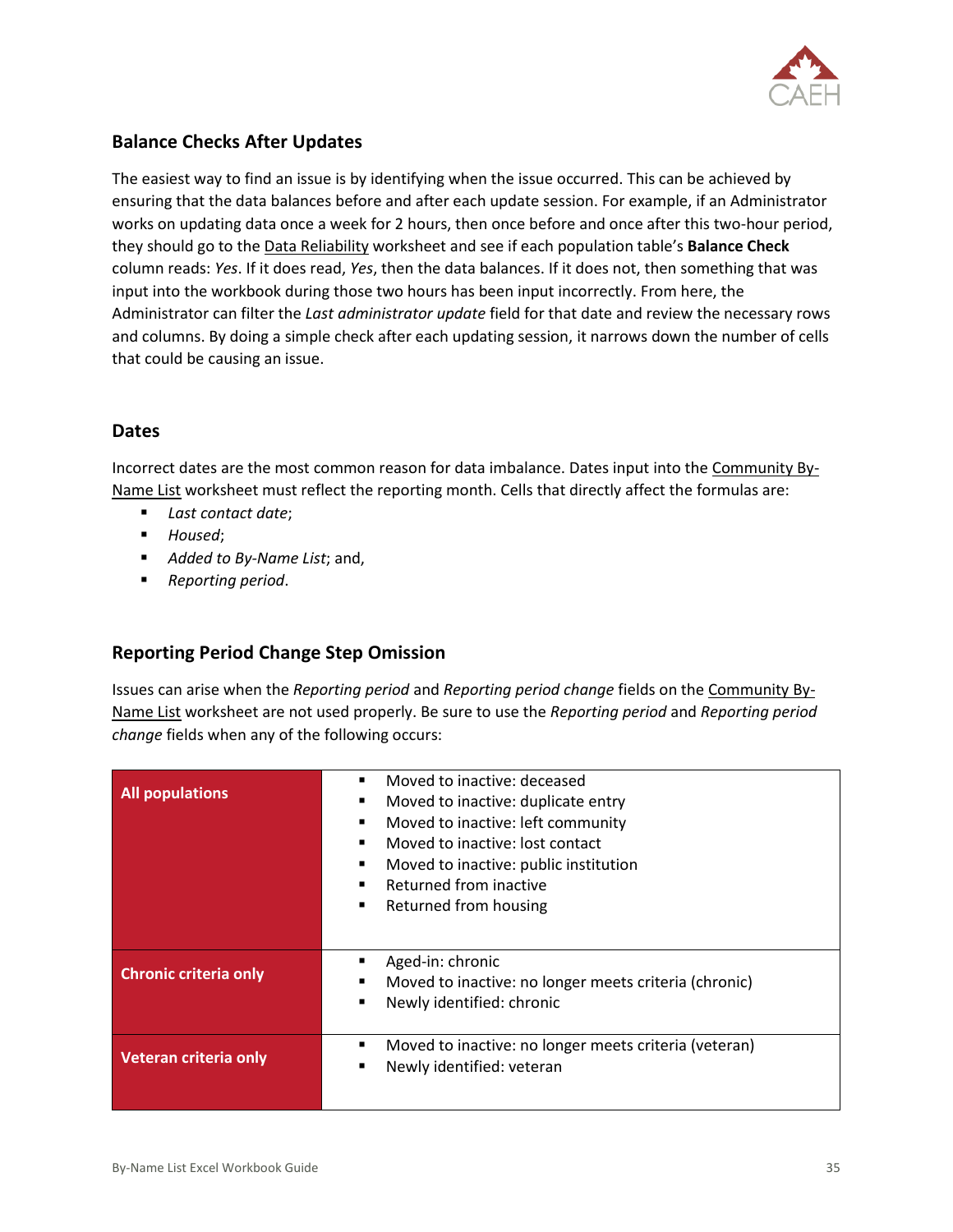

| <b>Youth criteria only</b>           | Moved to inactive: no longer meets criteria (youth)<br>Newly identified: youth<br>п                                             |
|--------------------------------------|---------------------------------------------------------------------------------------------------------------------------------|
| Single adult criteria only           | Moved to inactive: no longer meets criteria (single adult)<br>Newly identified: single adult                                    |
| <b>Family criteria only</b>          | Moved to inactive: no longer meets criteria (family)<br>■<br>Newly identified: family<br>■                                      |
| Indigenous identity criteria<br>only | Moved to inactive: no longer meets criteria (Indigenous<br>п<br><i>identity</i> )<br>Newly identified: Indigenous identity<br>п |

#### **Incorrectly Updating Clients with a Housed or Inactive Status**

Clients with a **Housed** or **Inactive** status should not have their records edited unless they are returning from homelessness (**Housed**) or are returning from inactive (**Inactive**). For example, if a client moved from one home to another without returning to homelessness, this *would not* be considered an update and the *Housed* date *should not* be changed. If an Administrator wanted to collect this data, they would have to add columns or amend the workbook to accommodate this change.

#### **Formulas**

Below are possible issues with formulas and their solutions.

*Potential issue #1:* Formulas are broken in the Community By-Name List worksheet.

*Solution:* Refer to cells in the same column to see if they have the same issue. If they do not have the same issues, drag the correct formulas over the broken formula to fix it.

If all columns are broken, refer to a past workbook or the original CAEH workbook to view the correct formula for the cell.

*Potential issue #2:* The *Current month* row in the Data Reliability worksheet is not showing any change in data.

*Solution:* Change the formulas in the *Current month* row so that they reflect the correct month and year.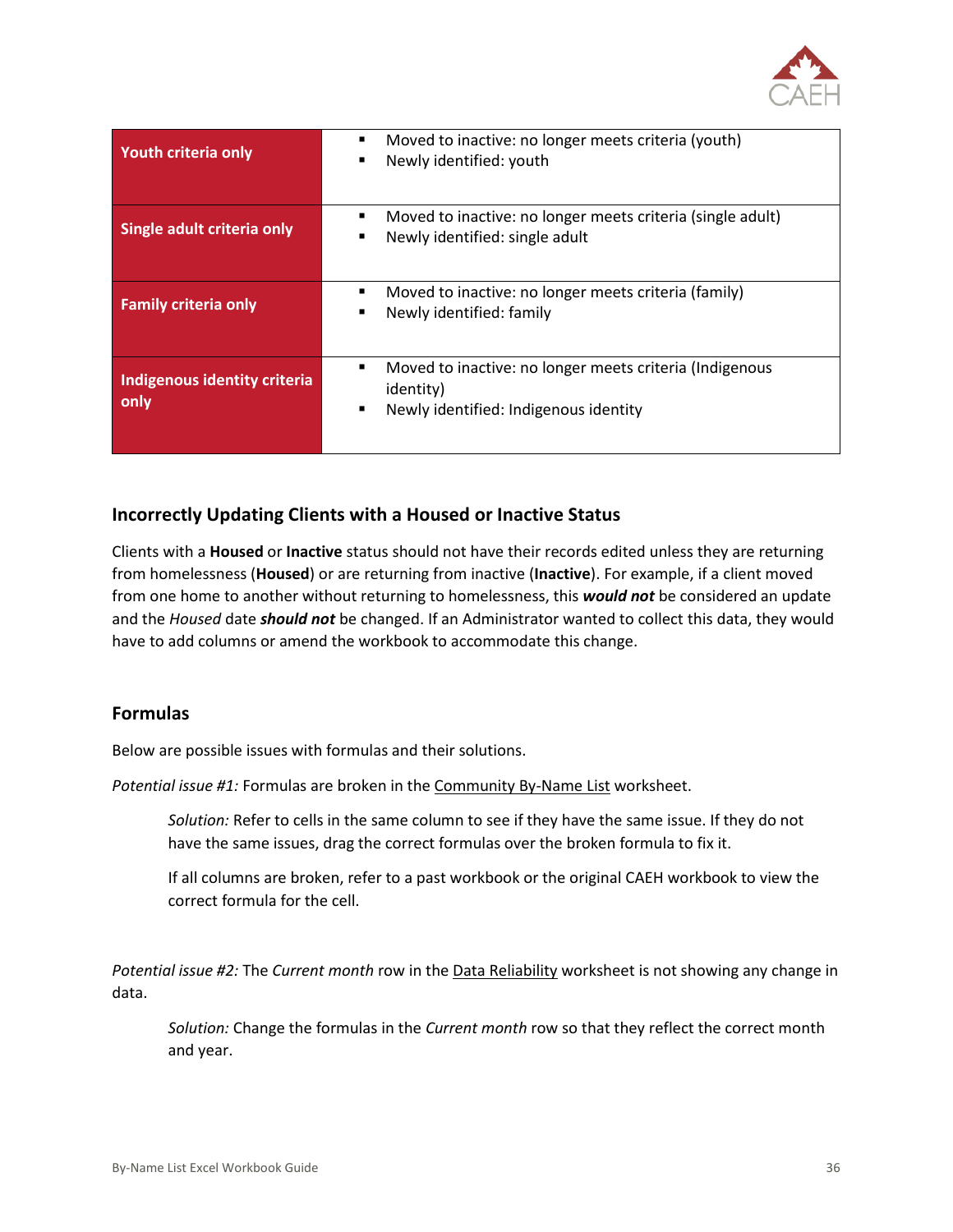

*Potential issue #3:* The formulas are not updating properly in the workbook.

*Solution:* Change the *Calculation Option* in the Formula ribbon to *Automatic* (see image below).



#### **Incompatible Excel Version**

This workbook is compatible with Excel 2007 and onward. Older versions of Excel (2003 or older) will not be able to run this workbook properly.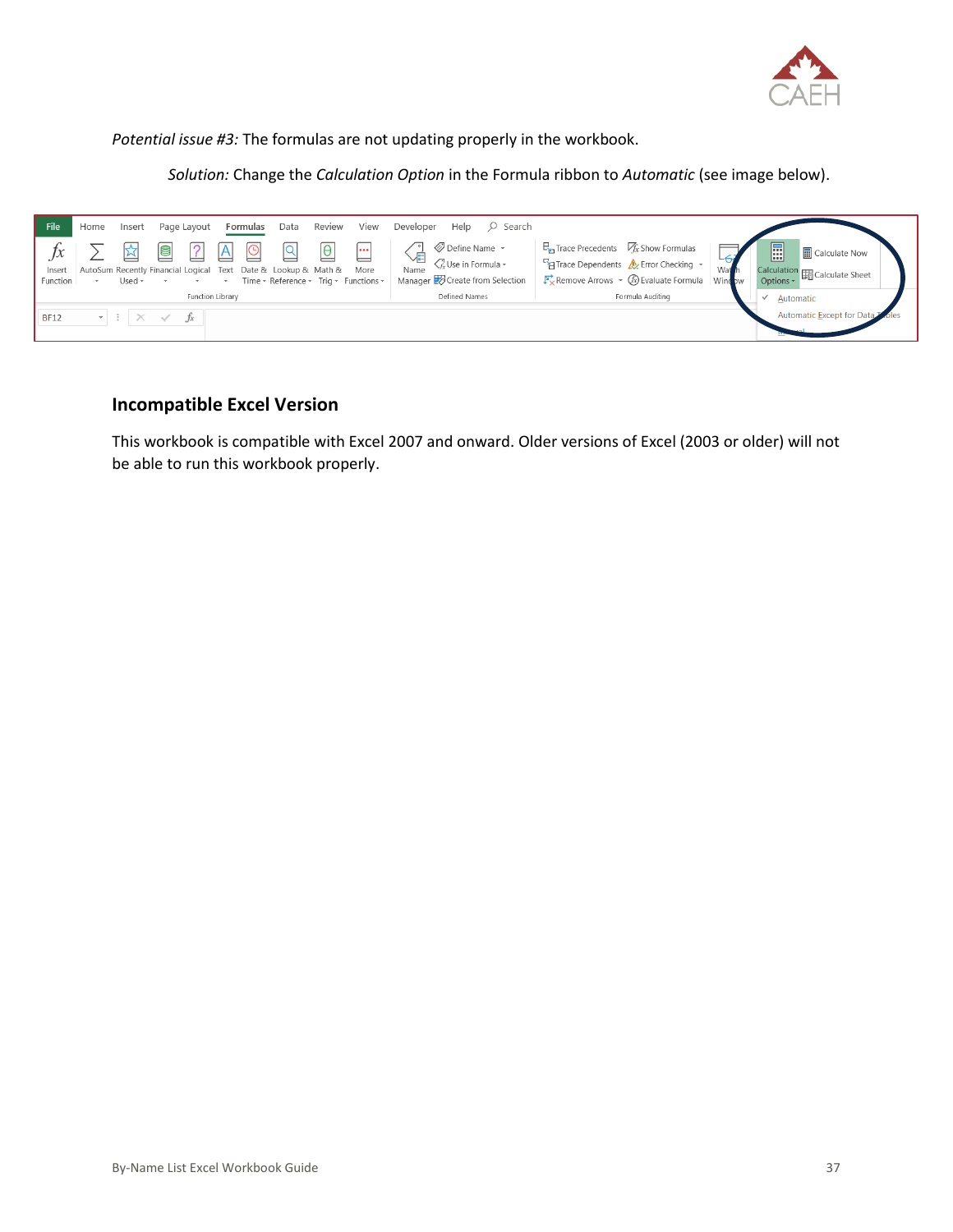

## <span id="page-39-0"></span>Prioritization

This workbook can be used to support community tables in prioritizing clients for supports, services, and housing. This can be done by filtering the fields based on a community's agreed upon prioritization factors, program requirements, and resource vacancies.

For example, if a community's prioritization factors for housing were acuity, chronicity, and unsheltered, then the Administrator could filter their Community By-Name List worksheet in the following way:

- *Assessment score*: descending order;
- *Chronic data* (over in the Administrator section): "Chronic" only; and,
- *Current sleeping arrangements*: "Unsheltered" only.

The *List management* field towards the beginning of the Community By-Name List worksheet can also be helpful when prioritizing to know which clients need the necessary documents to be able to accept resources, when they are matched, when they have accepted the match, and when they are housed.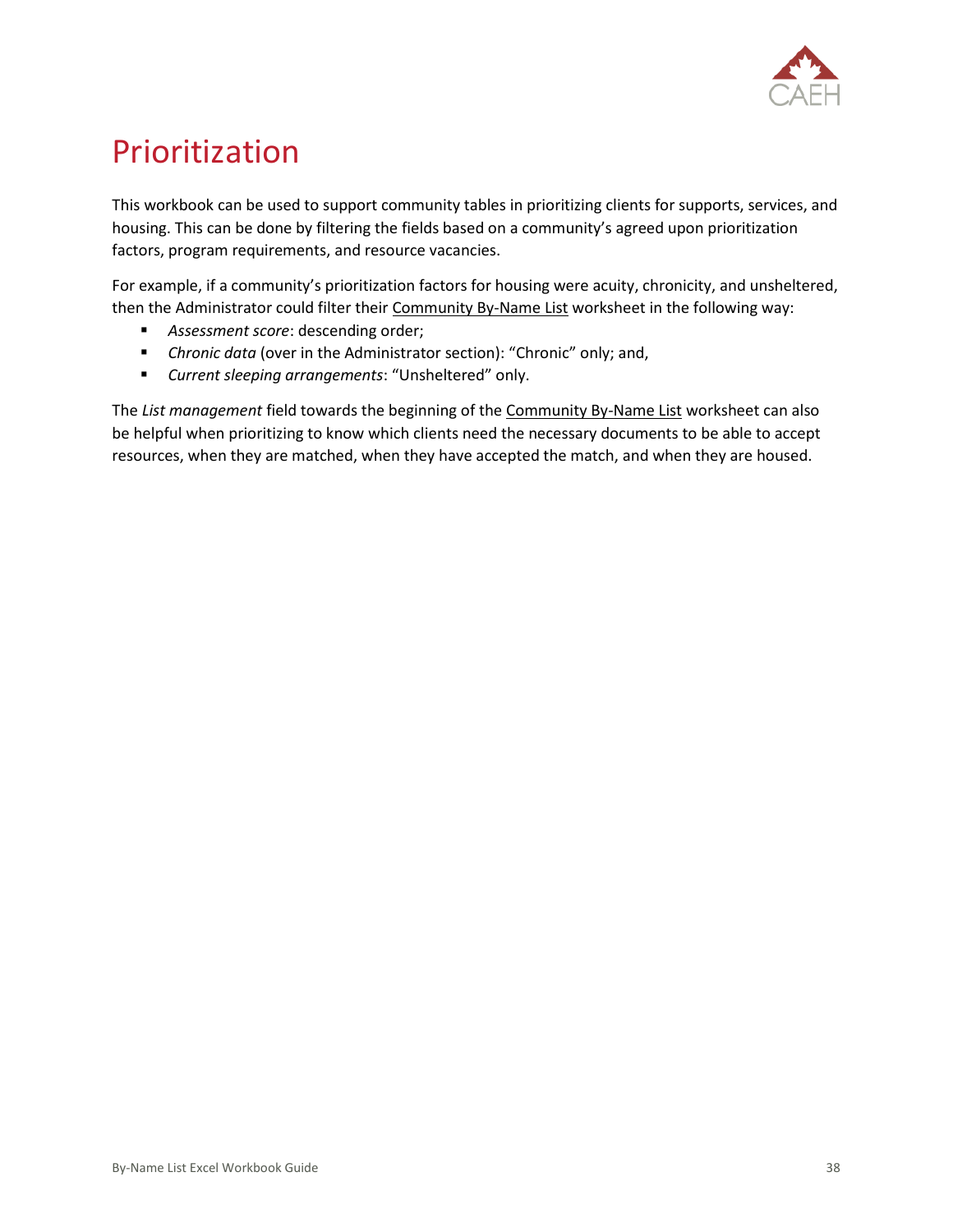

## <span id="page-40-0"></span>Customization

This entire workbook can be customized to suit a community's needs. This section of the guide covers the most important things to note when customizing the workbook:

- Additional content;
- **■** Drop-down list;
- Inactive policy; and,
- Formulas.

## <span id="page-40-1"></span>Additional Content

It is important to note that this workbook at its basic level meets the requirements for the basic quality CAEH chronic and veteran BNL Scorecards. As such, it is discouraged to delete columns from the workbook. However, Administrators can add, edit, and delete columns as they see fit so long as they amend formulas accordingly. Some Administrators have added in columns to track various factors for either prioritization or support: sources of income, tri-morbidity, most frequented location, and health issues.

## <span id="page-40-2"></span>Drop-down List

All drop-down lists are located on the Drop-down List worksheet. Administrators can customize all list options – except the *Reporting period change* options. It is strongly discouraged to change the aforementioned list because the specific wording in this list will directly affect the formulas on the Data Reliability worksheet. If an Administrator wishes to customize this list, they can do so, but they must also edit the formulas in the workbook to reflect this change.

If the Community By-Name List worksheet drop-down lists are no longer working properly after editing the Drop-down List worksheet, Administrators can use the *Data Validation* function on the Data ribbon to reset the drop-down list.